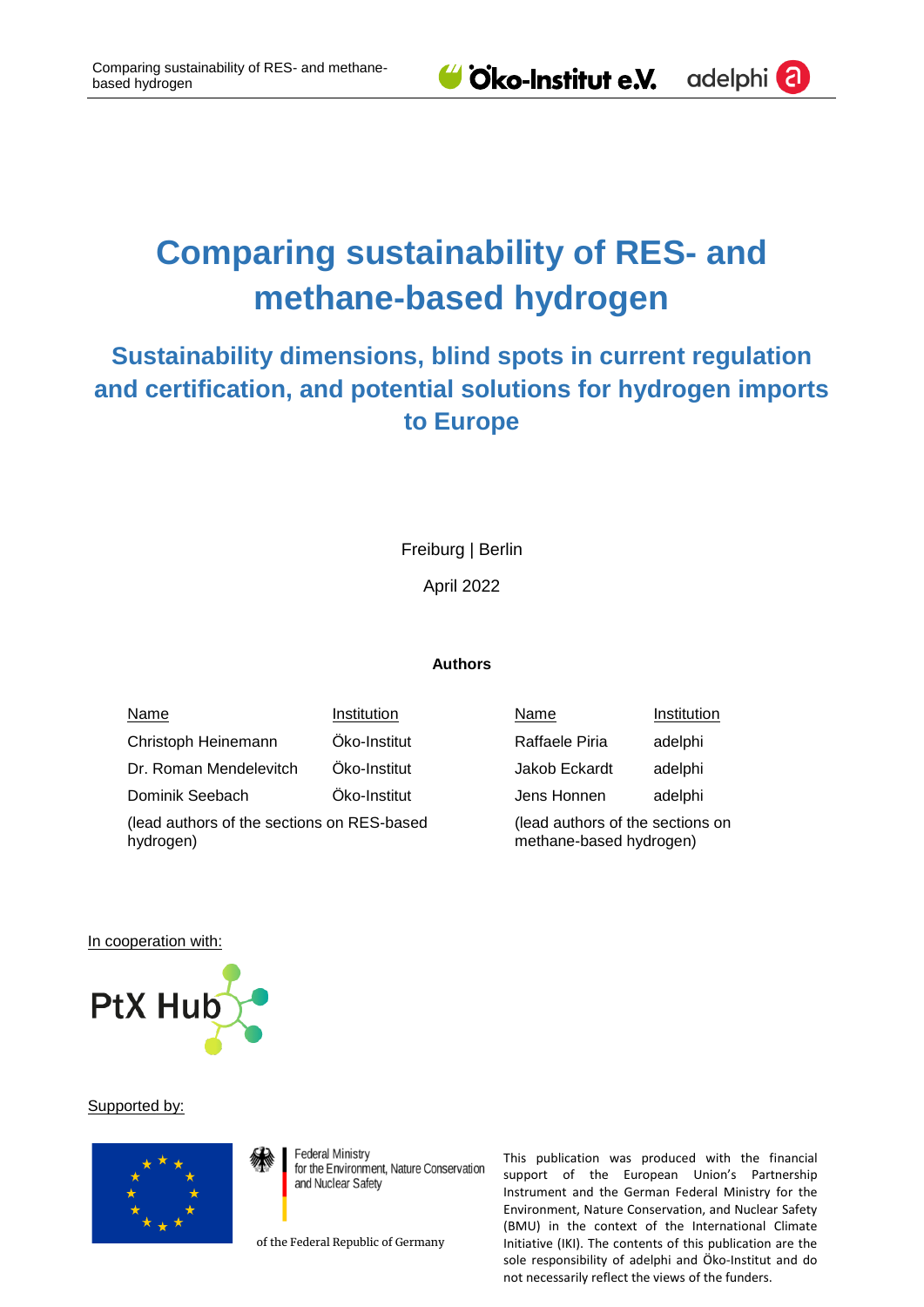



| <b>Abbreviations</b> |  |
|----------------------|--|
|                      |  |
|                      |  |

| <b>Abbreviations</b> |                                                                                                                         | $\overline{2}$          |
|----------------------|-------------------------------------------------------------------------------------------------------------------------|-------------------------|
| 1                    | <b>Setting the scene</b>                                                                                                | $\overline{\mathbf{3}}$ |
| $\mathbf{2}$         | Conceptual screening of sustainability dimensions in the field of hydrogen                                              | 5                       |
| 2.1                  | The hydrogen value chain                                                                                                | 5                       |
| 2.2                  | Sustainability dimensions in the hydrogen value chain                                                                   | 6                       |
| 2.3                  | Sustainability dimensions for the main hydrogen production routes                                                       | 9                       |
| 2.3.1                | Environmental sustainability                                                                                            | 10                      |
| 2.3.1.1              | <b>GHG</b> emissions                                                                                                    | 10                      |
| 2.3.1.2              | Water consumption and pollution                                                                                         | 12                      |
| 2.3.1.3              | <b>Biodiversity</b>                                                                                                     | 15                      |
| 2.3.1.4              | <b>Critical resources</b>                                                                                               | 15                      |
| 2.3.1.5              | $CO2$ source                                                                                                            | 16                      |
| 2.3.1.6              | Air quality                                                                                                             | 16                      |
| 2.3.1.7              | Soil and seismicity                                                                                                     | 17                      |
| 2.3.2                | Socio-economic sustainability                                                                                           | 18                      |
| 2.3.3                | System level sustainability                                                                                             | 20                      |
| 2.3.3.1              | Electricity system perspective                                                                                          | 20                      |
| 2.3.3.2              | Energy system perspective                                                                                               | 21                      |
| 2.3.3.3              | Economic system perspective in exporting countries                                                                      | 22                      |
| 3                    | Screening of existing or proposed international schemes including criteria for hydrogen                                 | 24                      |
| 3.1                  | Sustainability dimensions in selected schemes and regulations                                                           | 24                      |
| 3.1.1                | <b>EU Taxonomy</b>                                                                                                      | 25                      |
| 3.1.2                | Renewable Energy Directive (RED-II)                                                                                     | 26                      |
| 3.1.3                | <b>IPHE</b>                                                                                                             | 26                      |
| 3.1.4                | CertifHy                                                                                                                | 27                      |
| 3.1.5                | TÜV Süd CMS 70                                                                                                          | 28                      |
| 3.1.6                | H <sub>2</sub> Global                                                                                                   | 29                      |
| 3.1.7                | California's Low Carbon Fuel Standard (LCFS)                                                                            | 30                      |
| 3.1.8                | Hydrogen Guarantee of Origin (GO) scheme for Australia                                                                  | 30                      |
| 3.1.9                | China Hydrogen Alliance Standard and Evaluation of Low Carbon Hydrogen, Clean Hydrogen<br>and Renewable Energy Hydrogen | 31                      |
| 3.2                  | <b>Overarching results and shortcomings</b>                                                                             | 32                      |
| 4                    | Most relevant challenges for sustainability in hydrogen imports and discussion of<br>potential solutions                | 34                      |
| 4.1                  | Application of RED II provisions to electricity systems in third countries                                              | 35                      |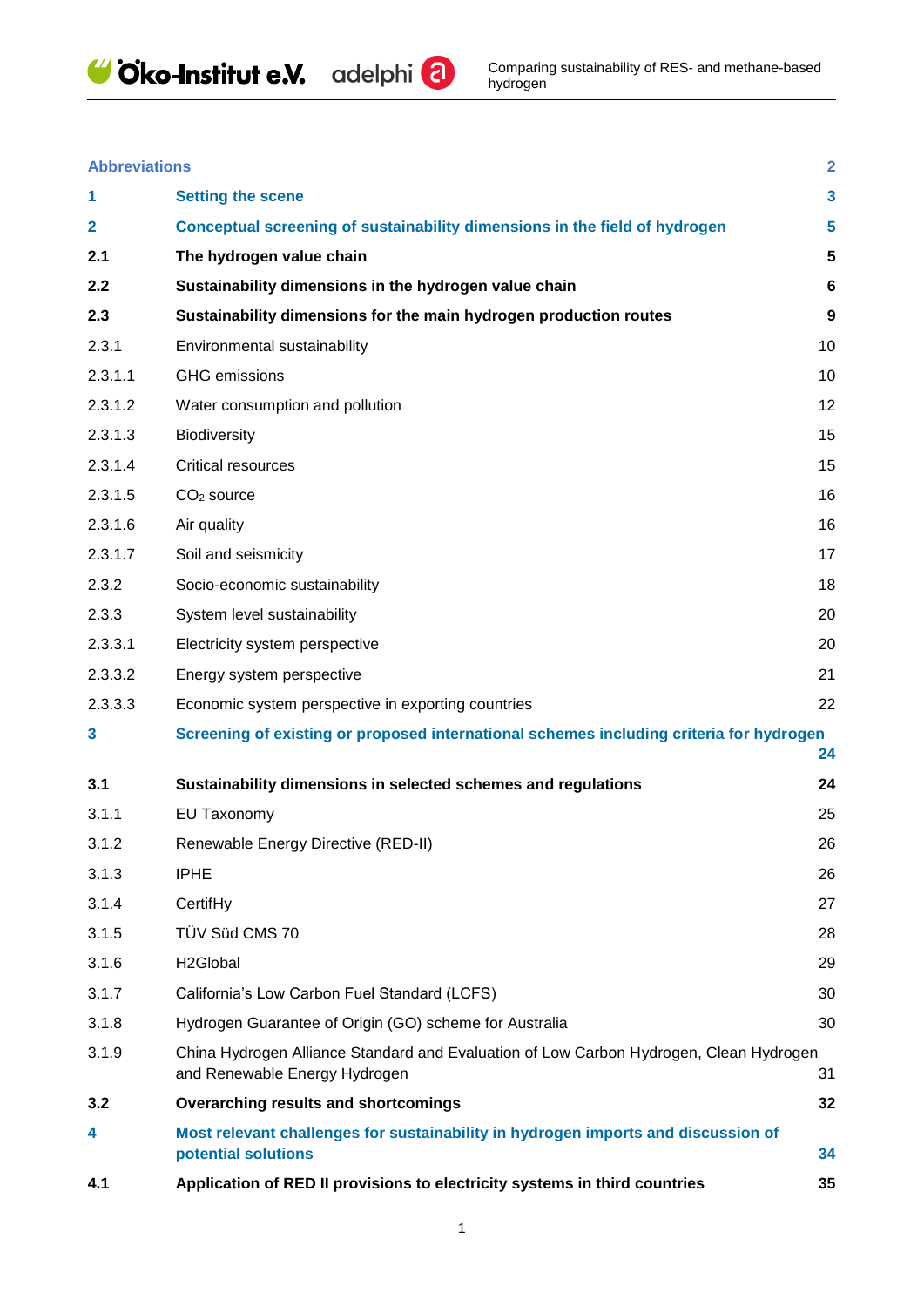| 4.1.1 | Description of the challenge                                                | 35 |
|-------|-----------------------------------------------------------------------------|----|
| 4.1.2 | Options for solutions                                                       | 36 |
| 4.2   | Accounting of upstream methane emissions                                    | 37 |
| 4.2.1 | Description of the challenge                                                | 37 |
| 4.2.2 | Options for solutions                                                       | 39 |
| 4.3   | Diverging definitions of "blue / low carbon hydrogen"                       | 40 |
| 4.3.1 | Description of the challenge                                                | 40 |
| 4.3.2 | Options for solutions                                                       | 41 |
| 4.4   | Clear definition of sustainability criteria beyond GHG-emissions            | 41 |
| 4.4.1 | General consideration: Achieving a consistent and accepted set of standards | 41 |
| 4.4.2 | Selected individual dimensions                                              | 42 |
| 4.5   | The sustainability versus renewable hydrogen uptake dilemma                 | 44 |
|       |                                                                             |    |

| 4.5.1 | Description of challenge | 45 |
|-------|--------------------------|----|
| 4.5.2 | Options for solutions    | 45 |
|       | <b>Literature</b>        |    |

## <span id="page-2-0"></span>**Abbreviations**

| ATR.            | Autothermal reforming                                                |
|-----------------|----------------------------------------------------------------------|
| <b>CCS</b>      | Carbon Capture and Storage                                           |
| CCU             | Carbon Capture and Use                                               |
| CH <sub>4</sub> | Methane                                                              |
| CO <sub>2</sub> | Carbon dioxide                                                       |
| <b>DAC</b>      | Direct Air capture                                                   |
| GO              | <b>Guarantees of Origin</b>                                          |
| H <sub>2</sub>  | Hydrogen                                                             |
| <b>IPHE</b>     | International Partnership for Hydrogen and Fuel Cells in the Economy |
| <b>LCFS</b>     | Low carbon fuel standard                                             |
| NG.             | Natural gas                                                          |
| NO <sub>x</sub> | Nitrogen oxide                                                       |
| <b>RED</b>      | European Renewable Energy Directive                                  |
| <b>RES</b>      | Renewable energy source                                              |
| RES-E           | Renewable energy source electricity                                  |
| <b>SDG</b>      | Sustainable development goals                                        |
| SMR             | Steam methane reforming                                              |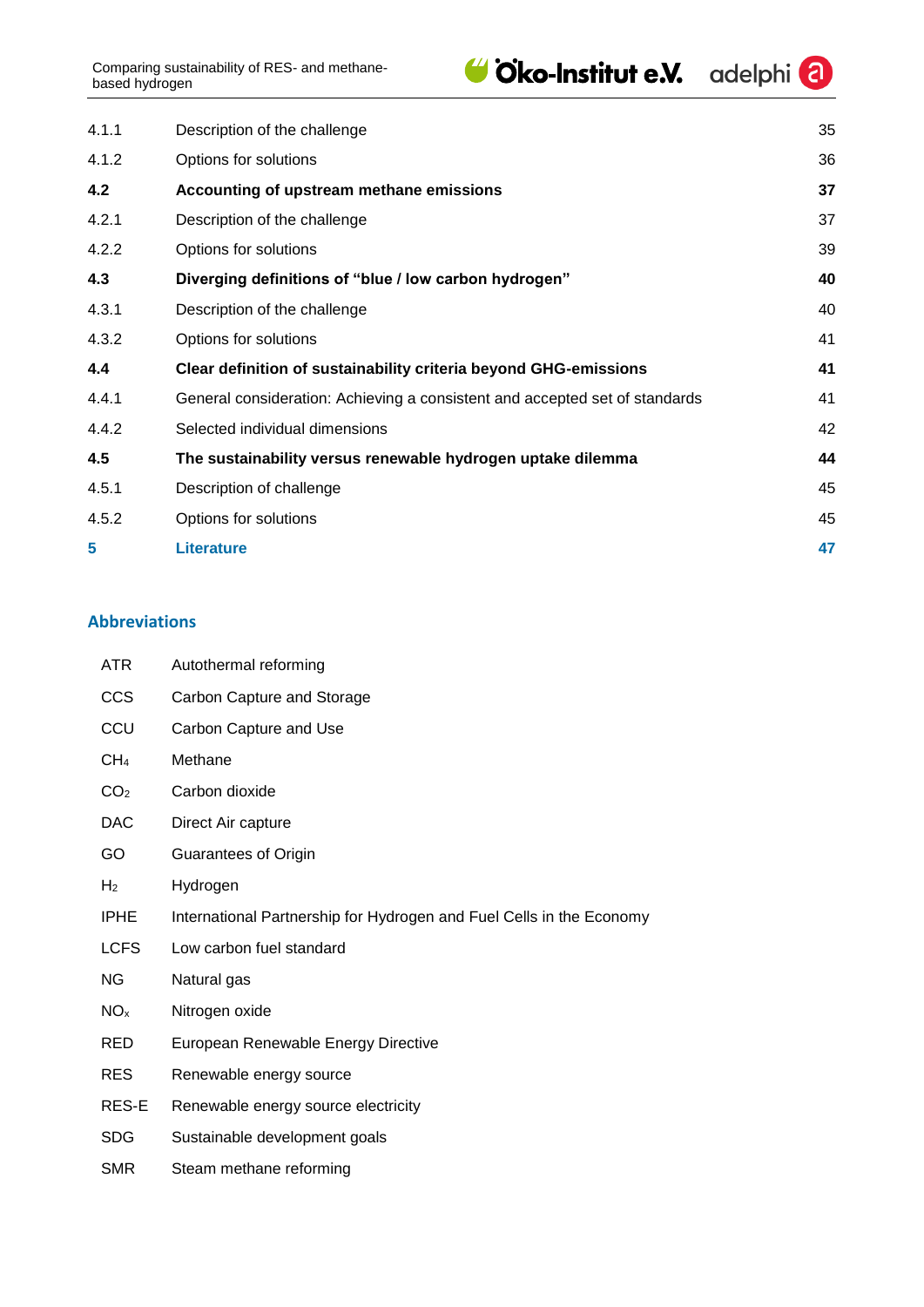## <span id="page-3-0"></span>**1 Setting the scene**

The regulatory landscape for hydrogen sustainability in the EU can be compared to a complex building site at an early stage of development, where the overall goal is clear, some foundations and cornerstones have been or are in the process of being erected, but a number of important elements is still being designed by teams that must consider partly conflicting interests as well as exogenous enfolding events. This paper aims at shedding light on parts of this complexity.

Achieving climate neutrality by 2050 is one essential reason for the EU to pursue its hydrogen strategy. Therefore, the GHG emission intensity of hydrogen production and transport is crucial. However, EU policy makers must also consider a number of other goals, such as the security and resilience of the energy supply system, its affordability, geopolitical issues, industrial policy, the integrity of the internal market, development policy goals as well as other sustainability issues. This paper focuses on sustainability including its environmental, economic, social, and governance dimensions. While there is a growing literature on the sustainability of hydrogen from renewable electricity (for example World Energy Council; DENA (2022), Oeko-Institut (2021), ILF; LBST (2021), Nationaler Wasserstoffrat (2021)), this paper adds a view on the sustainability issues associated with methane-based hydrogen.

Based on the identified sustainability dimensions of hydrogen from renewable electricity and from methane (CH4), the report performs a screening of the main elements of selected existing and proposed regulations and certification schemes in the EU and in some non-EU countries as well as of selected literature in the surrounding debate. The focus is on highlighting possible gaps or shortcomings in the existing and planned regulatory framework regarding sustainability criteria and on identifying areas where the EU needs to act to prevent "a race to the bottom" as well as best practice initiatives that can serve as blueprints for more general (international) standards.

The emerging EU policy framework is currently set to distinguish between three main types of hydrogen:

- Renewables-based hydrogen, either from biomass or from electrolysis based on renewable electricity, as defined by the EU Renewables Directive 2018/2001 (RED II). Concerning the electrolysis, the detailed criteria will be specified in a delegated act, which, at the time this text has been concluded, has not yet been tabled by the European Commission.
- Low-Carbon hydrogen: according to Article 2 (10) of the proposal for a Directive "on common rules for the internal markets in renewable and natural gases and in hydrogen" presented by the Commission on 15 December 2021, 'low-carbon hydrogen' "means hydrogen the energy content of which is derived from non-renewable sources, which meets a greenhouse gas emission reduction threshold of 70%". The same principle is valid for synthetic fuels based on hydrogen ('low-carbon fuels'). Article 8 (2) of the proposal states that, for the purpose of demonstrating that the 70% threshold is fulfilled, gas market players shall use a mass balance system according to the rules of RED II. Article 8(4) of the proposal specifies that the 70% threshold shall apply both to low carbon fuels (i.e. hydrogen and derivatives) produced in the EU and to those imported. Art 8 (5) of the proposal determines that the Commission will adopt delegated acts by 2024 to specify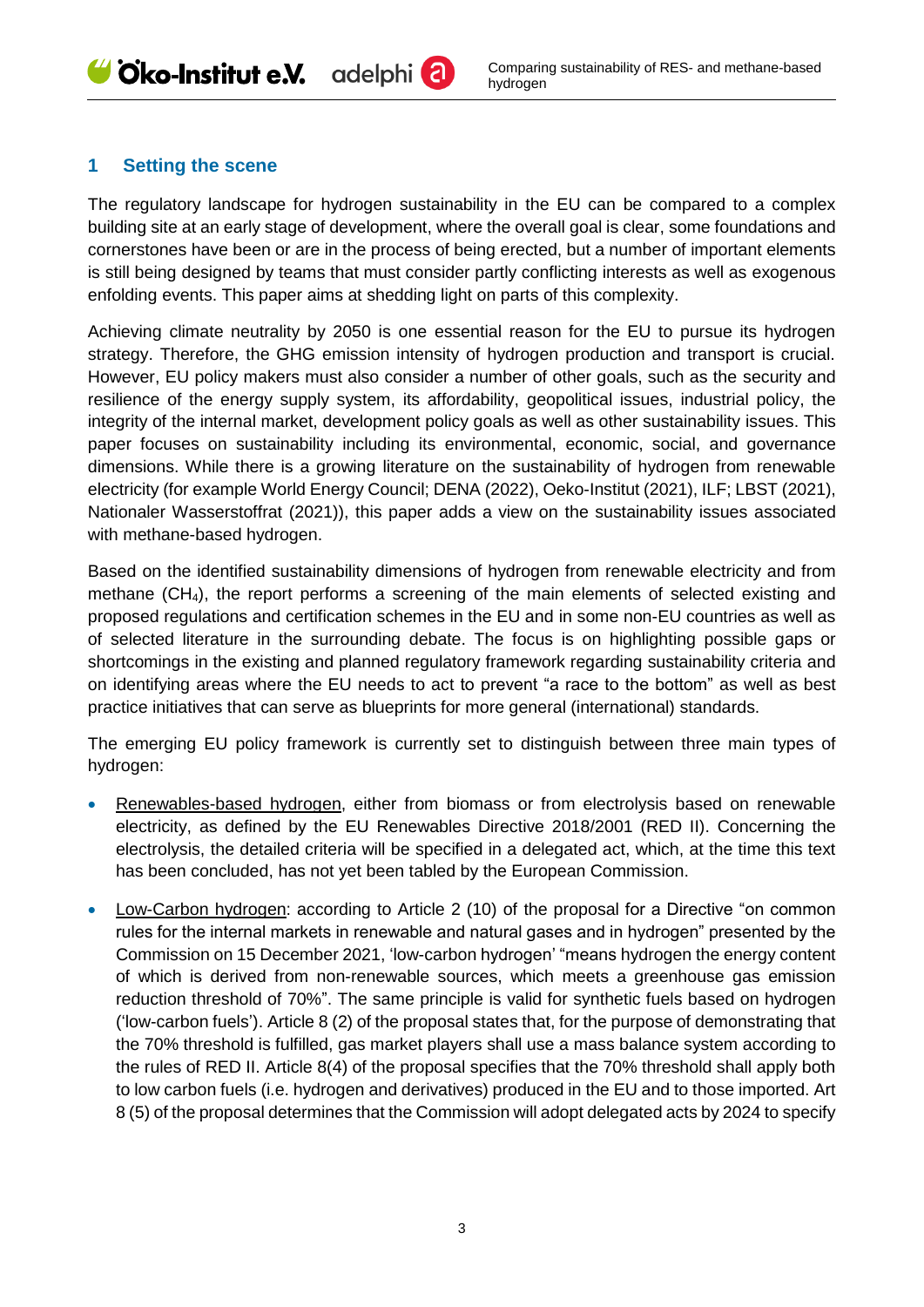adelphi

the methodology for assessing GHG emission savings. Otherwise, the proposal does not specify the exact benchmark against which the 70% reduction shall be calculated.<sup>1</sup>

• Grey hydrogen, i.e. hydrogen that does neither fulfil the criteria for renewable nor for low-carbon hydrogen. Sustainability criteria are applied only as long as they are included in general legislation, such as the EU Water Framework Directive and the EU Groundwater Directive in the field of water pollution or the EU Habitat Directive and the EU Marine Strategy Framework Directive in the field of biodiversity.

The EU regulatory landscape regarding hydrogen sustainability will also be affected by two further ongoing EU legislative processes. The proposed Regulation "on methane emissions reduction in the energy sector", when adopted and implemented, will lead to a much stricter monitoring, measurement, and reduction of CH<sup>4</sup> emissions. By doing so, it will increase the price and decrease the GHG impact of hydrogen based on methane. However, if not modified in course of the legislative process, the rules of the EU methane emission regulation will only apply within the EU borders, and not to the upstream CH<sup>4</sup> emissions associated to the very large share of imported CH4. Second, the future EU Carbon Border Adjustment Mechanism (CBAM) might be applied also to imported hydrogen (and its related  $CO<sub>2</sub>$  emissions), if the relative amendment of the European Parliament's rapporteur, MEP Mohammed Chahim, will be adopted (EP 2021).

#### **Interaction of the three types of hydrogen in the market**

Besides its stated or certified sustainability attributes, hydrogen is a homogenous product: each molecule is identical, regardless how it has been produced. Therefore, the three hydrogen sustainability types mentioned above will interact with each other in the market, with an impact on their relative market volumes, market prices, emissions, as well as more broadly on the market development of hydrogen technologies, their political and market acceptance and more in general the energy system.

For example, the stricter and the more ambitious the delegated act defining under which conditions hydrogen produced via electricity taken from the grid qualifies as renewable (as mentioned in recital 90 RED II) will be, the more expensive and scarcer will probably be the offer of renewable-based hydrogen, at least in the short and in the medium term.

Therefore, assuming any level of hydrogen demand at a given point in time, additional sustainability criteria for renewable hydrogen and for low-carbon hydrogen could lead to a higher demand for grey hydrogen. On the other hand, an unambitious definition of "renewable" and of "low-carbon" hydrogen can lead to investments not in line with the EU's climate neutrality targets and to delegitimating the market deployment of hydrogen technologies. The level of ambition, or strictness, of the definitions of, respectively, "renewable" and "low-carbon" hydrogen will have a strong impact on the competitiveness of the technologies behind the relative production processes. For instance, a soft definition and a broad market acceptance of "low-carbon" hydrogen would slow down the market deployment of electrolysers, and thus also the achievement of economies of scale in this crucial field. On the other hand, a very strict definition of "low-carbon" hydrogen could postpone investments to switch e.g. industrial production to hydrogen or, in other cases, lead to higher market shares of

<sup>-</sup><sup>1</sup> cf. [https://fsr.eui.eu/a-first-look-at-the-eu-hydrogen-and-decarbonised-gas-markets-package/,](https://fsr.eui.eu/a-first-look-at-the-eu-hydrogen-and-decarbonised-gas-markets-package/) accessed 23 February 2022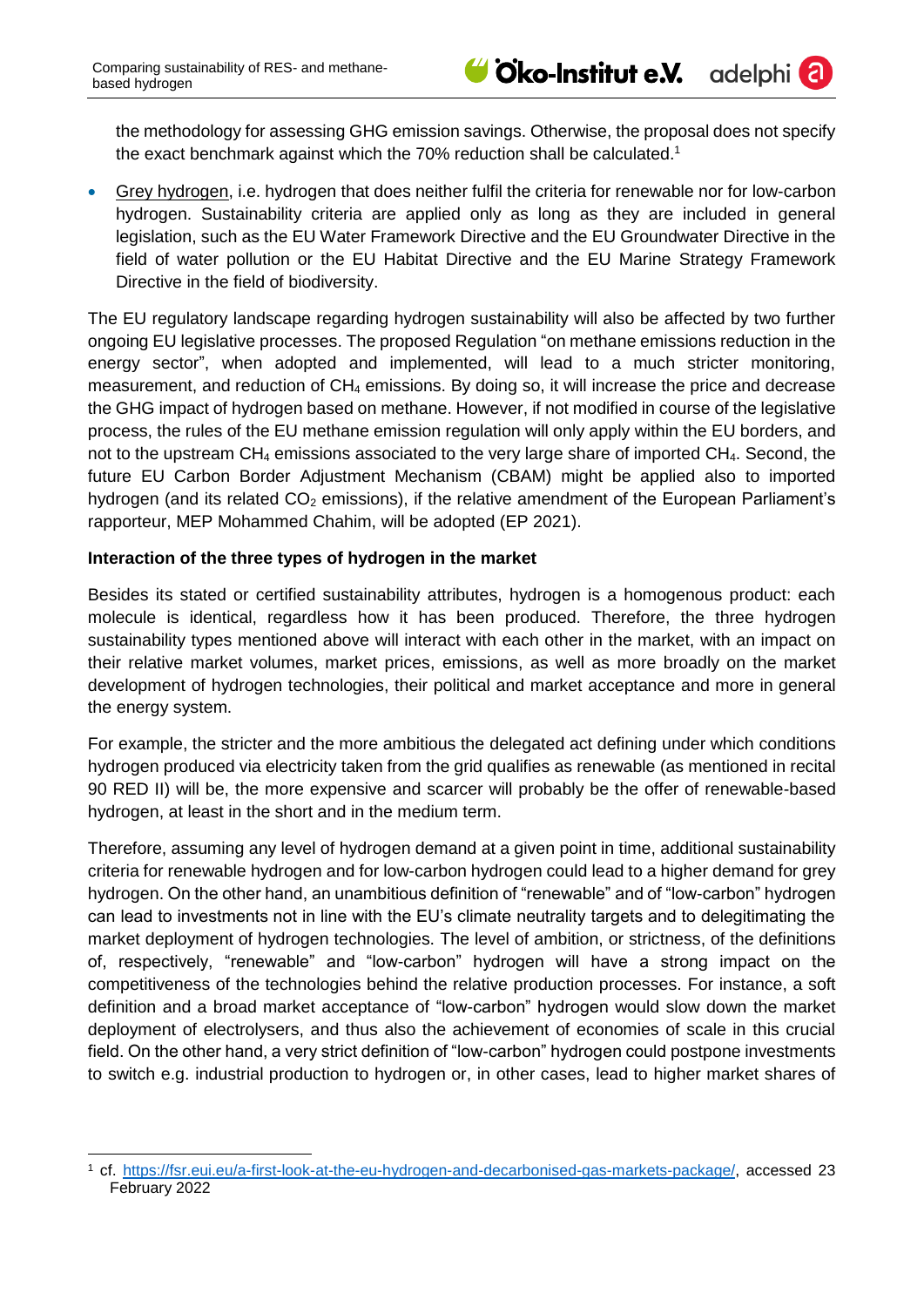grey hydrogen, if the growth of renewable hydrogen production is not as quick as the increase in demand.

In some EU countries, such as Germany, a debate is unfolding about the potential impact of largescale green hydrogen production for export purposes on the sustainability of the development of exporting countries and regions. This important discussion is reflected in this paper. Before looking at it in detail, it is important to note that, if higher sustainability standards are applied to green hydrogen imports than to traditional fossil fuel imports, the unintended consequence is a regulatory privilege for the latter.

#### **Interaction between imported and domestic hydrogen**

Similarly, the sustainability standards applied within and outside the EU will have an impact on the market interaction between domestic hydrogen production and imported hydrogen. On one hand, ambitious sustainability requirements implemented in the EU could trigger a virtuous circle, inspiring the adoption of comparable standards in other parts of the world, as frequently happened in the past in other fields. On the other hand, if no effective mechanisms to prevent social and environmental dumping are applied, a significant gap in the level of ambition concerning the sustainability of hydrogen supply might simply lead to a regulatory privilege for less sustainable hydrogen imports.

## <span id="page-5-0"></span>**2 Conceptual screening of sustainability dimensions in the field of hydrogen**

To define criteria for sustainable hydrogen, various sustainability dimensions need to be considered along the entire hydrogen value chain and with respect to different hydrogen production routes. The focus of this section is to screen the existing literature on sustainability dimensions that should be evaluated across the value chain and across the different types of hydrogen.

## <span id="page-5-1"></span>**2.1 The hydrogen value chai[n](#page-5-2)**

[Table 2-1](#page-5-2) shows the main steps of the hydrogen value chain and gives examples of technologies or process steps that need to be considered when evaluating its sustainability. The hydrogen value chain consists of primary energy supply, hydrogen production, hydrogen storage,  $CO<sub>2</sub>$  transport and storage (where relevant), production of derivatives (where relevant) and hydrogen transport.

## <span id="page-5-2"></span>**Table 2-1: The main steps of the hydrogen value chain**

|                                               | Main Steps of value chain                                                      | Examples of technologies or actual process steps                                                                     |
|-----------------------------------------------|--------------------------------------------------------------------------------|----------------------------------------------------------------------------------------------------------------------|
| <b>Primary energy</b><br>supply<br>(upstream) | Energy production:<br>Production and installation/construction<br>of equipment | Production of<br>PV panels, wind turbines<br>Gas conveyor towers<br>Drilling equipment<br>Hydro dams                 |
|                                               | Energy production:<br>Operation                                                | Extraction of methane, coal, uranium<br>Operation of methane wells, wind turbines, solar plants, nuclear<br>reactors |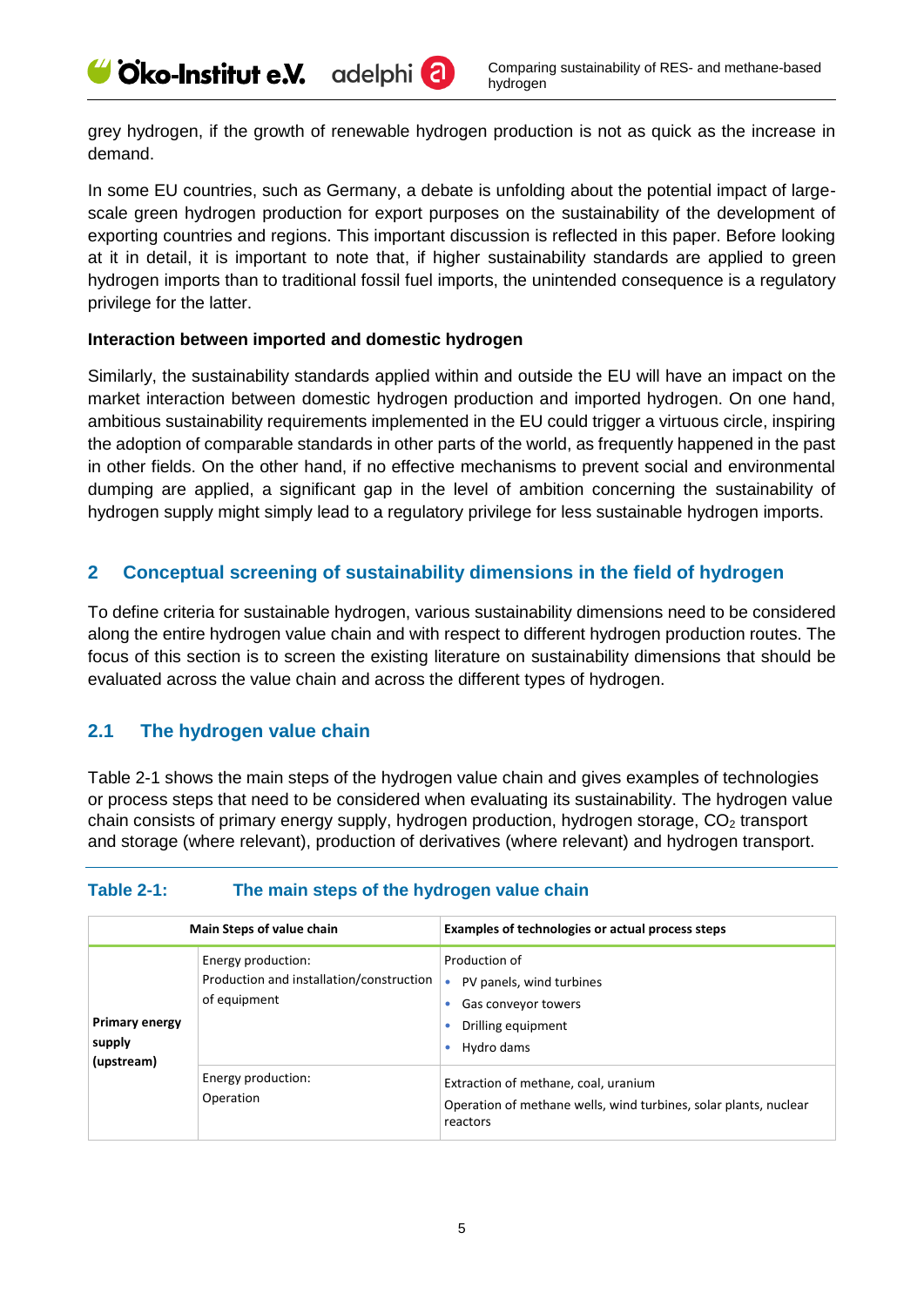

adelphi

|                                          | Transport of energy carrier:<br>Production of equipment, right of way,<br>installation of infrastructure | Electricity grid<br>Gas pipelines<br>LNG infrastructure                                                                                                     |
|------------------------------------------|----------------------------------------------------------------------------------------------------------|-------------------------------------------------------------------------------------------------------------------------------------------------------------|
|                                          | Transport of energy carrier:<br>Operation of infrastructure                                              | Infrastructures own consumption of energy<br>Leakages/losses in infrastructure                                                                              |
| Hydrogen                                 | Production of the equipment for the<br>conversion into hydrogen                                          | Steam Methane Reforming (SMR) facilities<br>Electrolysers<br>Carbon capture equipment (where applicable)                                                    |
| production                               | Operation                                                                                                | SMR/autothermal reforming process:<br>Carbon Capture and Sequestration<br>Electrolysis                                                                      |
| CO <sub>2</sub> transport<br>and storage | Production and construction of CO <sub>2</sub><br>transport and storage infrastructure                   | $CO2$ compressing stations, pipelines or ships.                                                                                                             |
| (where<br>applicable)                    | Operation of $CO2$ transport and storage                                                                 | Compression, injection underground; in case of enhanced oil<br>recovery, GHG footprint of additional oil production                                         |
| Hydrogen                                 | Production, construction (or adaption)<br>of storage facilities                                          | Construction of (underground) facilities and auxiliary installations                                                                                        |
| storage                                  | Operation                                                                                                | Pre-treatment: compression and injection<br>Pressure management and boil-off                                                                                |
| <b>Production of</b><br>derivatives      | Production of the equipment                                                                              | Fischer-Tropsch synthesis or other technologies<br>CO <sub>2</sub> Capture plants (DAC)                                                                     |
| (where relevant)                         | Conversion of hydrogen into derivatives                                                                  | Production of CO <sub>2</sub> (e.g. for synthetic CH <sub>4</sub> ) or nitrogen (e.g.<br>ammonia) needed as input<br>Production and operation of facilities |
|                                          | Production of the equipment                                                                              | Pipelines, ports, ships, compression                                                                                                                        |
| <b>Transport</b>                         | Conversion/Compression                                                                                   | Liquefaction of hydrogen<br>Conversion into ammonia<br>Conversion into hydrocarbons                                                                         |
|                                          | Transportation                                                                                           | Shipping; Pipeline                                                                                                                                          |
|                                          | Reconversion                                                                                             | Regasification of liquid hydrogen<br>Reconversion from ammonia to hydrogen                                                                                  |

Source: own

## <span id="page-6-0"></span>**2.2 Sustainability dimensions in the hydrogen value chain**

To arrive at a comprehensive set of sustainability dimensions that need to be considered, we perform a literature review on selected recent reports and papers assessing sustainability along the hydrogen value chain.

Our main sources take different approaches to identify relevant sustainability dimensions. Oeko-Institut (2021) takes a bottom-up approach based on studies about potential hydrogen exporting countries as well as on expert interviews. As most existing studies, they focus on renewables-based hydrogen from electrolysis. ILF; LBST (2021) develop their set of relevant sustainability dimensions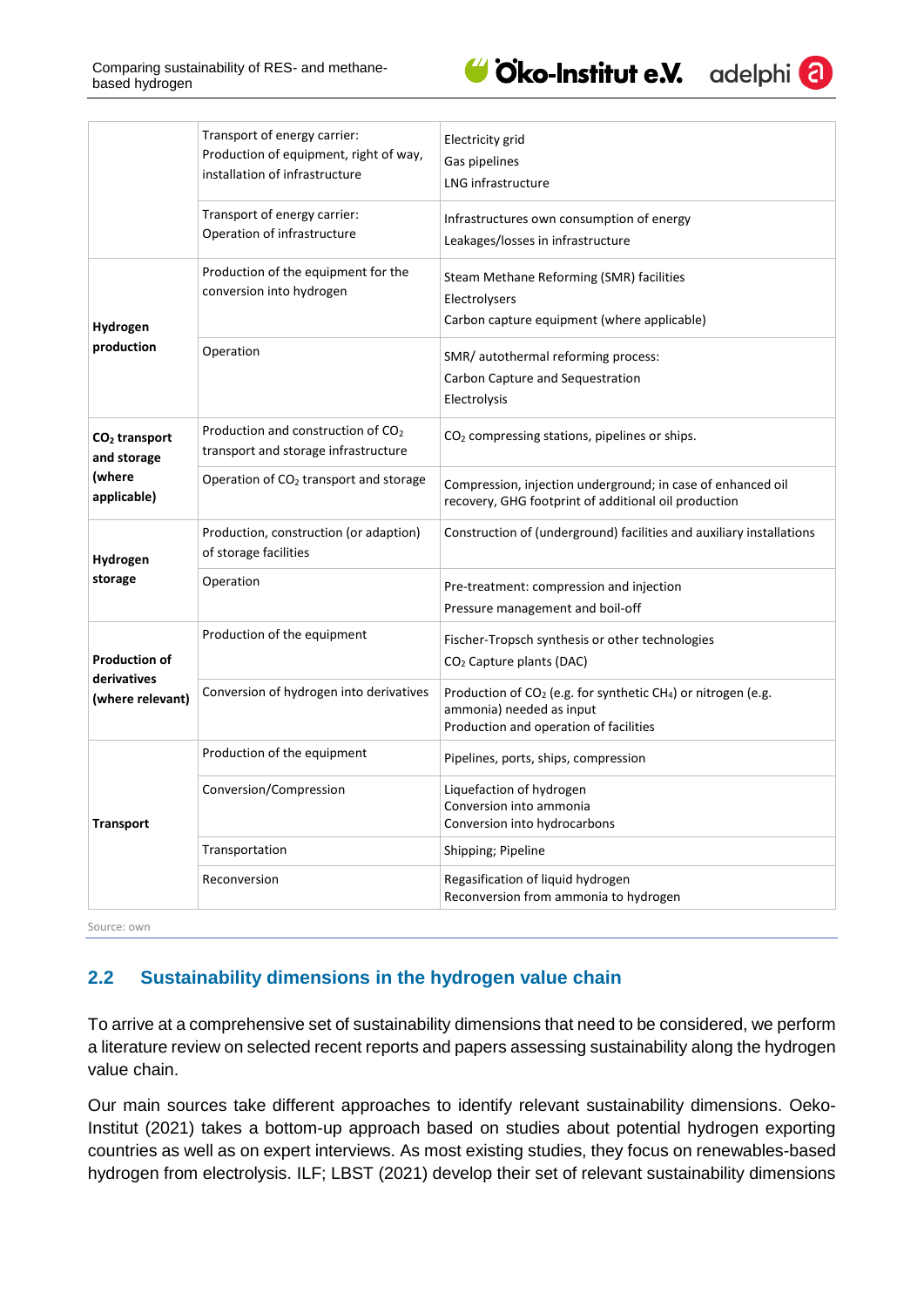

based on a two-sided approach: on the one hand, they perform a comprehensive review of existing certification schemes and regulations on renewables-based hydrogen and low-carbon hydrogen. On the other hand, they scan other existing certification schemes (not focused on hydrogen) to identify additional or missing dimensions. In particular, they draw from certification schemes for sustainable biomass, forest management, extraction, trade and manufacture of raw materials, and international fair trade and labour organizations. Nationaler Wasserstoffrat<sup>2</sup> (2021) suggests a two-level approach: one set of dimensions applying to the national level, and one that is relevant on the project level. On the national level, they identify relevant SDGs that needs to be considered for international cooperation and by national bodies during project development. This includes the system level perspective considering potential resource and target conflicts. They suggest adhering to existing frameworks from OECD, UN and World Bank<sup>3</sup>. "Project level dimensions" cover most issues that are also raised in other studies on sustainability of hydrogen. World Energy Council; DENA (2022) take an approach similar to one of the sides in the approach taken by ILF; LBST (2021). They examine existing regulations, certification schemes and selected funding programmes for renewables-based and low-carbon hydrogen. Their set of sustainability dimensions is made up by all criteria that come up in at least one of them. A different approach has been taken by Norouzi (2021). The paper compares hydrogen production technologies or routes using the sustainability index assessment method. The paper looks into five main dimensions: environmental, social, energy, exergy and economic. For all those dimensions, specific factors including specific quantitative units are defined. Based on those parameters they conclude which technologies are most sustainable. While the approach seems very comprehensive, there is a lack of documentation of production routes, the parameters used for the assessment and the methodology to calculate specific and total scores. Therefore, this source was not included in the further assessment of sustainability criteria.

The results of the literature review are summarized in Table 2-2. Based on this review, we structure the sustainability dimensions into three overarching categories: While the **environmental sustainability** and **socio-economic sustainability** refer to the impacts of an individual project on the local and regional level, **system level sustainability** considers second order effects on the electricity, energy, and economic systems. The dimensions are listed in Table 2-2. Further explanation on the respective dimensions can be found in the detailed assessment in section 2.3 further below.

-

<sup>2</sup> The German National Hydrogen Council appointed by the German government

<sup>3</sup> E.g., OECD Due Diligence Guidance for Responsible Business Conduct: <https://www.oecd.org/investment/due-diligence-guidance-for-responsible-business-conduct.html> The UN Guiding Principles on Business and Human Rights: [https://www.business-humanrights.org/en/big](https://www.business-humanrights.org/en/big-issues/un-guiding-principles-on-business-human-rights/)[issues/un-guiding-principles-on-business-human-rights/](https://www.business-humanrights.org/en/big-issues/un-guiding-principles-on-business-human-rights/) ; Worldbank Environmental and Social Framework (ESF):<https://www.worldbank.org/en/projects-operations/environmental-and-social-framework>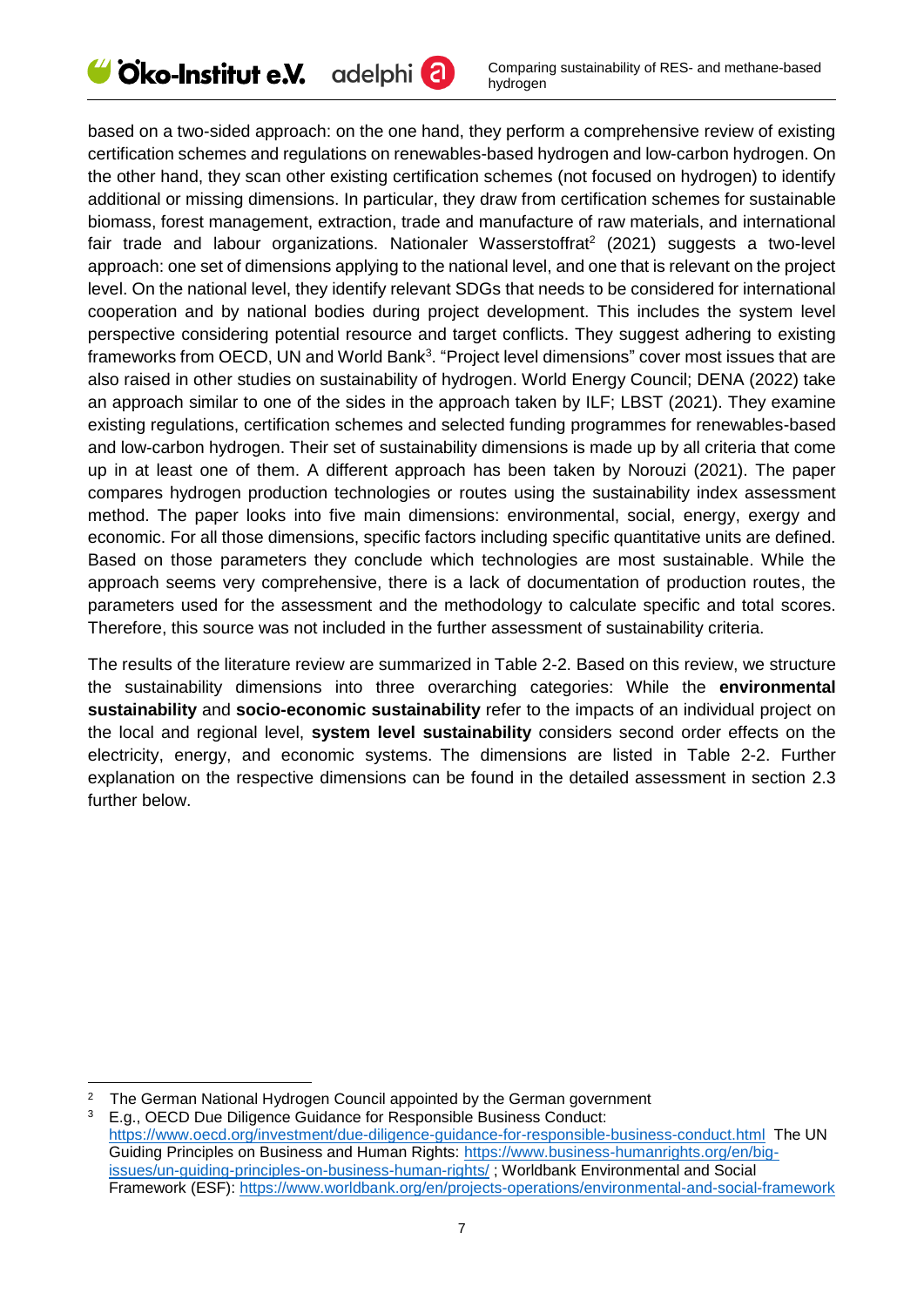

adelphi

#### **Table 2-2: Sustainability dimensions considered in the hydrogen value chain – Literature review**

|                                       |                                               | ILF; LBST 2021            | Oeko-Institut<br>2021 | Nationaler<br>Wasserstoffrat<br>2021 | <b>World Energy</b><br>Council; DENA<br>2022 |
|---------------------------------------|-----------------------------------------------|---------------------------|-----------------------|--------------------------------------|----------------------------------------------|
|                                       |                                               |                           |                       |                                      |                                              |
| Type of hydrogen considered           |                                               |                           |                       |                                      |                                              |
|                                       | RES-E-based H <sub>2</sub>                    | $\pmb{\mathsf{X}}$        | $\pmb{\times}$        | $\pmb{\mathsf{X}}$                   | $\pmb{\mathsf{X}}$                           |
|                                       | RES-based H <sub>2</sub> : biomass and others |                           |                       |                                      |                                              |
|                                       | Low carbon H <sub>2</sub> (of fossil origin)  |                           |                       |                                      | $\pmb{\mathsf{X}}$                           |
| <b>Sustainability dimension</b>       |                                               |                           |                       |                                      |                                              |
| Environmental                         | <b>GHG emissions</b>                          | $\pmb{\mathsf{X}}$        | $\pmb{\times}$        | $\pmb{\mathsf{X}}$                   | $\pmb{\mathsf{X}}$                           |
| sustainability                        | CO <sub>2</sub> source                        | $\pmb{\mathsf{X}}$        | $\pmb{\mathsf{X}}$    | $\pmb{\mathsf{X}}$                   | $\pmb{\mathsf{X}}$                           |
|                                       | Water                                         | $\boldsymbol{\mathsf{X}}$ | $\boldsymbol{X}$      | $\pmb{\mathsf{X}}$                   | X                                            |
|                                       | Air quality                                   | $\pmb{\mathsf{X}}$        |                       |                                      |                                              |
|                                       | Critical resources                            |                           | $\pmb{\mathsf{X}}$    |                                      |                                              |
| Biodiversity                          |                                               | $\pmb{\mathsf{X}}$        | $\pmb{\mathsf{X}}$    | $\pmb{\mathsf{X}}$                   |                                              |
|                                       | Soil                                          | $\mathsf{X}$              |                       |                                      |                                              |
| Socio-<br>economic                    | Community<br>development                      | $\pmb{\mathsf{X}}$        | $\pmb{\mathsf{X}}$    | $\pmb{\mathsf{X}}$                   |                                              |
| sustainability                        | Economic<br>participation                     | $\pmb{\mathsf{X}}$        | $\pmb{\mathsf{X}}$    | $\pmb{\mathsf{X}}$                   | <b>Social Impact</b>                         |
|                                       | Labour conditions                             | $\pmb{\mathsf{X}}$        | $\pmb{\mathsf{X}}$    | $\pmb{\mathsf{X}}$                   |                                              |
|                                       | Respect and fostering<br>of right             | $\pmb{\mathsf{X}}$        | $\pmb{\times}$        | $\pmb{\mathsf{X}}$                   |                                              |
| <b>System level</b><br>sustainability | Electricity system<br>perspective             | $\pmb{\mathsf{X}}$        | $\pmb{\mathsf{X}}$    | $\pmb{\mathsf{X}}$                   | $\pmb{\mathsf{X}}$                           |
|                                       | Energy system<br>perspective                  | $\pmb{\mathsf{X}}$        | $\pmb{\mathsf{X}}$    | $\pmb{\mathsf{X}}$                   |                                              |
|                                       | Economic system<br>perspective                |                           | $\pmb{\mathsf{X}}$    | $\pmb{\mathsf{X}}$                   |                                              |
| Source: own                           |                                               |                           |                       |                                      |                                              |

The following insights can be drawn from this literature review:

- Most of the research has focussed on the sustainability of green hydrogen based on renewable electricity and electrolysis. Biomass based and fossil-based hydrogen have generally not been considered. This paper contributes to closing the gap concerning hydrogen produced from methane.
- In terms of environmental sustainability, criteria for green hydrogen (and derivates), GHG emissions, CO<sub>2</sub> sourcing, water input and biodiversity are covered in most studies and can be considered as standard criteria. The impact on soil is covered less frequently, however, in some cases it is subsumed when considering land-use change. Impacts on air quality and requirement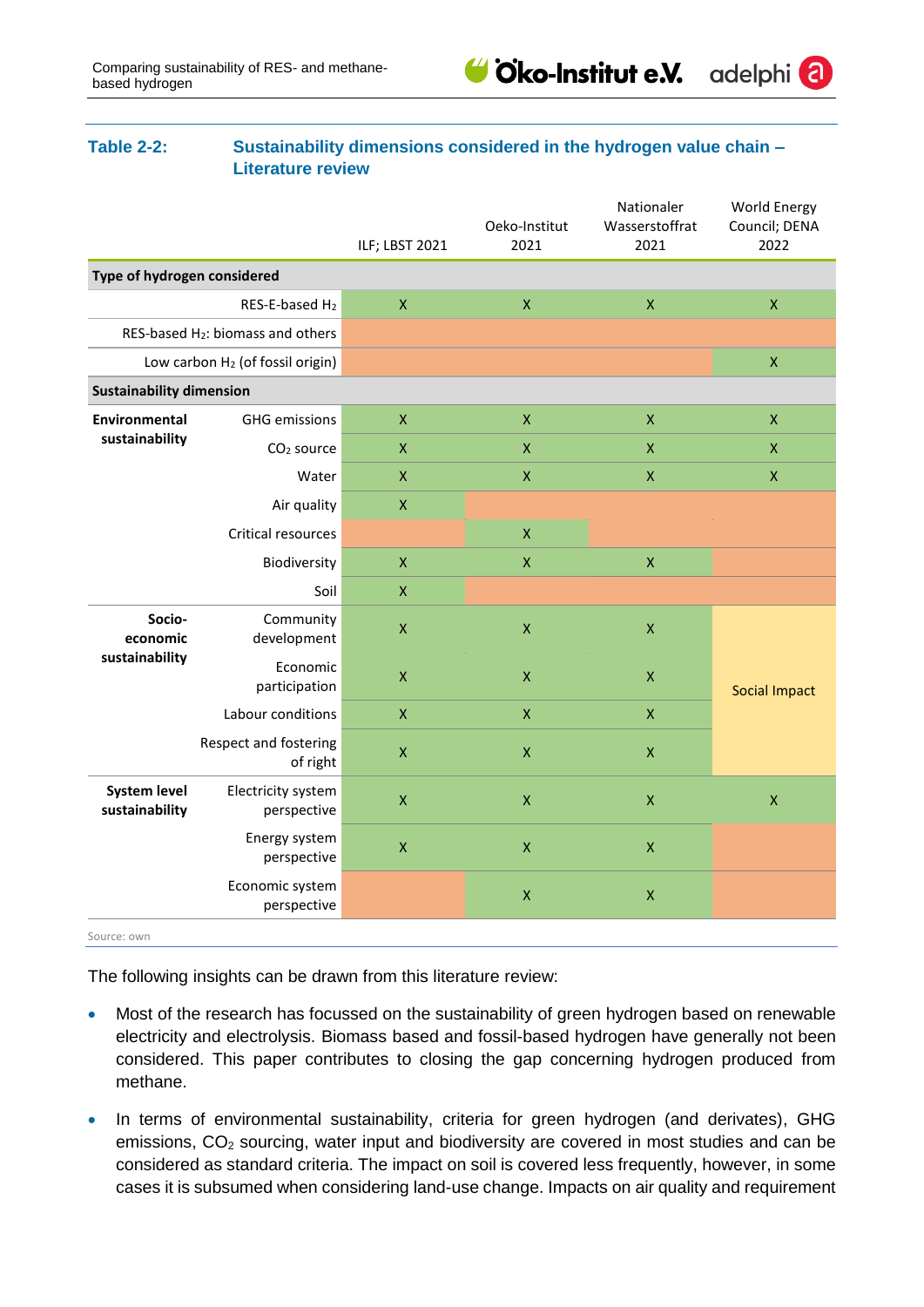of critical resources are hardly considered, yet. In terms of socio-economic sustainability, the reviewed studies are very similar. However, the concrete certification schemes existing today cover these criteria to a very different extent, leaving much room for diverse interpretation and operationalization (World Energy Council; DENA 2022).

adelphi<sup>(</sup>a)

 $\blacktriangleright$  Oko-Institut e.V.

- Current literature usually focuses on the level of individual projects, while the sustainability in a broader sense, e.g. looking at the overall hydrogen strategy of a country, is covered only in two of the studies. The limitation to individual projects may lead to relevant blind spots: for example, if the low-cost renewable energy potential of a certain country is used mainly for hydrogen exports, the decarbonisation of the local energy system might be postponed or even made impossible.
- The system level perspective is equally important for low carbon hydrogen production. Here, it will perpetuate the current fossil fuel extraction-based economic model and might create new economic inertia for the transition of the global energy systems. We highlight the respective challenges in the analysis below.

## <span id="page-9-0"></span>**2.3 Sustainability dimensions for the main hydrogen production routes**

This section outlines the main elements of the sustainability dimensions identified in section [2.2](#page-6-0) on the bases of the hydrogen value chain as described in section [2.1,](#page-5-1) thus providing an insight into the relevant sustainability challenges for the two hydrogen production pathways considered in this paper.

Due to limitations in the scope of this paper, we analyse two main production routes of hydrogen. We focus on electrolysis based on renewable electricity and on steam methane reforming (SMR) based on natural gas with or without CCS. These two production routes are those likely to be most used in the coming years.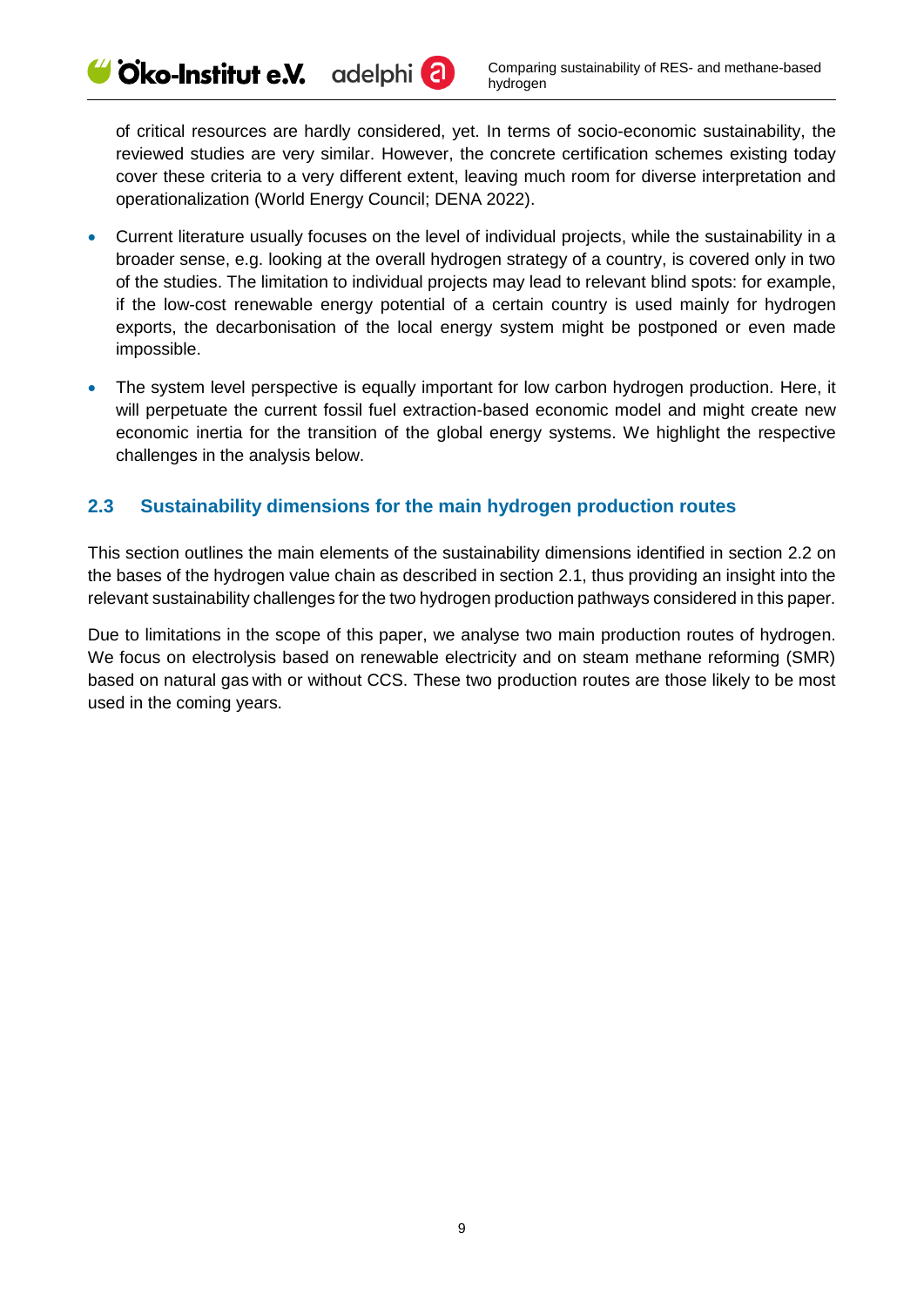

#### <span id="page-10-0"></span>**2.3.1 Environmental sustainability**

#### **Production of equipment and infrastructure**

To produce technical equipment and infrastructures for the hydrogen value chain, raw materials and energy are required.

Within the different pathways of the hydrogen value chain, significant amounts of steel are essential to produce for example wind power plants, drilling equipment, ships, pipelines and electricity grids. Moreover, rare earths and critical minerals are of relevance (e.g., for PV, electrolysers, SMR equipment and CCS technologies). Mining of those raw materials has an impact on the environment during the mining and refinement processes as well as after the lifespan of the technical equipment during the recycling or disposal phase.

Besides the raw materials, also the energy intensity to produce the equipment should be considered. The production of PV panels and steel for example are highly energy intensive.

The mining of raw materials as well as the production process of the equipment has an impact on almost all dimensions of environmental sustainability that are addressed within this section such as water, GHGemissions, soil, biodiversity etc. However, within the scope of this paper we cannot cover those environmental impacts in much detail. While several studies performed lifecycle analysis for specific elements of the hydrogen value chain, literature explicitly analysing the hydrogen value chain and comparing different pathways of hydrogen production is scarce and mostly focus only on the GHG emissions of hydrogen production (DECHEMA 2021; Valente et al. 2017; Delpierre et al. 2021; Bauer et al. 2021).

This paper highlights some of the most outstanding sustainability issues related to the production of equipment and infrastructure.

#### <span id="page-10-1"></span>2.3.1.1 GHG emissions

-

GHG emissions can occur in almost all steps of the hydrogen value chain and include all relevant greenhouse gases (besides  $CO<sub>2</sub>$ , in particular CH<sub>4</sub>, GHG effects of land-use change as well as, indirectly, hydrogen itself to a certain extent<sup>4</sup>). The assessment of GHG emissions needs to consider both the respective hydrogen (and derivatives) value chain and the fossil comparator, which is often referenced in regulations and certification schemes.

cf. [https://www.euractiv.com/section/energy/news/scientists-warn-against-global-warming-effect-of](https://www.euractiv.com/section/energy/news/scientists-warn-against-global-warming-effect-of-hydrogen-leaks/)[hydrogen-leaks/,](https://www.euractiv.com/section/energy/news/scientists-warn-against-global-warming-effect-of-hydrogen-leaks/) accessed on 23 February 2022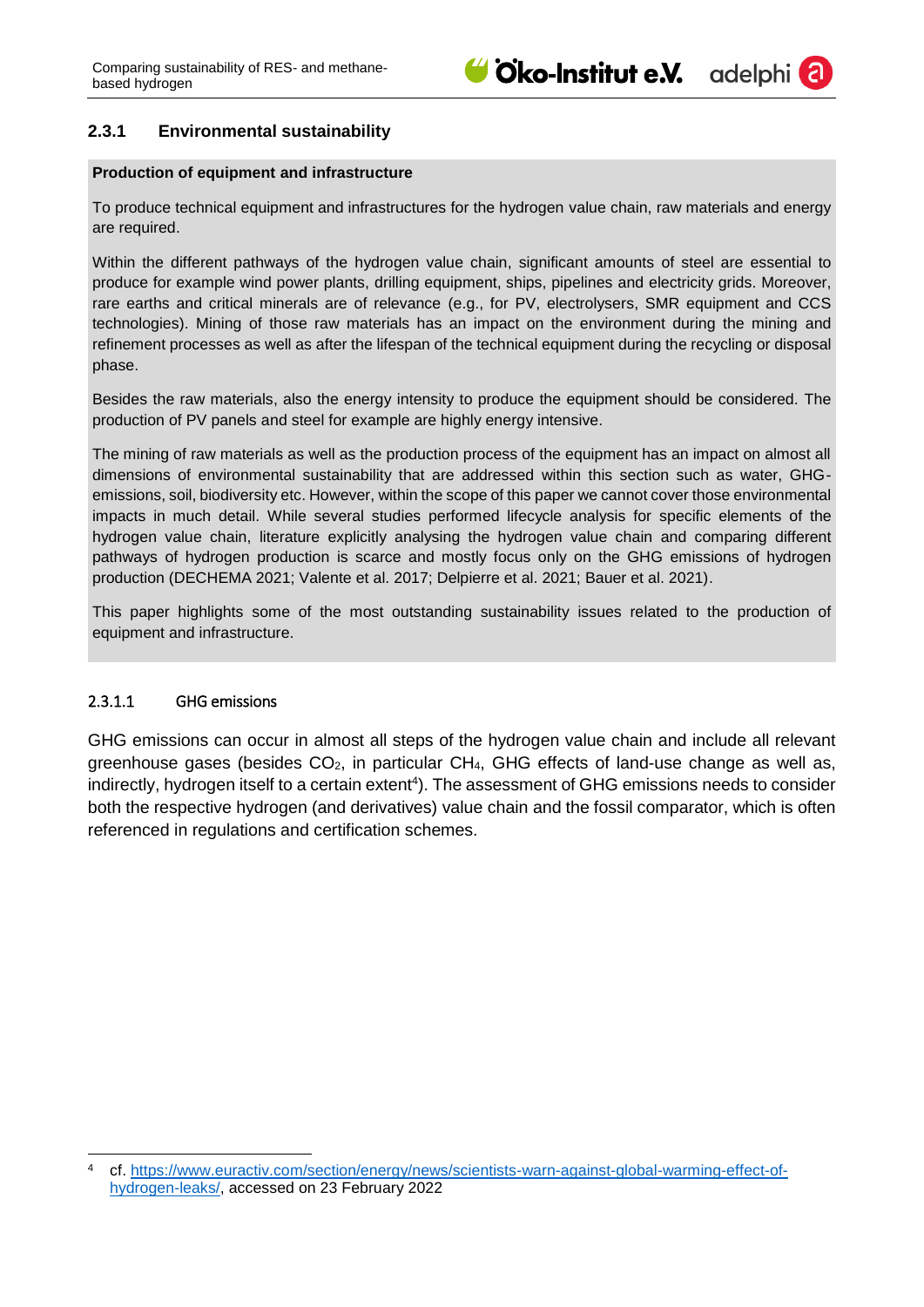

| Value chain step <sup>5</sup>                                                     | Renewable hydrogen -<br>electrolysis                                                                                                                                                                                                                                                             | SMR-based hydrogen (with CCS)                                                                                                                                                                                                                                              |  |
|-----------------------------------------------------------------------------------|--------------------------------------------------------------------------------------------------------------------------------------------------------------------------------------------------------------------------------------------------------------------------------------------------|----------------------------------------------------------------------------------------------------------------------------------------------------------------------------------------------------------------------------------------------------------------------------|--|
| Primary energy supply (upstream)                                                  |                                                                                                                                                                                                                                                                                                  |                                                                                                                                                                                                                                                                            |  |
| <b>Energy production:</b><br>Production of equipment                              | Emissions <sup>6</sup> from the production of<br>PV panels, wind turbines etc.                                                                                                                                                                                                                   | Emissions from construction of $CH4$ extraction and processing<br>infrastructure (drilling wells, pipelines, processing plants, etc.)                                                                                                                                      |  |
| <b>Energy production: Operation</b>                                               | No significant emissions if<br>electricity production based on<br>renewables<br>Emissions if electricity is produced<br>from fossil fuels                                                                                                                                                        | Emissions from energy used to drive CH <sub>4</sub> extraction and<br>processing<br>Fugitive $CH_4$ emissions from $CH_4$ extraction (drilling, fracking,<br>etc.)<br>On-purpose emissions from venting and flaring (at CH <sub>4</sub><br>extraction or processing plant) |  |
| <b>Transport of</b><br>electricity/energy carrier:<br>Operation of infrastructure | Losses within electricity grid can<br>increase specific emissions from<br>energy production                                                                                                                                                                                                      | Emissions from CH <sub>4</sub> leakages in pipeline infrastructure<br>Emissions from energy used to operate transport infrastructure<br>(pipelines, distribution centres, LNG terminals etc.)                                                                              |  |
| <b>Hydrogen production</b>                                                        |                                                                                                                                                                                                                                                                                                  |                                                                                                                                                                                                                                                                            |  |
| Operation                                                                         | Emissions from energy used for<br>ancillary systems and water<br>production                                                                                                                                                                                                                      | Emissions from energy used to operate SMR and carbon<br>capture processes<br>Emissions from the SMR reaction (if not captured and stored)                                                                                                                                  |  |
| CO <sub>2</sub> transport and storage (where applicable)                          |                                                                                                                                                                                                                                                                                                  |                                                                                                                                                                                                                                                                            |  |
| Operation                                                                         |                                                                                                                                                                                                                                                                                                  | Leakages of CO <sub>2</sub> during transport<br>Long-term leakages during storage and leakages during<br>compression into underground storage                                                                                                                              |  |
| Productions of derivatives (where applicable)                                     |                                                                                                                                                                                                                                                                                                  |                                                                                                                                                                                                                                                                            |  |
| Operation                                                                         | Production of hydrocarbons using CO <sub>2</sub> can cause additional CO <sub>2</sub> leakages<br>Secondary effects causing additional CO <sub>2</sub> emissions if the use of fossil CO <sub>2</sub> sources (e.g. from<br>industry processes) results in prolonging a phaseout of fossil fuels |                                                                                                                                                                                                                                                                            |  |
| <b>Hydrogen storage</b>                                                           |                                                                                                                                                                                                                                                                                                  |                                                                                                                                                                                                                                                                            |  |
| Operation                                                                         |                                                                                                                                                                                                                                                                                                  | Hydrogen leakages and boil-off                                                                                                                                                                                                                                             |  |
| <b>Transport of hydrogen</b>                                                      |                                                                                                                                                                                                                                                                                                  |                                                                                                                                                                                                                                                                            |  |
| Conversion/Compression                                                            | Emissions if energy demand is not covered by RES-E                                                                                                                                                                                                                                               |                                                                                                                                                                                                                                                                            |  |
| Transportation                                                                    | Relevant if energy demand is not covered by RES-E, for example if e-fuels would be shipped with<br>standard tankers run with heavy fuel oil                                                                                                                                                      |                                                                                                                                                                                                                                                                            |  |
| Reconversion                                                                      | Relevant if energy demand is not covered by RES-E                                                                                                                                                                                                                                                |                                                                                                                                                                                                                                                                            |  |

#### **Table 2-3: Sustainability challenges – GHG emissions**

Source: own

-

Renewable hydrogen – electrolysis: In this case, no significant GHG emissions occur in the electricity generation process nor in the electrolysis process. Emissions mainly are related to the energy needed to produce the equipment. If it is based on fossil fuels,  $CO<sub>2</sub>$  and other greenhouse gases are emitted. This is especially relevant, if PV panels are produced in regions with high GHG-emissions in the electricity mix (Yıldız et al. 2020). If the equipment production is based on renewable energy, GHG emissions within the whole value chain can be limited. In addition, GHG emissions can occur in adjacent processes, such as compression for transport or sea water desalination if fossil fuels are used instead of renewable energy sources. If the hydrogen plant is connected to the electricity grid,

<sup>5</sup> Only most relevant upstream effects from mining and energy use for production of technical equipment are mentioned in the table.

<sup>&</sup>lt;sup>6</sup> The term "emissions" within this table refers to greenhouse gas emissions in any form.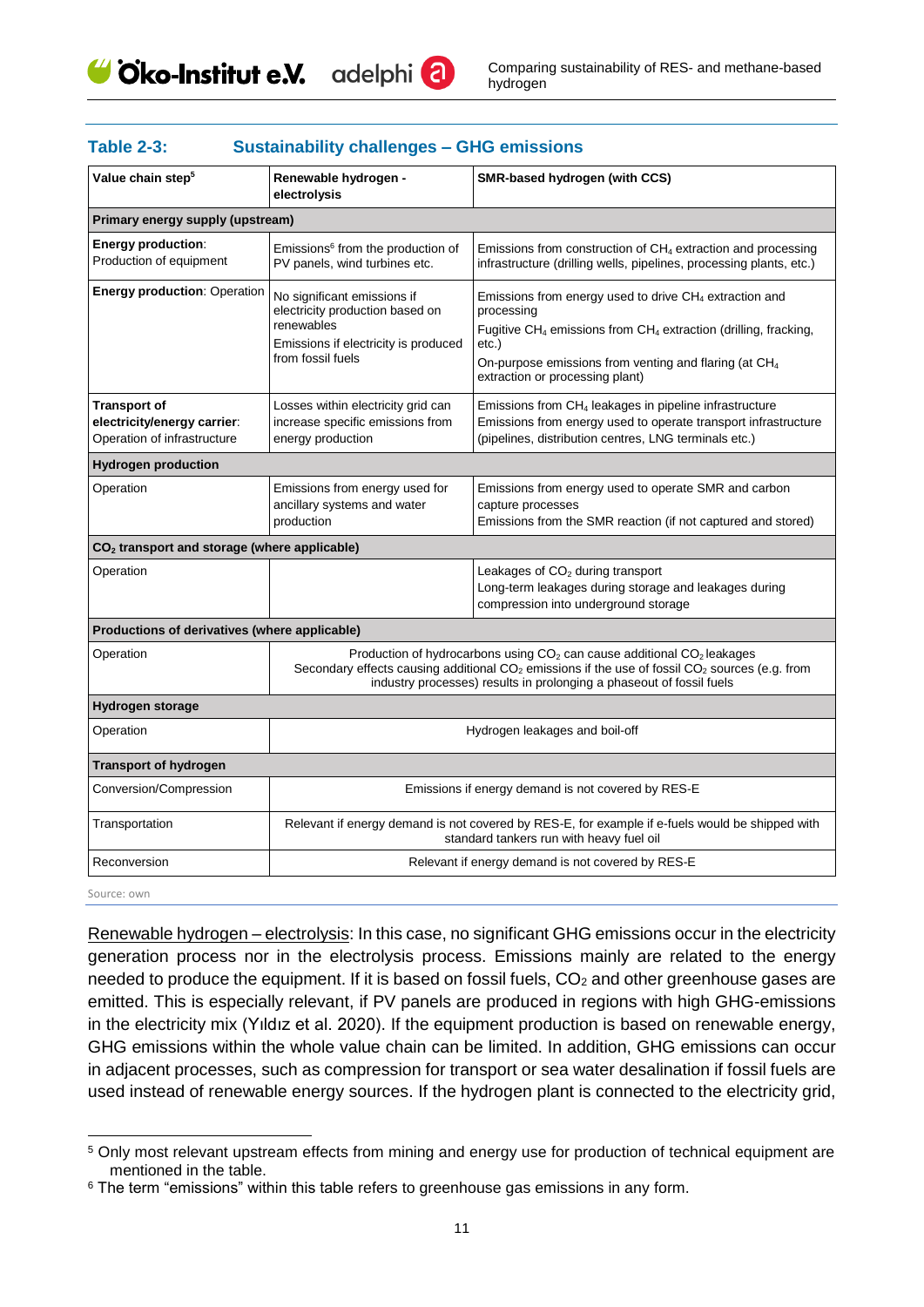adelphi

it is hard to track the actual effects of the additional electricity demand on the whole energy system and potentially resulting increased  $CO<sub>2</sub>$ -emissions.

The main challenges related to GHG emissions are:

- How to report and reduce the GHG footprint of the production of equipment.
- How to report and reduce the GHG footprint of electricity sourced from the grid.
- How to make sure that all adjacent processes (compression for transport, sea water desalination, etc.) do not add emissions, e.g. by running them based on renewable energy.

Steam Methane Reforming: In the hydrogen value chain based on steam methane reforming, significant levels of  $CO<sub>2</sub>$  and  $CH<sub>4</sub>$  emissions occur in the extraction and processing of the CH<sub>4</sub> as well in the SMR process itself. CCS can reduce but not eliminate the  $CO<sub>2</sub>$  emissions. Different CCS processes achieve very different shares (from ca 56% up to more than 90%, see Bauer et al. 2021). Most of the CH<sub>4</sub> emissions are upstream, i.e. they are embedded in the CH<sub>4</sub> extraction and transport, rather than occurring during the SMR process itself. Comparably minor emissions are associated with the production and construction of the SMR (and CCS) equipment.

The main challenges related to GHG emissions are:

- Monitoring and in many places heavily reducing upstream  $CH<sub>4</sub>$  emissions
- Implementing and monitoring high ( $>90\%$ ) shares of  $CO<sub>2</sub>$  capture with permanent underground CO<sup>2</sup> sequestration
- Minimising the energy required for the SMR process
- If an ambitious level of CCS is implemented, the emission intensity can be reduced, but not eliminated.

#### <span id="page-12-0"></span>2.3.1.2 Water consumption and pollution

This sustainability dimension includes local and regional impacts on the quality of groundwater and surface water, water supply and balances, as well as second order impacts of water supply, like energy supply and brine disposal from saltwater desalination plant, and impacts on water prices (ILF; LBST 2021; Oeko-Institut 2021).

| Value chain step <sup>7</sup>                        | Renewable hydrogen - electrolysis                                                                                                 | SMR-based hydrogen (with CCS)                                                                     |  |  |
|------------------------------------------------------|-----------------------------------------------------------------------------------------------------------------------------------|---------------------------------------------------------------------------------------------------|--|--|
| Primary energy supply (upstream)                     |                                                                                                                                   |                                                                                                   |  |  |
| <b>Energy production: Production of</b><br>equipment | Water use in countries where mining for raw<br>materials (e.g. silicon for PV) takes place<br>water pollution in mining countries | Water use for construction of CH <sub>4</sub> extraction<br>infrastructure (drilling wells, etc.) |  |  |
| <b>Energy production: Operation</b>                  | Water use in countries where electricity<br>generation takes place for cleaning of PV                                             | Large water use in $CH4$ extraction (drilling,<br>fracking) and processing                        |  |  |

#### **Table 2-4: Sustainability challenges – water**

<sup>-</sup><sup>7</sup> Only most relevant upstream effects from mining and energy use for production of technical equipment are mentioned in the table.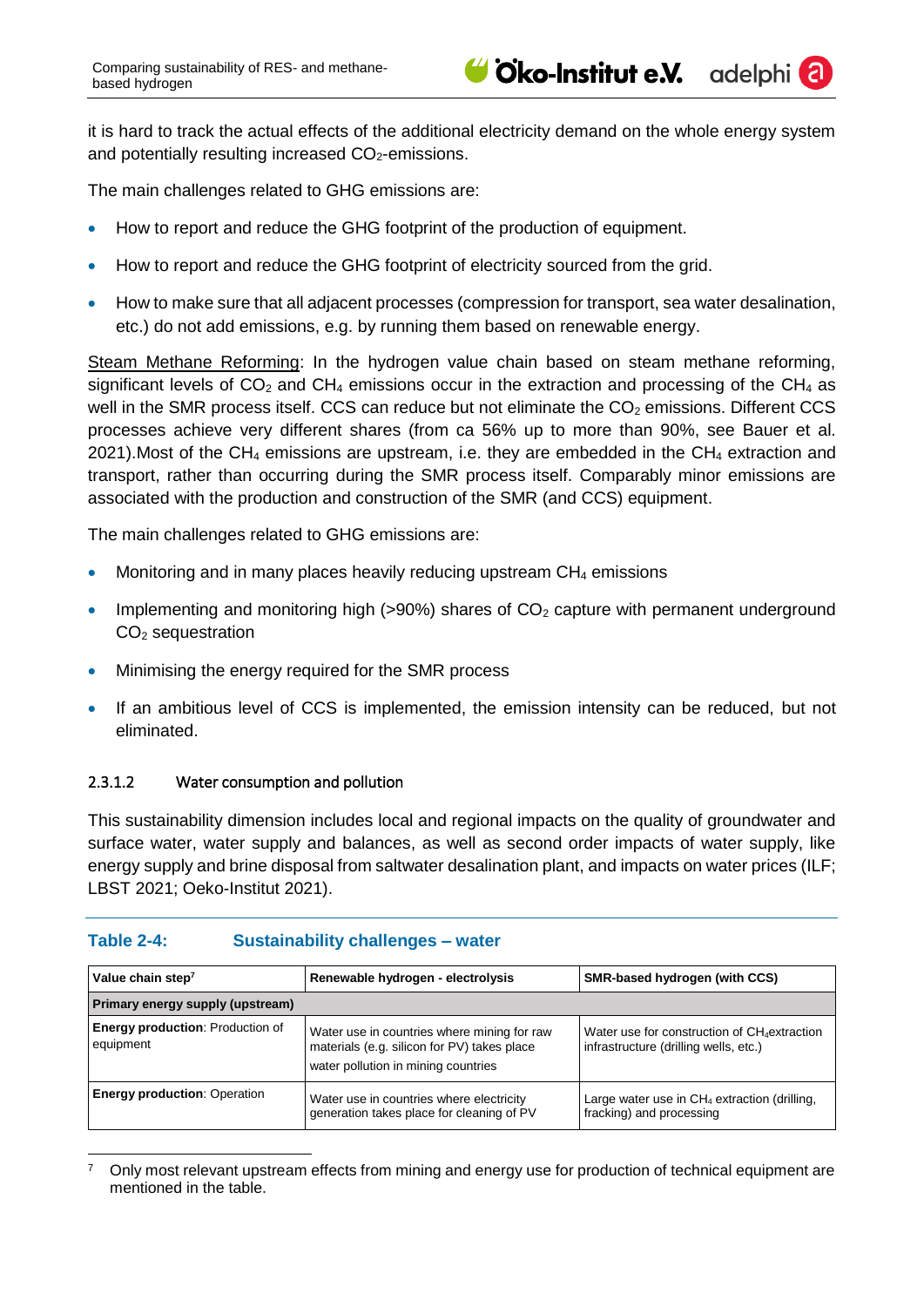



|                                                                                                           | panels and cooling of CSP plants<br>Large impacts on water systems in case of<br>hydro power                                                                                                          | Water pollution due to drilling, fracking, and<br>wastewater disposal                                                                                                            |  |  |
|-----------------------------------------------------------------------------------------------------------|-------------------------------------------------------------------------------------------------------------------------------------------------------------------------------------------------------|----------------------------------------------------------------------------------------------------------------------------------------------------------------------------------|--|--|
| Transport of electricity/energy<br>carrier:<br>Production of equipment, installation<br>of infrastructure | Water use in countries where mining for raw materials takes place<br>Water pollution in mining countries                                                                                              |                                                                                                                                                                                  |  |  |
| Transport of electricity/energy<br>carrier:<br>Operation of infrastructure                                | No water use                                                                                                                                                                                          | Water use for cooling in LNG infrastructure                                                                                                                                      |  |  |
| <b>Hydrogen production</b>                                                                                |                                                                                                                                                                                                       |                                                                                                                                                                                  |  |  |
| Production of the equipment for the<br>conversion into hydrogen                                           | Water use in countries where mining for raw materials takes place<br>Water pollution in mining countries                                                                                              |                                                                                                                                                                                  |  |  |
| Operation                                                                                                 | Water use for input into electrolysis, cooling of<br>electrolysis, and water pre-treatment in<br>producing countries<br>Maritime pollution due to brine disposal in case<br>of sea water desalination | Water use for SMR (reaction, cooling, and<br>water pre-treatment) and carbon capture<br>process<br>Maritime pollution due to brine disposal in<br>case of sea water desalination |  |  |
| CO <sub>2</sub> transport and storage (where applicable)                                                  |                                                                                                                                                                                                       |                                                                                                                                                                                  |  |  |
| Operation                                                                                                 |                                                                                                                                                                                                       | Potential water pollution due to CO <sub>2</sub> injection<br>processes and CO2 leakages (when stored<br>underground)                                                            |  |  |
| <b>Hydrogen storage</b>                                                                                   |                                                                                                                                                                                                       |                                                                                                                                                                                  |  |  |
|                                                                                                           | No relevant additional water use or water pollution                                                                                                                                                   |                                                                                                                                                                                  |  |  |
| Productions of derivatives (where applicable)                                                             |                                                                                                                                                                                                       |                                                                                                                                                                                  |  |  |
|                                                                                                           | No relevant additional water input <sup>8</sup> if most water needed to produce hydrocarbons can be<br>reused <sup>9</sup>                                                                            |                                                                                                                                                                                  |  |  |
| <b>Transport of hydrogen</b>                                                                              |                                                                                                                                                                                                       |                                                                                                                                                                                  |  |  |
| Conversion/Compression                                                                                    | No relevant additional water use or water pollution                                                                                                                                                   |                                                                                                                                                                                  |  |  |
| Transportation                                                                                            | No water demand, however, water pollution risks in case of maritime transport of hazardous<br>goods (e.g., Ammonia)                                                                                   |                                                                                                                                                                                  |  |  |
| Reconversion                                                                                              | No relevant additional water use or water pollution                                                                                                                                                   |                                                                                                                                                                                  |  |  |

Source: own

Renewable hydrogen – electrolysis: Water is used for the electrolysis process itself as well as to produce electricity for example for cleaning of PV panels or cooling of CSP-plants (Cerulogy 2017). For the electrolysis process, the water needs to be especially clean and, in some cases, even deionized. Large electrolysers may require water for cooling purposes. Many countries with outstanding low-cost RES-E potentials show high water stress levels<sup>10</sup>, which can be aggravated by even small amounts of additional water consumption. Water pollution is mainly relevant if water is sourced from sea water desalination, as brine disposal can cause significant damage to the local

<sup>-</sup>8 10th International Renewable Energy Storage Conference, IRES 2016, 15-17 March 2016, (2016), p. 253. <sup>9</sup> LUT (2017).

<sup>10</sup> [https://www.wri.org/applications/aqueduct/water-risk](https://www.wri.org/applications/aqueduct/water-risk-atlas/#/?advanced=false&basemap=hydro&indicator=w_awr_def_tot_cat&lat=30&lng=-80&mapMode=view&month=1&opacity=0.5&ponderation=DEF&predefined=false&projection=absolute&scenario=optimistic&scope=baseline&threshold&timeScale=annual&year=baseline&zoom=3)[atlas/#/?advanced=false&basemap=hydro&indicator=w\\_awr\\_def\\_tot\\_cat&lat=30&lng=-](https://www.wri.org/applications/aqueduct/water-risk-atlas/#/?advanced=false&basemap=hydro&indicator=w_awr_def_tot_cat&lat=30&lng=-80&mapMode=view&month=1&opacity=0.5&ponderation=DEF&predefined=false&projection=absolute&scenario=optimistic&scope=baseline&threshold&timeScale=annual&year=baseline&zoom=3) [80&mapMode=view&month=1&opacity=0.5&ponderation=DEF&predefined=false&projection=absolute&s](https://www.wri.org/applications/aqueduct/water-risk-atlas/#/?advanced=false&basemap=hydro&indicator=w_awr_def_tot_cat&lat=30&lng=-80&mapMode=view&month=1&opacity=0.5&ponderation=DEF&predefined=false&projection=absolute&scenario=optimistic&scope=baseline&threshold&timeScale=annual&year=baseline&zoom=3) [cenario=optimistic&scope=baseline&threshold&timeScale=annual&year=baseline&zoom=3](https://www.wri.org/applications/aqueduct/water-risk-atlas/#/?advanced=false&basemap=hydro&indicator=w_awr_def_tot_cat&lat=30&lng=-80&mapMode=view&month=1&opacity=0.5&ponderation=DEF&predefined=false&projection=absolute&scenario=optimistic&scope=baseline&threshold&timeScale=annual&year=baseline&zoom=3)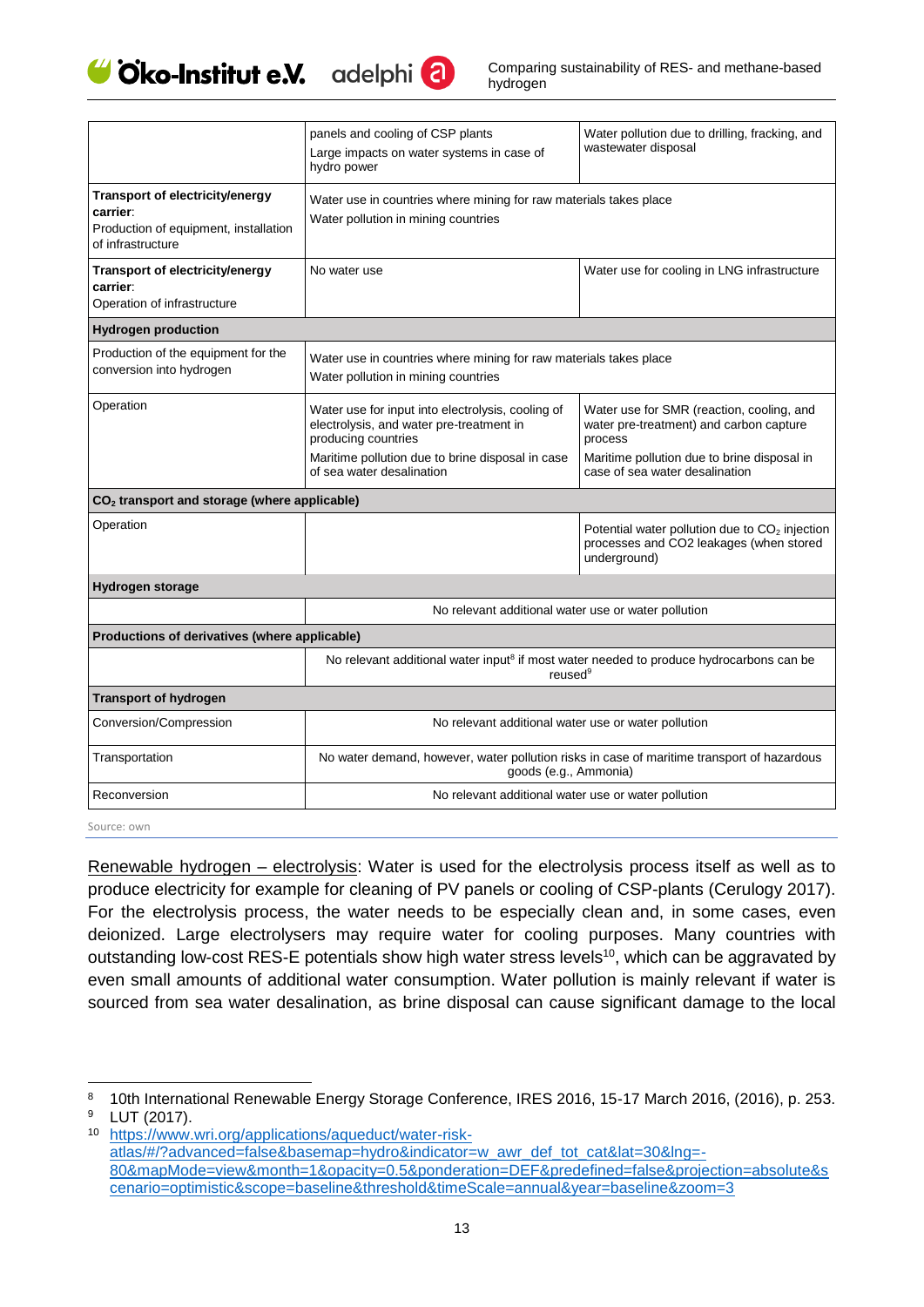

adelphi<sup>(</sup>

maritime ecosystem. The mining and refinement of metals used in electrolysis, electricity grid and RES-E power plants can cause substantial water pollution at mining sites (Duncan 2020; Tutu 2012).

The main challenges related to water are:

- Reducing overall water use within the process of electricity production and electrolysis, especially in regions with water stress
- Limit brine disposal in case of sea water desalination
- Limit water pollution related to the mining and refinement of metals

SMR-based hydrogen (with CCS): The upstream CH<sup>4</sup> production leads to significant local water demand and often also water pollution, mainly due to drilling, fracturing, and wastewater disposal processes. This is especially the case, when unconventional extraction methods, such as fracking, are used (EPA 2016; EIA 2021; Scanlon et al. 2020). In the midstream SMR process, water is used as a feedstock, for cooling, and for water pre-treatment (Lampert et al. 2016). In case of CCS, water pollution can result from the  $CO<sub>2</sub>$  injection processes (Bundesregierung 2018; World Bank Group 2017) and from mining of metals used in the CCS and SMR technology components (e.g., nickel) (Duncan 2020; Tutu 2012).

The main challenges related to water are:

- Reduce water use and water pollution resulting from upstream CH<sub>4</sub> production processes, such as fracking and wastewater disposal
- Reduce water pollution resulting from mining of raw metals used in current SMR and CCS technologies

Challenges associated with both production pathways:

- The lifecycle water consumption of renewable hydrogen production (from wind and solar PV) and SMR-based hydrogen production from CH<sub>4</sub> (with/without CCS) is in the same order of magnitude (Blanco 2021; Mehmeti et al. 2018; Elgowainy et al. 2016). However, especially production potentials for low-cost renewable hydrogen are to a large share located in countries with high water stress.
- Both hydrogen production pathways (can) lead to significant pollution of drinking water resources at different points of the value chain, e.g., due to hydraulic fracturing in case of hydrogen from CH<sup>4</sup> and mining processes for rare earths and minerals relevant for both pathways (EPA 2016; Scanlon et al. 2020; EIA 2021).
- Location-specific assessments of the effects of hydrogen production on water resources (including availability, consumption, degradation, and pollution) are needed, even though the expected water demand for hydrogen production often seems small in comparison to the total available water resources on a broader perspective.
- The water footprint of relevant hydrogen production pathways and its effects on local water resources need to be considered in hydrogen strategies, hydrogen standard setting and energy system planning, in general, to avoid exacerbating local water stress and resulting acceptance problems for the energy transition.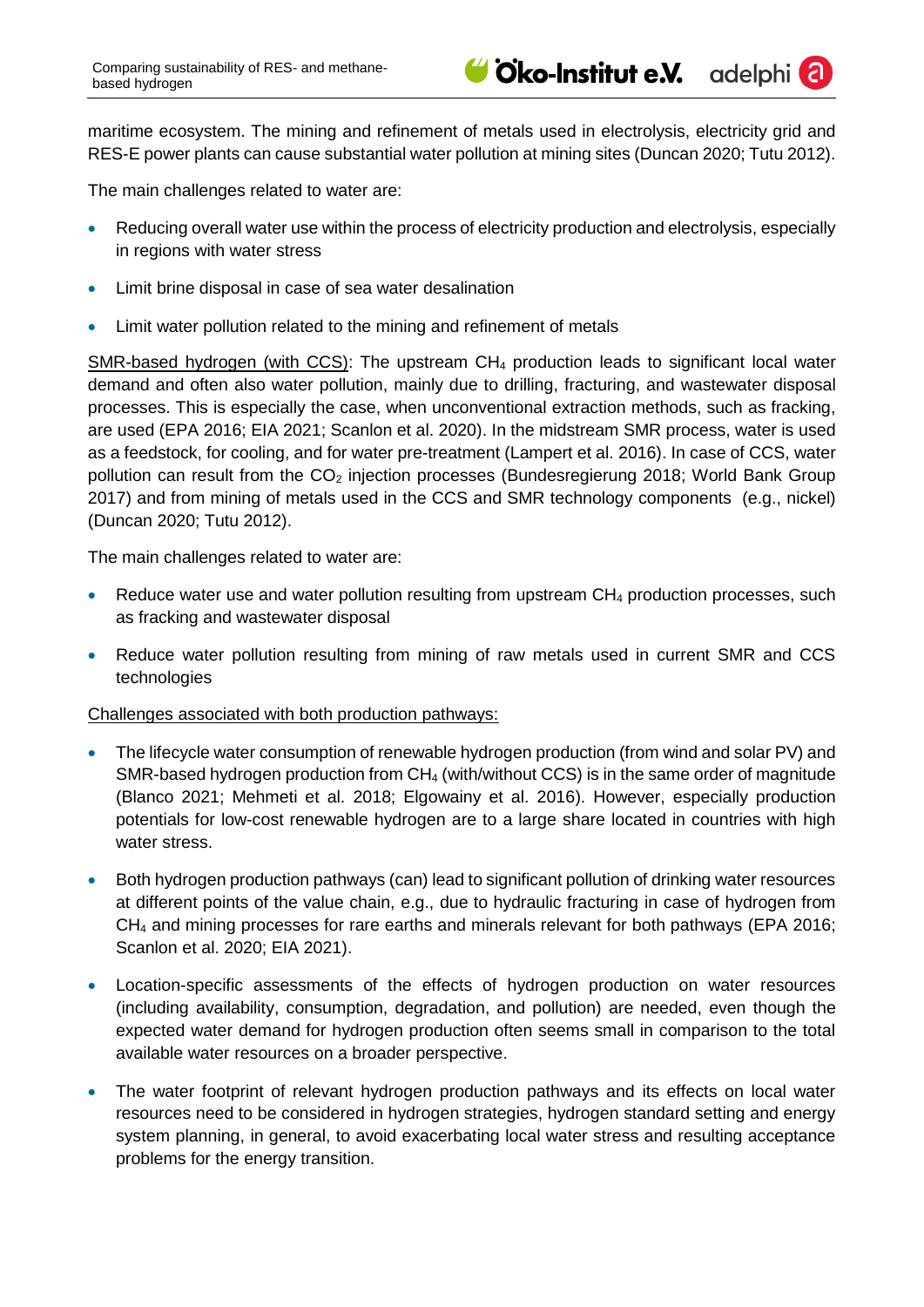## Give-Institut e.V. adelphi<sup>2</sup>

#### <span id="page-15-0"></span>2.3.1.3 Biodiversity

The sustainability dimension of biodiversity includes the ecological impact on natural habitats and high conservation value areas (ILF; LBST 2021; based on UN 1992 and on SDG 15) due to land use change. Both for renewable hydrogen and for SMR-based hydrogen, there are general challenges concerning biodiversity that occur for all large-scale infrastructure developments, such as the clearing and levelling of relatively undeveloped areas. Especially hydrogen transport infrastructure and large underground storage sites for  $CO<sub>2</sub>$  or hydrogen can have negative effects on biodiversity (EIA 2021; Bundesregierung 2018). In case of sea water desalination used to produce fresh water, maritime ecosystems can be negatively affected by the disposal of the brine.

The main sustainability challenges for both production pathways are:

- Reduction of negative effects of CH<sub>4</sub> production and transport as well as of RES-E generation on biodiversity and integration of biodiversity conservation into CH<sup>4</sup> and hydrogen development
- Standardization and monitoring processes for sustainable  $CO<sub>2</sub>$  and hydrogen storage activities are needed
- Vulnerable areas and locations need to be excluded from use for hydrogen production, transport and storage.

#### <span id="page-15-1"></span>2.3.1.4 Critical resources

Critical resources are required to produce the technology needed within the hydrogen value chain. Critical raw materials are often related to human rights violations in the mining process as well as to some geochemical risks. (Oeko-Institut 2021; Wuppertal Institut 2014)

Renewable hydrogen – electrolysis: Iridium, a critical raw material, is used in PEM electrolysers. Permanent magnets in generators of wind turbines require rare earths, photovoltaics contain the conflict mineral tin and other toxic substances. Besides production processes, the environmental impact of equipment can be significant at the disposal of the materials after the end of the lifetime. Recycling (for example of PV panels, Strachala et al. 2017) can reduce the overall consumption of those critical resources as well as the waste disposal issues.

Steam Methane Reforming: Current SMR and CCS technologies require substantial quantities of critical minerals, such as nickel and manganese, as reaction catalysts. For the deployment of largescale blue hydrogen capacities, a significant expansion of mining activity for such minerals would be required, which often leads to negative environmental impacts (World Bank 2017; Carbon Brief 2018; Chen et. al. 2020).

The main sustainability challenges for both production pathways are:

- Long-term reduction of critical resources in the technology needed.
- Uptake of high recycling quotas aiming at a circular economy for all metals and rare earths.
- Sustainable mining and sourcing of critical resources.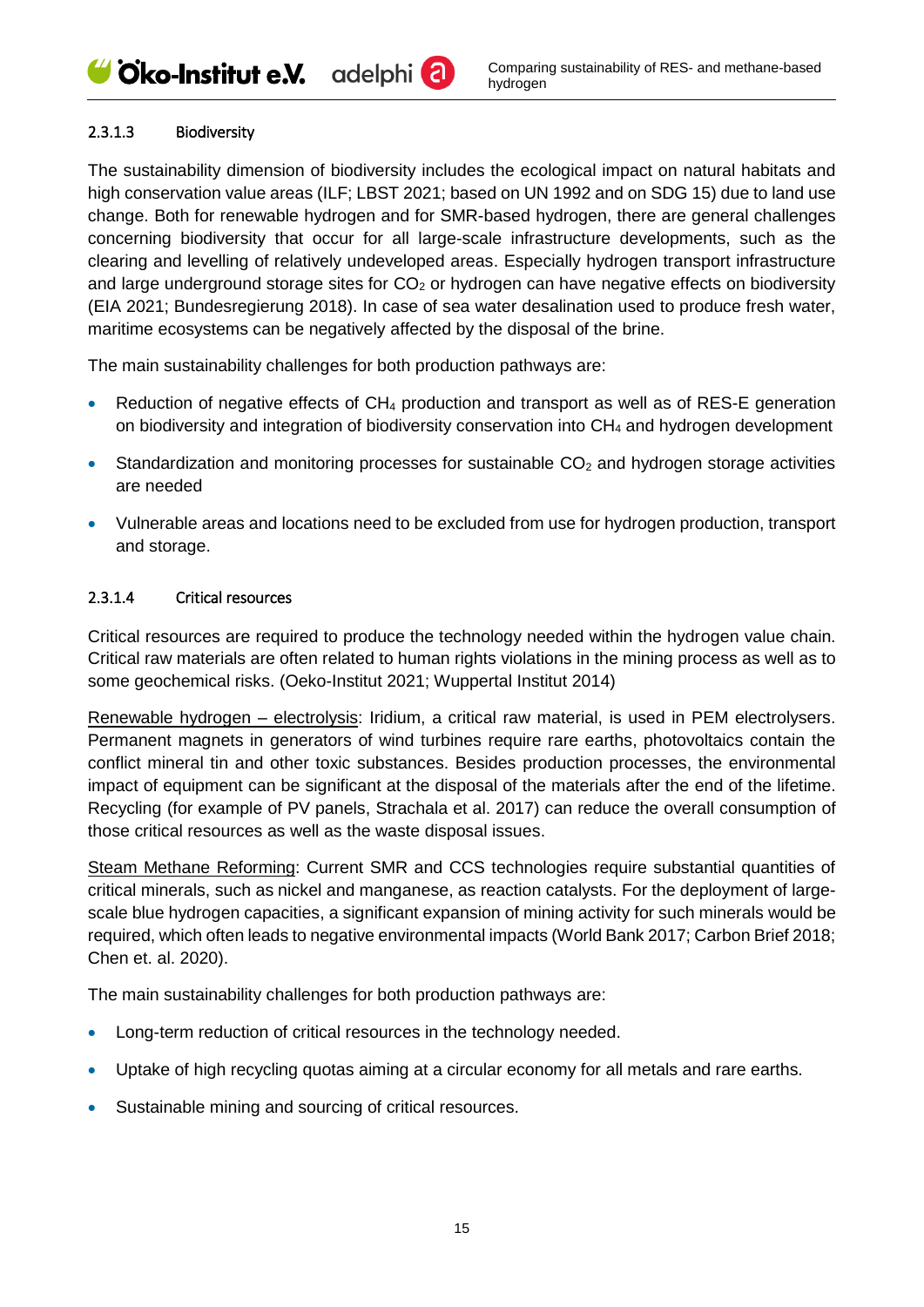#### <span id="page-16-0"></span> $2.3.1.5$   $CO<sub>2</sub>$  source

To produce hydrocarbons (such as e-fuels or methanol) from hydrogen, a carbon source is needed. Most carbon sources are based on the use of  $CO<sub>2</sub>$ . The  $CO<sub>2</sub>$  source itself must be assessed based on its lock-in potential and alternative use (ILF; LBST 2021; Nationaler Wasserstoffrat 2021; Oeko-Institut 2021). As the production of hydrocarbons does not affect the production process of hydrogen in the first place, the sustainability challenges do not differ between renewable or low-carbon hydrogen.

The main sustainability challenges are:

- How to ensure that  $CO<sub>2</sub>$  used form a cycle with the atmosphere so that this path does not lead to additional  $CO<sub>2</sub>$  emissions.
- How to ensure that using  $CO<sub>2</sub>$  from fossil sources does not lock in the use of unabated fossil fuels
- How to ensure that  $CO<sub>2</sub>$  from biogenic origin does fulfil sustainability criteria for biomass sourcing

#### <span id="page-16-1"></span>2.3.1.6 Air quality

Air quality is mostly impacted by particle matters and potential release of toxic gases (e.g. ammonia) (ILF; LBST 2021; Oeko-Institut 2021). It can be a temporary issue in the construction phase of the respective infrastructures and facilities. Depending on the final good (hydrogen or derivates like ammonia) and means of transport (i.e., for road transport and conventional shipping) it also might be an issue in the operational phase.

#### **Table 2-5: Sustainability challenges – air quality**

| Value chain step <sup>11</sup>                 | Renewable hydrogen - electrolysis | SMR-based hydrogen (with CCS)                                                                                                                                                                    |  |  |
|------------------------------------------------|-----------------------------------|--------------------------------------------------------------------------------------------------------------------------------------------------------------------------------------------------|--|--|
| Primary energy supply (upstream)               |                                   |                                                                                                                                                                                                  |  |  |
|                                                | Not relevant                      | Air quality can be negatively affected by<br>fugitive CH <sub>4</sub> emissions and other<br>emissions related to CH <sub>4</sub> extraction,<br>especially when combined with oil<br>extraction |  |  |
| <b>Hydrogen production</b>                     |                                   |                                                                                                                                                                                                  |  |  |
|                                                | Not relevant                      | Criteria air pollutant emissions from SMR<br>process (e.g., CO, NO <sub>x</sub> , PM10)                                                                                                          |  |  |
| $CO2$ transport and storage (where applicable) |                                   |                                                                                                                                                                                                  |  |  |
|                                                | Not relevant                      | Air quality can be negatively affected by<br>amine emissions resulting from the CCS<br>process and accidental CO <sub>2</sub> emissions<br>from the storage site                                 |  |  |
| Hydrogen storage                               |                                   |                                                                                                                                                                                                  |  |  |
|                                                | Not relevant                      |                                                                                                                                                                                                  |  |  |
| Productions of derivatives (where applicable)  |                                   |                                                                                                                                                                                                  |  |  |

<sup>-</sup><sup>11</sup> Only most relevant upstream effects from mining and energy use for production of technical equipment are mentioned in the table.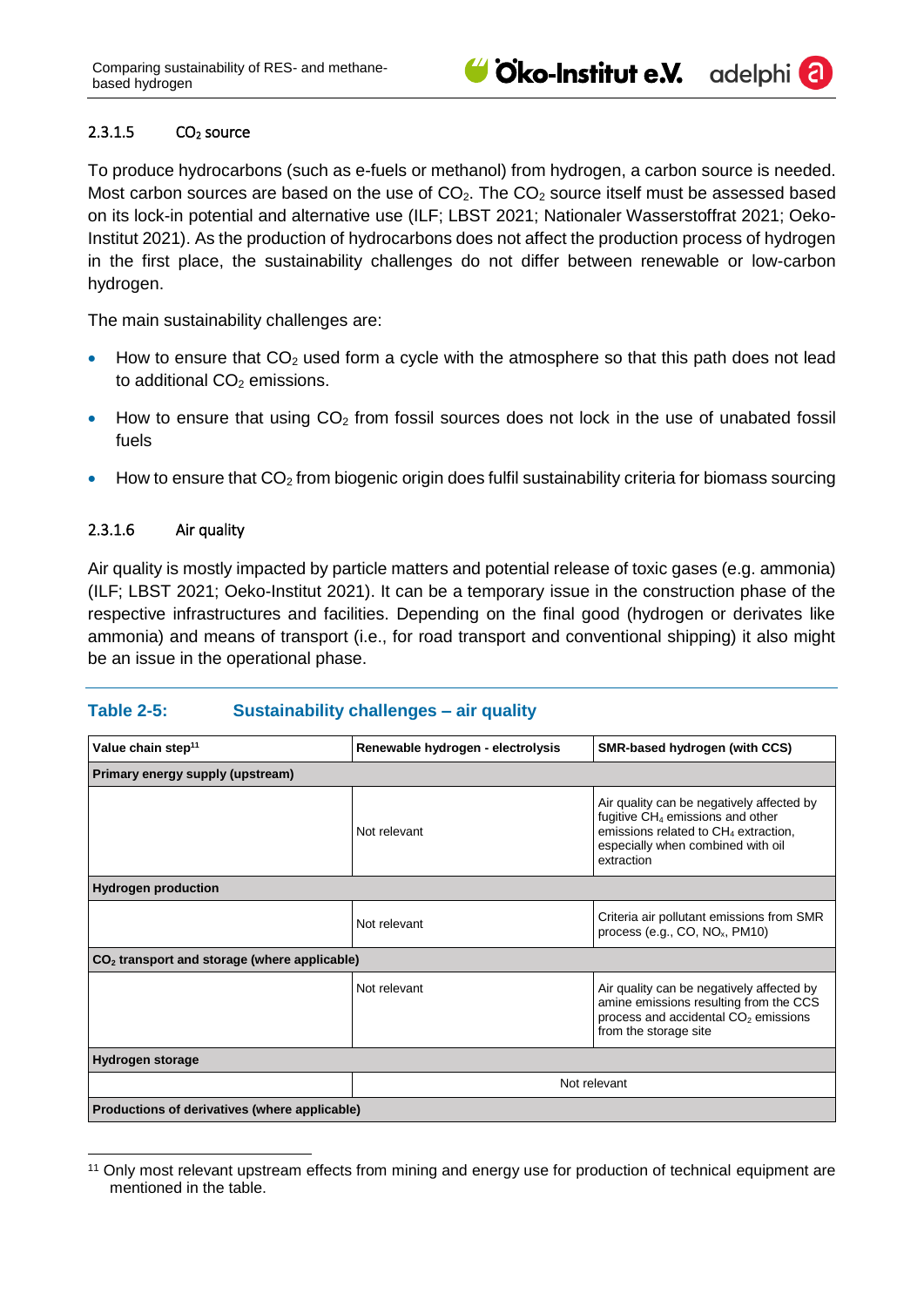Cico-Institut e.V. adelphi<sup>(2)</sup>



|                       | In case of leakages of gases such as ammonia, $CH4$ or others                                                             |
|-----------------------|---------------------------------------------------------------------------------------------------------------------------|
| Transport of hydrogen |                                                                                                                           |
|                       | In case of shipping with fossil fuels or leakages from transport in form transport of<br>toxic gases, e.g., ammonia gases |

Source: own

SMR-based hydrogen (with CCS): Air quality can be negatively affected by criteria air pollutant emissions from SMR processes and toxic emissions resulting from CCS processes (e.g., amine emissions). Additionally, hydrogen shipping can have negative effects on air quality, if fossil fuels are being used and/or toxic ammonia emissions occur (Sun et al. 2019; Bundesregierung 2018; Oeko-Institut 2021).

The main sustainability challenges for both production pathways are:

- Reduce or mitigate air pollutant emissions from SMR and carbon capture processes, as well as potential fugitive  $CO<sub>2</sub>$  emissions from carbon storage sites.
- Decrease energy-related air pollutant emissions and prevent potential fugitive ammonia emissions during shipping processes.
- To make sure that mining does not substantially affect air quality.

#### <span id="page-17-0"></span>2.3.1.7 Soil and seismicity

This sustainability dimension includes the assessment of ecological impacts aiming at protection from soil erosion, as well as protection from reduced fertility and other types of deterioration caused by over usage, acidification, salinization or other chemical soil contamination (ILF; LBST 2021; based on JRC 2021 and on SDG 15).

Renewable hydrogen – electrolysis: In the case of renewable hydrogen production, the ecological impacts on soil are relevant in two steps of the value chain: Firstly, the mining of minerals and metals and secondly, during the construction of all infrastructure needed such as RES-E plants (e.g. windparks or hydro dams). Specific risks concerning erosion or deterioration are not reported in the literature. SMR-based hydrogen (with CCS): In addition to the potentially negative effects on soil from mining and infrastructure construction mentioned before (see renewable hydrogen), induced seismicity and earthquakes can be caused by unconventional and conventional  $CH<sub>4</sub>$  extraction processes, such as underground wastewater disposal and hydraulic fracturing, as well as by  $CO<sub>2</sub>$ injection and storage processes. In the US, for example, the number of earthquakes has increased significantly in areas with oil and gas operations in the years of the so-called shale gas boom (Rubinstein n.d.; Rubinstein und Mahani 2015). Furthermore,  $CH_4$  extraction and underground  $CO_2$ storage can lead to soil contamination, e.g., when wastewater spills or  $CO<sub>2</sub>$  leakages occur.

The main sustainability challenges for both production pathways are:

- Reduce or mitigate potentially negative effects on soil from mining of minerals and metals and infrastructure construction needed for hydrogen production
- Reduce or mitigate induced seismicity from  $CH_4$  extraction processes, e.g., by reducing the rate of wastewater injections (Hager et al. 2021)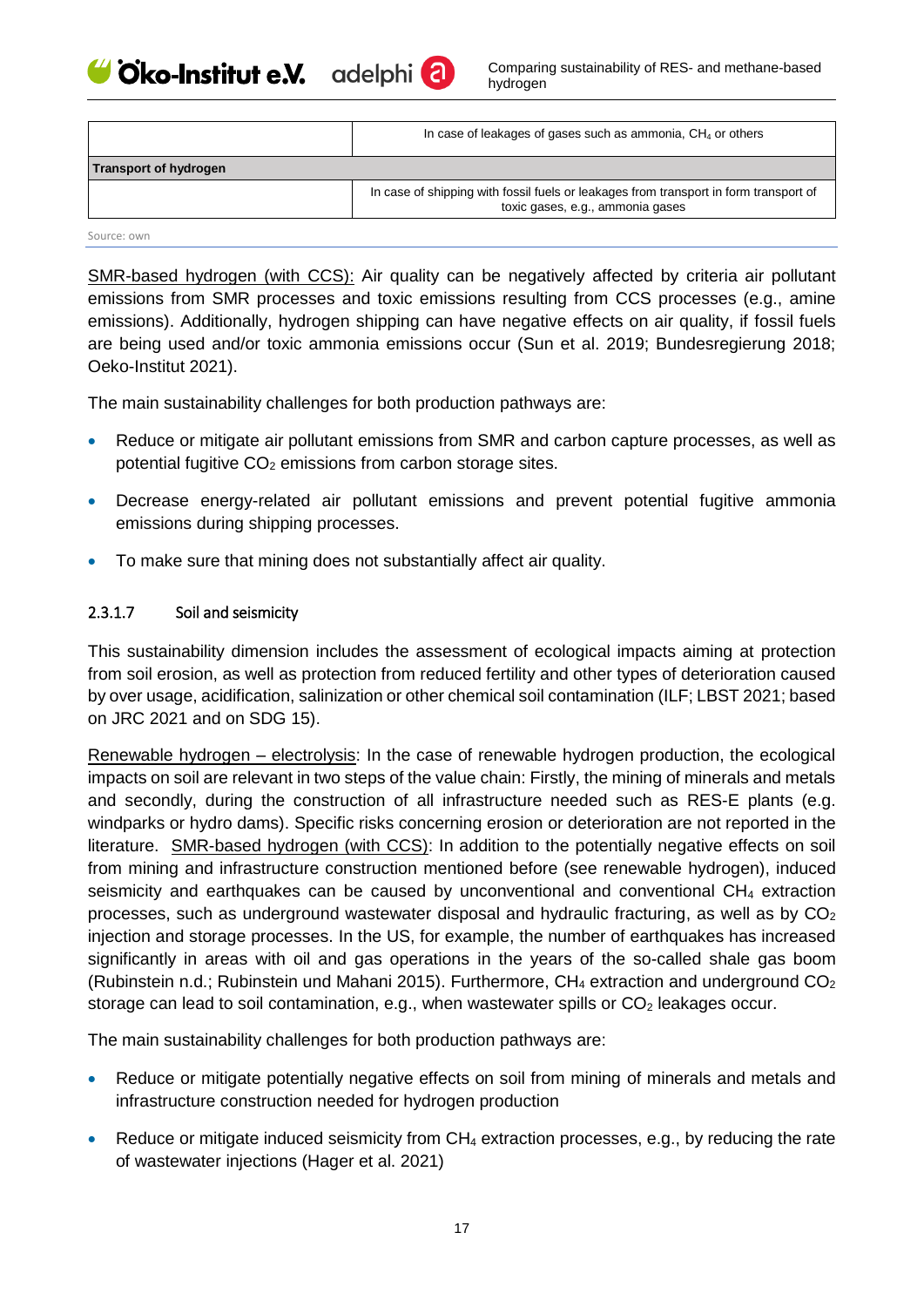adelphi<sup>(</sup>a

• Reduce or mitigate soil contamination, e.g., by using modern wastewater treatment and reuse processes in  $CH_4$  production (Pichtel 2016) and preventing potential leakages at  $CO_2$  storage sites.

## <span id="page-18-0"></span>**2.3.2 Socio-economic sustainability**

A thorough assessment of relevant socio-economic sustainability dimensions is out of the scope of this study. For RES-E based hydrogen it was already assessed in detail in the existing literature (LBST 2021, Oeko 2021). Therefore, we only summarize dimensions and assessments for RES-E based hydrogen production and add a brief overview of socio-economic sustainability dimensions of SMR-based hydrogen (with CCS).

The main sub-dimensions of socio-economic sustainability identified in the literature are:

- community development, including effects on local infrastructure (e.g., access to energy and clean water, transport, and education),
- economic participation, including impacts on local businesses, energy and water prices as well as sourcing of technology, materials and workers,
- labour conditions, including health and safety issues, wages and contract design,
- and respect and fostering of rights, including individual, community and indigenous rights, as well as land and water rights and potentially also rights to other impacted resources.

Renewable hydrogen – electrolysis: Communities can benefit from local infrastructure development. This is especially relevant in countries where access to energy, electricity and/or water is still low. First indications on the possibility for economic participation of local companies and people in the build-up of a hydrogen export industry and the potential for local value creation can be drawn from Wuppertal Institut; DIW Berlin (2020). Economic participation can occur in all parts of the value chain where local companies can deliver know-how, technology, and workforce. However, countries with large low-cost hydrogen production potentials often lack industries for the large-scale technology needed within the hydrogen value chain (PV panels, wind turbines, electrolysis, desalination plants, power lines, etc.).<sup>12</sup> Thus, in the short term, most of the technology components will often not be produced within the hydrogen exporting countries but must be imported. Furthermore, it can be expected that operating hydrogen plants will not be labour-intensive and the main workforce will be highly skilled workers. Therefore, without additional efforts, economic participation could be mainly limited to the building sector. As a stepping stone to long-term economic participation, local education and research centres should be aimed at. Moreover, with a business model of lending or licensing of land for RES-E production constant revenues would be generated. However, still only a small part of the value chain would generate income for the exporting country. The lack of formal land rights or violation of informal rights might lead to conflicts regarding the correct beneficiaries from the lease/lending. Some countries with an established fossil fuel export industry could be able

<sup>-</sup><sup>12</sup> However, there are some companies that deploy new production capacities for RES-E technologies in countries of the global south that could be relevant hydrogen producers in the future. An example is the new production site for blades for wind turbines in Morocco [https://www.siemensgamesa.com/newsroom/2017/10/siemens-gamesa-inaugurates-the-first-blade-plant](https://www.siemensgamesa.com/newsroom/2017/10/siemens-gamesa-inaugurates-the-first-blade-plant-in-africa-and-the-middle-east)[in-africa-and-the-middle-east.](https://www.siemensgamesa.com/newsroom/2017/10/siemens-gamesa-inaugurates-the-first-blade-plant-in-africa-and-the-middle-east)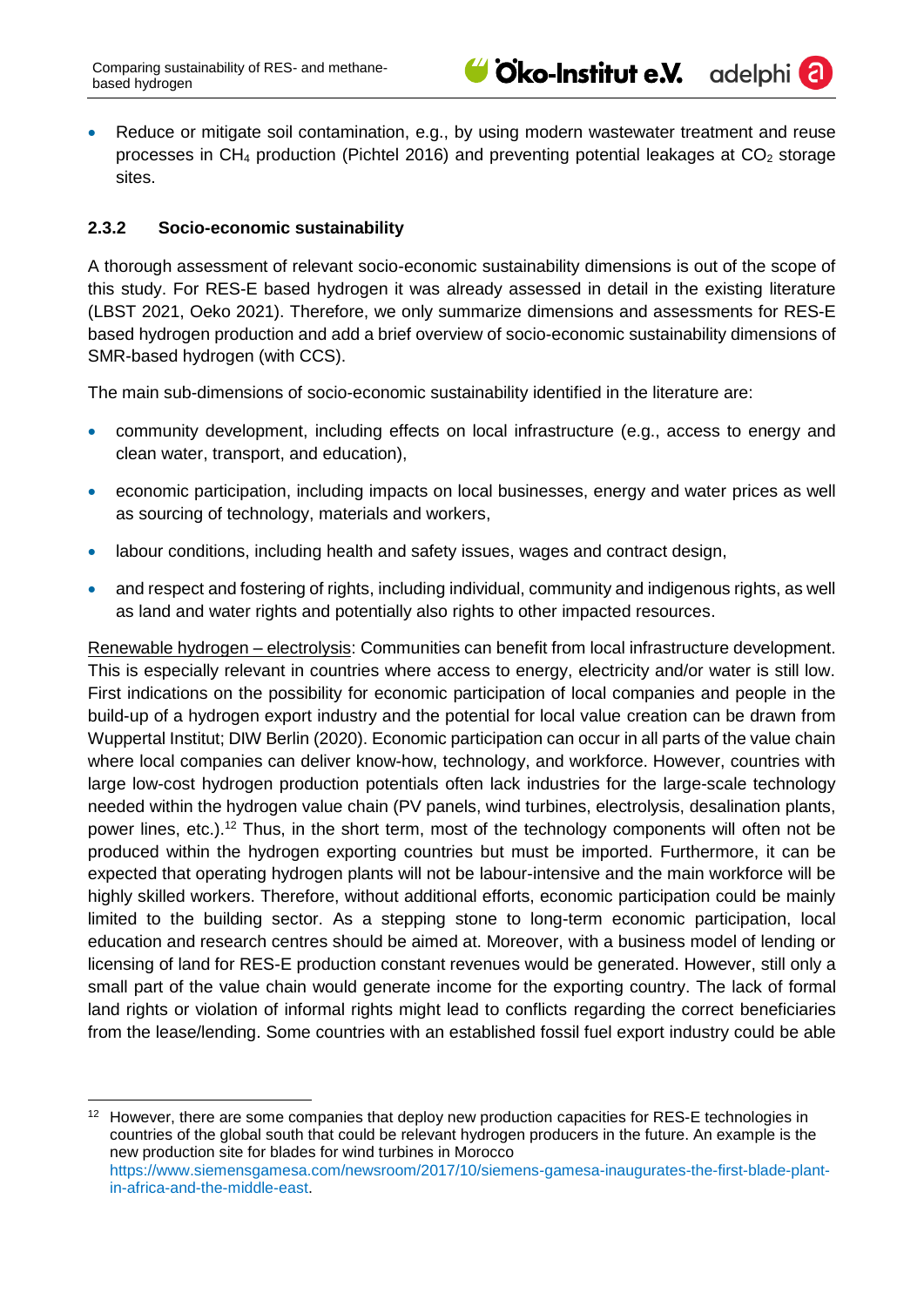to use this know-how and allow a deeper technological and hence economic participation in the build-up of a supply chain for exporting hydrogen or derivatives.

The main sustainability challenges are:

Cico-Institut e.V. adelphi<sup>(2)</sup>

- Community development needs to take place in a collaborative manner, by consulting with local communities and addressing their needs and concerns.
- Economic participation is highly desirable but might need a ramp-up phase in terms of skilled workers and local content in technology supply. Education and production sites could be established with the first installations and local content can be increased for a subsequent phase of a larger project.

SMR-based hydrogen (with CCS): If CH<sub>4</sub> supply for this hydrogen production pathway will come from already developed CH<sup>4</sup> production sites, then there will likely be limited potential for a positive impact in terms of socio-economic sustainability dimensions. New community development cannot be expected, if no new infrastructure is built. Hence there is a lack of potential for co-development in terms of infrastructure access (electricity, road, water, education). It is likely that economic participation will not gain additional traction and existing business models will stay in place. If strong elite building, low levels of local content and strong societal inequality are prevailing in the gas industry, then they will likely be perpetuated. The same holds true for labour conditions and the respect and fostering of rights. If the domestic value chain includes  $CO<sub>2</sub>$  capture, transport and storage, then co-development of such infrastructure might occur in the areas along the CH<sub>4</sub> transport routes and at the storage hubs. In terms of economic participation, it is not likely that this will bring a strong impulse for changing socio-economic patterns. Again, highly specialized equipment and respective workers are required, however, both are similar to those employed in CH<sub>4</sub> production. With some exceptions (USA, Canada, Russia, China, EU, Norway) CH<sub>4</sub> producers in multiple countries rely on imported equipment and do not employ high shares of local worker in their  $CH<sub>4</sub>$ industries. This will also apply to an integration of  $CO<sub>2</sub>$  transport and storage into the value chain. Except for some potential for co-development of infrastructure, the above-mentioned holds true, for the case of developing new  $CH_4$  reserves in countries with an established  $CH_4$  industry. Nevertheless, assuming that there will be less demand for CH<sub>4</sub>-only production in the future due to climate change, methane-based hydrogen production with CCS could offer current CH<sup>4</sup> producers the opportunity to (partly) maintain their economic activities, at least for some time, and thereby potentially reduce their resistance against decarbonization efforts in general.

In case countries develop a methane-based hydrogen industry (with CCS) from scratch, the situation regarding socio-economic sustainability is similar to the one with RES-E-based hydrogen. Regardless whether a new industry is developed or an established industry expands further, the impacts of methane-based hydrogen on biodiversity, air pollution and soil can be significant (see above) and can also have implications on the heath and livelihood for local communities.

The main sustainability challenges are:

- Ensure stakeholder and community consultation and approval for  $CO<sub>2</sub>$  transport and especially for  $CO<sub>2</sub>$  storage.
- Ensure respect of community and human rights and health protection for established CH<sub>4</sub> operations.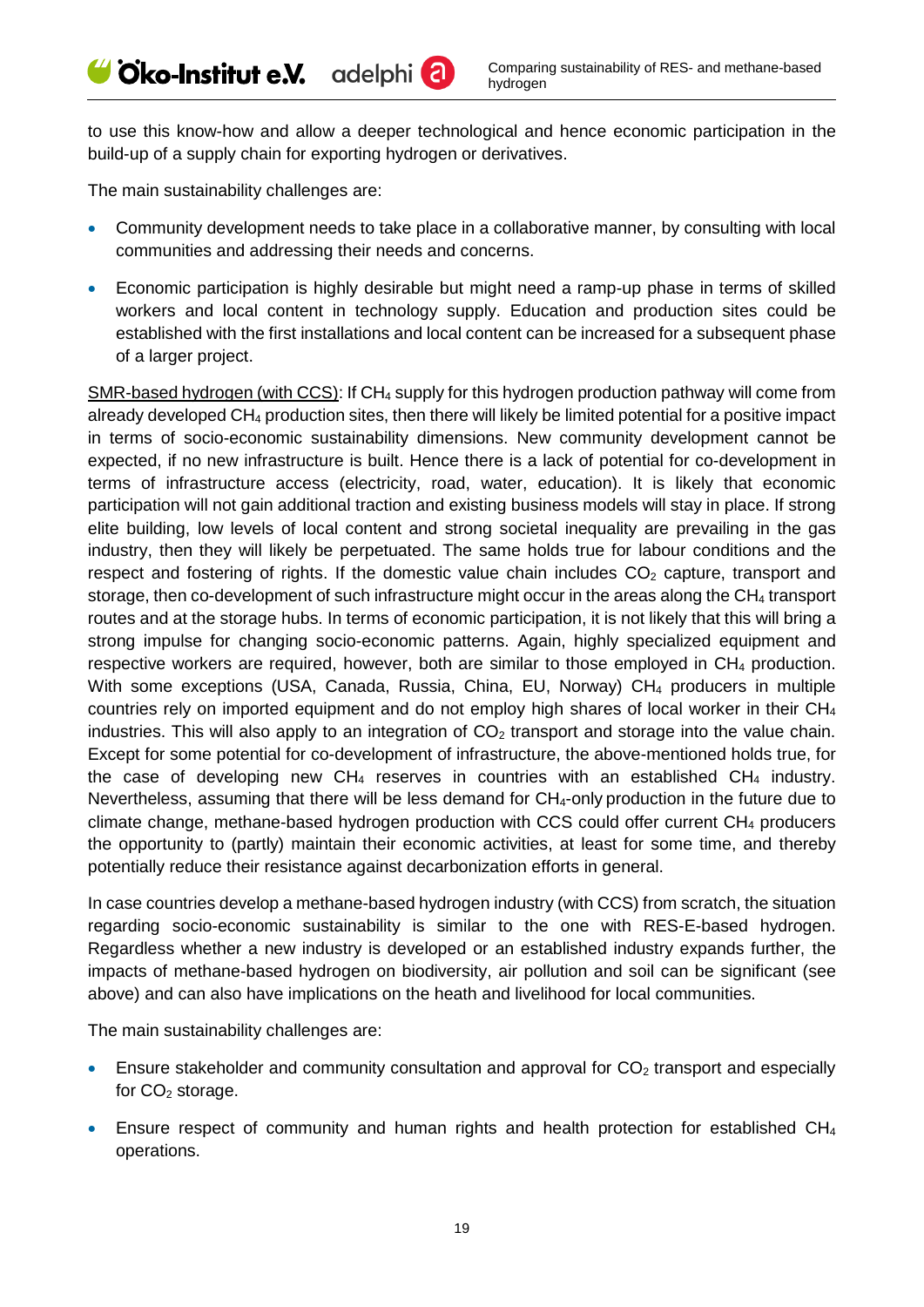

adelphi<sup>(</sup>

• Fostering economic participation in the value chain in countries with an existing gas industry will be difficult to achieve, in particular, if the same actors develop the new industry along their established business models.

## <span id="page-20-0"></span>**2.3.3 System level sustainability**

This dimension reflects the second order impacts of hydrogen production, e.g., effects on the electricity grid coming from additional electricity demand. They take a system-wide view in contrast to the project-specific sustainability impacts examined in the other categories.

#### <span id="page-20-1"></span>2.3.3.1 Electricity system perspective

Electricity is the core input factor into RES-E based hydrogen from electrolysis. Saltwater desalination (SWD) plants, if needed, supplying freshwater as the second core input factor, do also come with a significant electricity demand. However, this demand is much smaller than the former and highly depends on the SWD technology. CH4-based SMR also comes with non-neglectable electricity demand, but on-site electricity generation from excess heat exceeds this demand in standard configurations. SMR facilities are net electricity producers. Additional electricity demand is induced, if the  $CO<sub>2</sub>$  is captured for subsequent transport and storage. This can change the balance towards net electricity demand for SMR with carbon capture. The impact of this additional power demand on the local power system and related conflicts with the domestic decarbonization of the electricity mix needs to be taken into account. (ILF; LBST 2021; Nationaler Wasserstoffrat 2021; Oeko-Institut 2021)

Renewable hydrogen – electrolysis: Within the hydrogen value chain, especially the step "Energy production" – in this case the use of existing or deployment of new RES-E generation plants – affects the electricity system. If electricity from existing RES-E plants is used (no additionality), the extra fossil generation needed to balance the system may result into additional GHG emissions. If additional RES-E plants are deployed, they might use the RES-E sites with lowest LCOE, thus limiting the potential needed to decarbonise the electricity system. As a large single-point electricity consumer, grid-connected electrolysers can have a strong impact on grid bottlenecks. Depending on their locations and on how they are operated, electrolysers can have positive of negative effects on the grid.<sup>13</sup> The same arguments in terms of flexibility and siting apply to SWD plants. If CO<sub>2</sub> for hydrogen derivates is sourced from Direct Air Capture (DAC), then electricity demand for air fan can also add a significant new consumer. Elaborations on dispatch and location described above for the electrolyser are also true for the DAC unit.

The main sustainability challenges are:

• How to ensure the electricity is sourced from additional RES-E plants.

<sup>-</sup><sup>13</sup> If the electrolyser is located before a grid bottleneck, its additional demand can help to reduce grid congestion. Vice versa, if it is located behind a bottleneck, it will increase congestion. If the electrolyser operates flexibly and follows the fluctuating RES-E supply, it will not increase grid congestion and possibly use renewable electricity that would be to stored or even curtailed. If the electrolyser is operated inflexibly, or even round the clock, electrolysis constitutes new inflexible demand and thereby increase gird stress and emissions.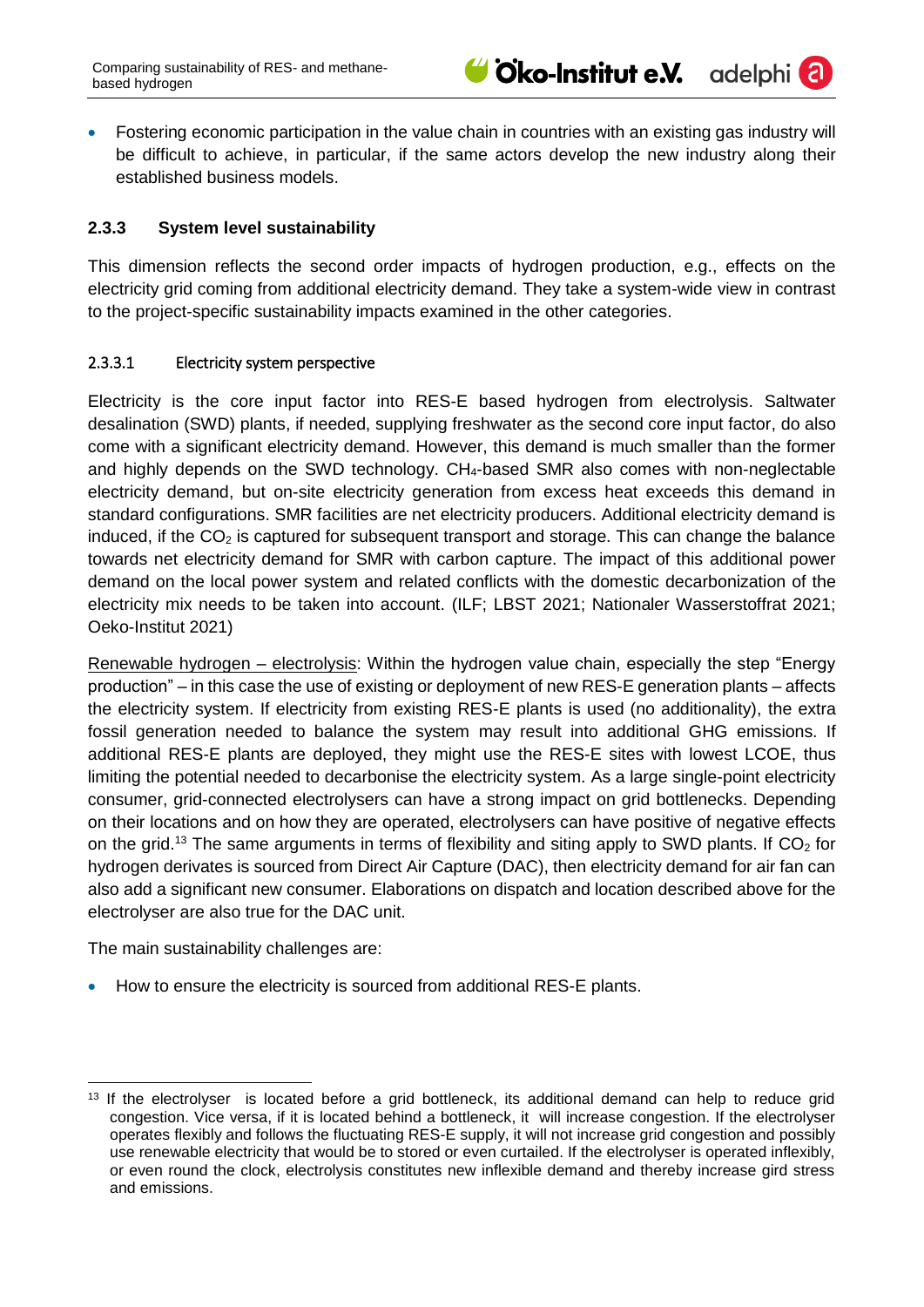- How to ensure that additional electricity demand does not create new congestions in the electricity grid.
- How to make sure that electrolysers are operated flexibly, especially during the hours when the grid features lower emissions (e.g. lower shares of GHG intensive generation)
- How to make sure that hydrogen production does not postpone decarbonisation of the domestic electricity system.

SMR-based hydrogen (with CCS): The production of hydrogen via SMR (with CCS) will not have major impacts on the electricity system, given the high shares of on-site self-generation, and comparably low additional demand from compression for transport and storage. The additional natural gas demand impacts the gas system. In locations relying on LNG supply, it also adds emissions linked to the additional energy consumption related to the LNG cycle. In regions relying on gas imports, SMR-based hydrogen production increases possible security of supply issues.

#### <span id="page-21-0"></span>2.3.3.2 Energy system perspective

Cico-Institut e.V. adelphi<sup>(2)</sup>

Hydrogen can play an important role for domestic decarbonization. Infrastructure development for hydrogen export should consider needs for domestic decarbonization. This relates to the dimensioning and location of the infrastructure (e.g. hydrogen pipeline routing, auxiliary facilities, routing of  $CO<sub>2</sub>$  delivery and or waste streams) and to the usage of RES resources that might be needed for domestic decarbonization and to the technological compatibility with a RES-based energy system (e.g., conversion of pipelines, auxiliary facilities etc. to RES-based energy supply. Moreover, the use of scarce resources like land, biomass, and sustainable  $CO<sub>2</sub>$  needs to be coordinated on the system level (ILF; LBST 2021; Nationaler Wasserstoffrat 2021; Oeko-Institut 2021).

Renewable hydrogen – electrolysis: Exporting countries could gain from a build-up of a hydrogen economy for exports if infrastructure primarily dedicated to serve the hydrogen export supply chain also provides excess capacities that can be used for other purposes. This could for example be the case where parts of the capacity of pipelines, electricity grids, ports infrastructure or desalination plants remain available for domestic use of or the import/export of other goods. If hydrogen derivates are exported, system level coordination for the  $CO<sub>2</sub>$  input streams is necessary. Both biomass, and CO<sub>2</sub> from DAC might be needed also for the decarbonization of the domestic energy system.

The main sustainability challenges are:

- Reaping economies of scale from infrastructure build-up (excess electricity grid or pipeline capacity, additional RES power plants, additional water supply) and coordination with future export and local demand when considering infrastructure location.
- System level coordination is needed for scarce resources like land, and biomass, in particular, if hydrogen derivates are exported.

SMR-based hydrogen (with CCS): The EU climate neutrality goal will require a phase out of most CH<sup>4</sup> applications during the next few decades, especially space heating than can be substituted by thermal insulation and direct use of renewables, including RES-E based heat pumps. In the medium and long term, large parts of the methane distribution grid will need to be dismantled, as the methane demand should be reduced to a smaller number of consumers, usually larger ones than can apply CCS. In this context, even if CCS is applied to the SMR process to achieve a low carbon hydrogen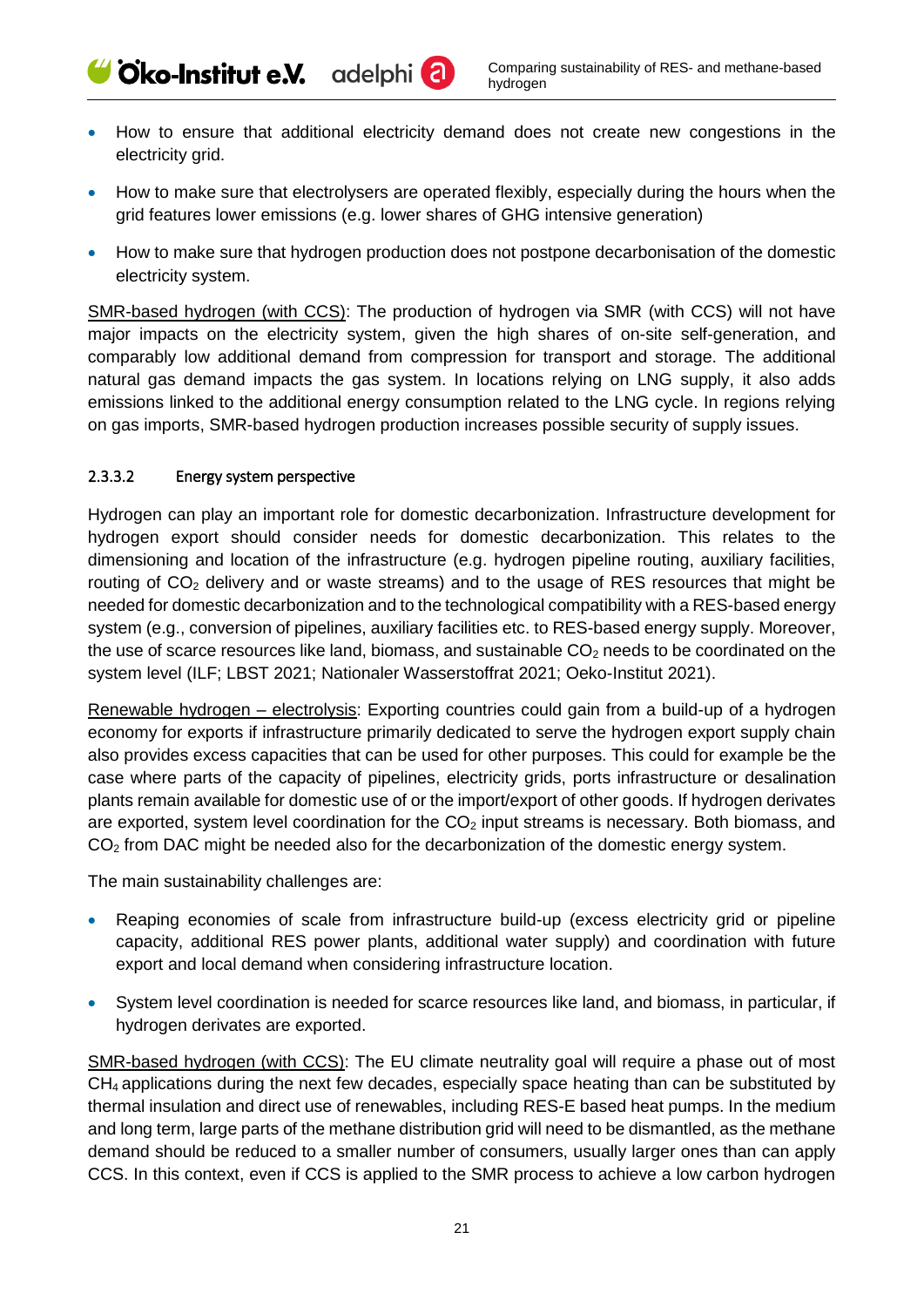

adelphi<sup>(2)</sup>

supply, the expansion of SMR capacities can produce a lock-in effect of and/or stranded assets in  $CH<sub>4</sub>$  infrastructure, which is co-used by other current small scale  $CH<sub>4</sub>$  applications, which shall be electrified during the coming decades. This lock-in effect can have a negative impact on decarbonisation, if new SMR facilities are located in areas where the  $CH<sub>4</sub>$  network could otherwise be dismantled during their planned lifetime.

Where CCS is applied to SMR, there may be co-benefits if the  $CO<sub>2</sub>$  transport infrastructure can also be used for transporting  $CO<sub>2</sub>$  emissions from unavoidable sources, e.g. from cement production to storage sites. On the other hand, SMR with CCS will be in competition for scarce  $CO<sub>2</sub>$  storage resources, which may be needed for those unavoidable  $CO<sub>2</sub>$  emissions.

In contrast to electrolysis, fossil fuel-based hydrogen production infrastructure and equipment comes with significant residual emissions, even when CCS is applied. In the long term, in a climate neutral world, hydrogen production based on fossil fuels would only be acceptable if it is accompanied by a sufficient amount of negative emission technologies. Therefore, while the massive expansion of infrastructure for renewable energy supply (electricity grid, RES-based electricity generation) is indisputably a no regret choice, hydrogen based on SMR is rather to be seen as a possibly useful temporary solution.

The main sustainability challenges are:

- $\bullet$  How to avoid lock-in of and/or stranded assets in CH<sub>4</sub> infrastructure
- How to plan the location of new SMR facilities in a way that is on one hand compatible with the necessary, gradual dismantlement of large parts of the methane grid infrastructure over the next two or three decades and on the other makes best use of potential co-benefits in terms of sharing  $CO<sub>2</sub>$  transportation infrastructure with unavoidable  $CO<sub>2</sub>$  sources
- How to avoid that SMR with CCS prevents unavoidable  $CO<sub>2</sub>$  emissions sources from having access to scarce  $CO<sub>2</sub>$  storage resources

#### <span id="page-22-0"></span>2.3.3.3 Economic system perspective in exporting countries

Due to the projected size of hydrogen exports, they can become an important economic factor for the export country's economy. Direct and indirect income for the exporting states can be generated through various channels, including selling hydrogen or derivatives (e.g. through state-owned companies), licensing or lending of land, positive local side effects of infrastructure build-up, or different forms of taxation. The structure of the value chain is well comparable with highly automated extractive industries, such as oil and gas production. It is characterized by high technology intensity and low labour intensity in the operation of centralized production systems (Oeko-Institut 2021). Establishing such an industry can create economic structures known as the Dutch disease (Corden 1985) and inhibit sustainable economic growth and equal economic participation (resource course hypothesis, Sachs and Warner 2001). They might also create competition for infrastructure, financial and human resources with established extractive industries (e.g., oil, CH4, copper) and business models (Nationaler Wasserstoffrat 2021; Oeko-Institut 2021).

It must be noted that steering projects towards contributing to sustainable economic development on the country level is a challenge. Criteria are difficult to formulate and to operationalize, because they touch upon areas of national sovereignty and require cooperation on the international level. Higher valued added and the export of hydrogen derivates (e.g., ammonia or methanol) can put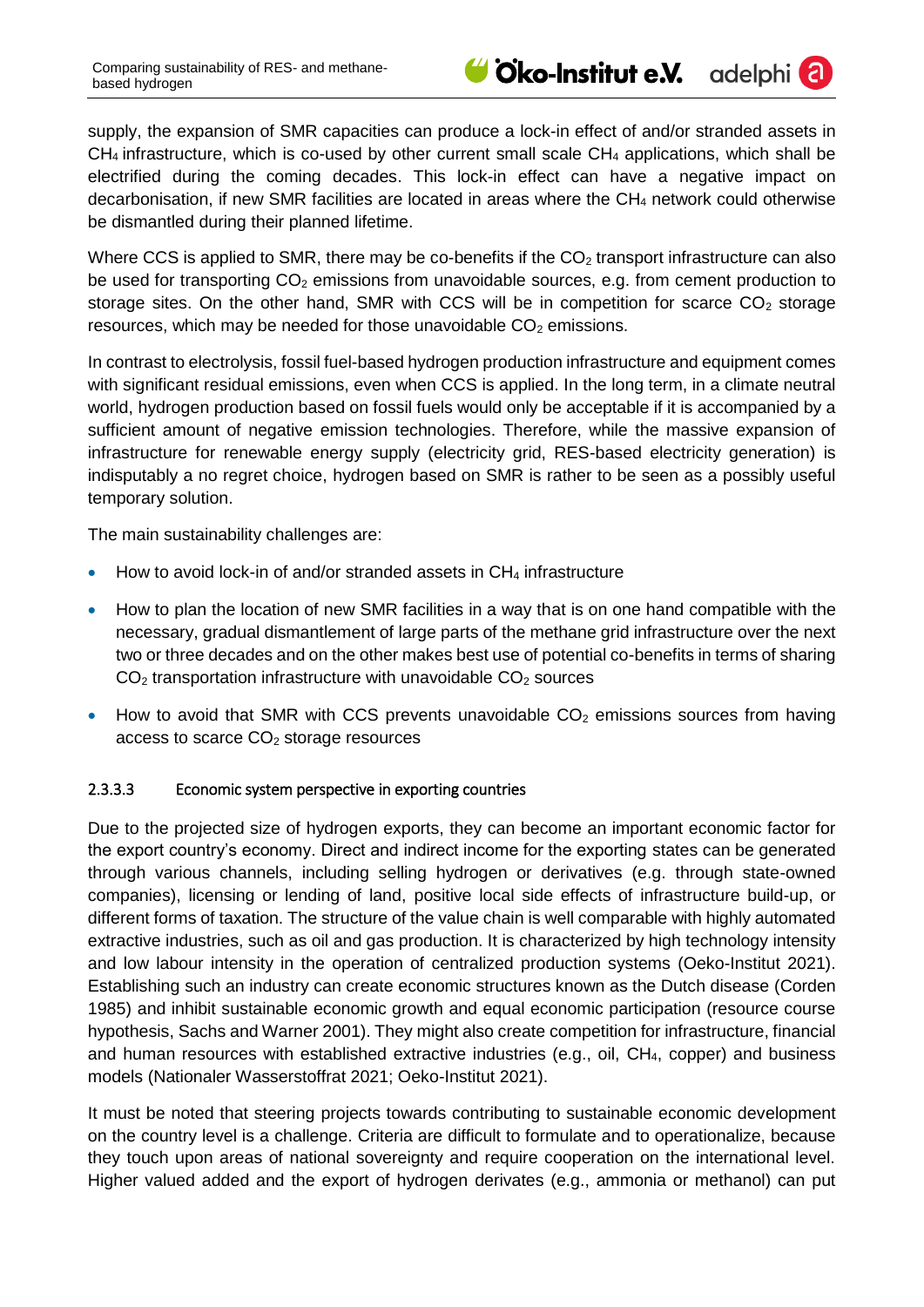pressure on business models and producers in the importing countries. While shifting production to countries with large low-cost hydrogen production potentials can be very beneficial from a sustainability point of view (increasing energy and resource efficiency), economic and geopolitical motives of importing countries might prevent further value chain integration in exporting countries.

Renewable hydrogen – electrolysis: Building up a new RES-E based hydrogen export industry comes with the opportunity of establishing new economic structures and new economic actors. While opening up this new income source comes with the opportunity of economic development and social redistribution, it is not a self-fulfilling prophecy. By contrast, establishing a new export-oriented industry has often come with a negative impact on the overall medium-term socio-economic development of countries (see above).

SMR-based hydrogen (with CCS): The economic impact of this production pathway depends on two factors:

In general, SMR-based hydrogen is being considered in countries with an established gas industry. In several countries, SMR-based hydrogen production is being discussed to maintain (parts of) the economic structures and actors already active in CH<sup>4</sup> extraction, making their business model more compatible with the climate policy agenda. Wherever these industries did not so far manage to establish sustainable and socio-economically viable business models, the challenge will be to improve those structures while also extending the value chain to include also SMR (and CCS).

If the SMR-based hydrogen production should be based on developing new fossil reserves, it is highly questionable whether this can be compatible with achieving the Paris climate goals. Research strongly suggests emissions from already developed fossil fuel reserves exceed the budget for 1.5°C target (Trout et al. forthcoming).

The second factor deals with the  $CO<sub>2</sub>$  transport and storage value chain. (1) Exporting countries can stay simple exporters of  $CH<sub>4</sub>$ , if the reforming process and subsequent  $CO<sub>2</sub>$  transport and storage happens at the import destination (e.g., CH<sub>4</sub> transport to Germany, reforming at a location at the German coast,  $CO<sub>2</sub>$  transport and storage in North Sea saline aquifers), (2) they can provide CH<sub>4</sub> and store  $CO<sub>2</sub>$  (e.g., CH<sub>4</sub> transport to Germany, reforming at a location at the German coast,  $CO<sub>2</sub>$ transport and storage in saline aquifers in source country), or (3) they can integrate all process steps in their country and export hydrogen or derivates. In the first case there is no change to the established CH<sub>4</sub> exporting business model, while the second and the third come with establishing one (second case) or even two (third case) new industries. The latter two cases extend the product portfolio of a country and can allow to establish transition pathways from fossil fuel-based industries to (RES-E)-based hydrogen exports and the provision of  $CO<sub>2</sub>$  storage capacities, which will likely become a scarce commodity in future with climate-neutral energy systems.

The main sustainability challenges for both production pathways are:

- Good governance, institutional trust, long-term perspectives and a strive for value chain integration are needed to enable positive effects on the long-term economic development of a hydrogen exporting country.
- In countries with existing fossil fuel exporting business models, RES-E-based and SMR-based hydrogen production (with CCS) can provide new business opportunities to an industry in decline and provide a better starting point in building up respective technological and skilled workforce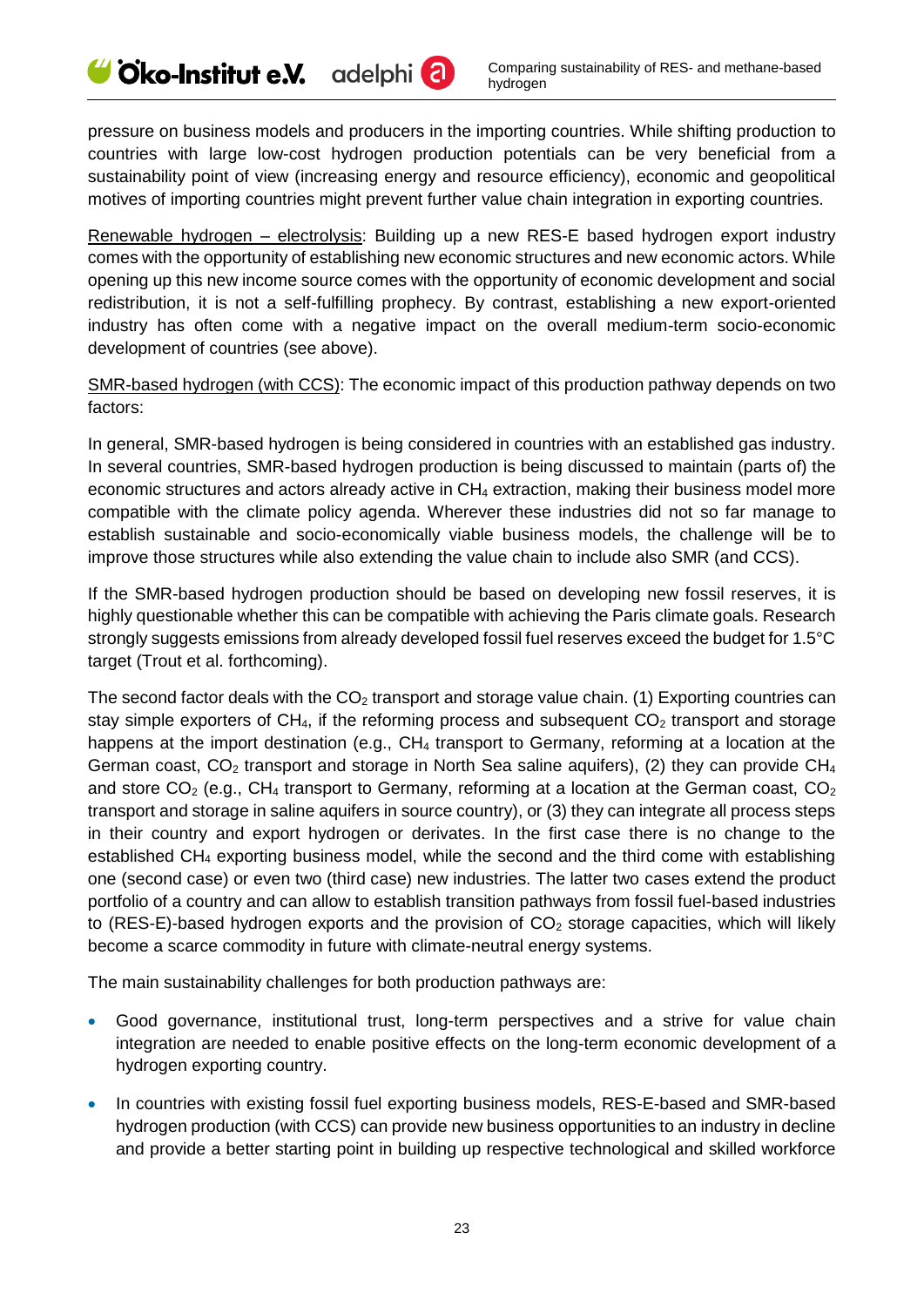

adelphi<sup>(</sup>

capacities. At the same time, these new business models and their proponents might get into conflict over government resources, infrastructure use and business shares with existing ones.

• New infrastructure investments for CH<sub>4</sub> production can have high lock-in or stranded asset potential.

While RES-E based hydrogen comes with the economic opportunities of establishing a new industry, if potential pitfalls are addressed, fossil fuel-based hydrogen allows to extend the lifetime of an existing industry. In the latter case, it cannot be expected that any change in the extraction-based business model will be initiated by SMR-based hydrogen production (with CCS). It will rather perpetuate existing economic structures and create new economic lock-ins that might oppose a sustainable economic development.

## <span id="page-24-0"></span>**3 Screening of existing or proposed international schemes including criteria for hydrogen**

Over the last three years several schemes and regulations have been developed that address criteria for hydrogen production and derivatives. Most of those schemes and regulation address the transport sector and aim at the reduction of GHG emissions compared to a fossil comparator (World Energy Council; DENA 2022, 25f). Schemes and regulation can be found worldwide, however, most of them in Europe, Asia and North Amerika.

There has been recent literature published on how those schemes compare to each other with a focus on hydrogen from renewable electricity. While World Energy Council; DENA (2022) focus on how schemes can be harmonized, ILF; LBST (2021) look into the sustainability dimensions that are covered by those schemes.

However, there is a lack of information firstly on schemes and regulations for hydrogen based on fossil fuels and secondly on addressing the shortcomings within the regulations and schemes. With this focus, we describe and analyse selected schemes and regulations and show which sustainability dimensions are addressed to which extend. This way we show how the schemes compare to each other and which sustainability dimensions are hardly addressed.

## <span id="page-24-1"></span>**3.1 Sustainability dimensions in selected schemes and regulations**

We selected the following schemes, regulations and methodologies for the following reasons:

- EU Taxonomy: The EU Taxonomy defines environmentally friendly technologies and might be a relevant document to steer future investments into different types of hydrogen production in the future.
- Renewable Energy Directive II and Delegated Acts: For the EU the RED II sets the scene for defining renewable hydrogen production. Pending delegated acts will further specify especially the electricity input into the electrolysis.
- IPHE: The IPHE methodology defines how to calculate GHG emissions for hydrogen production and is supported by many states that are likely to play a major role in the future hydrogen market.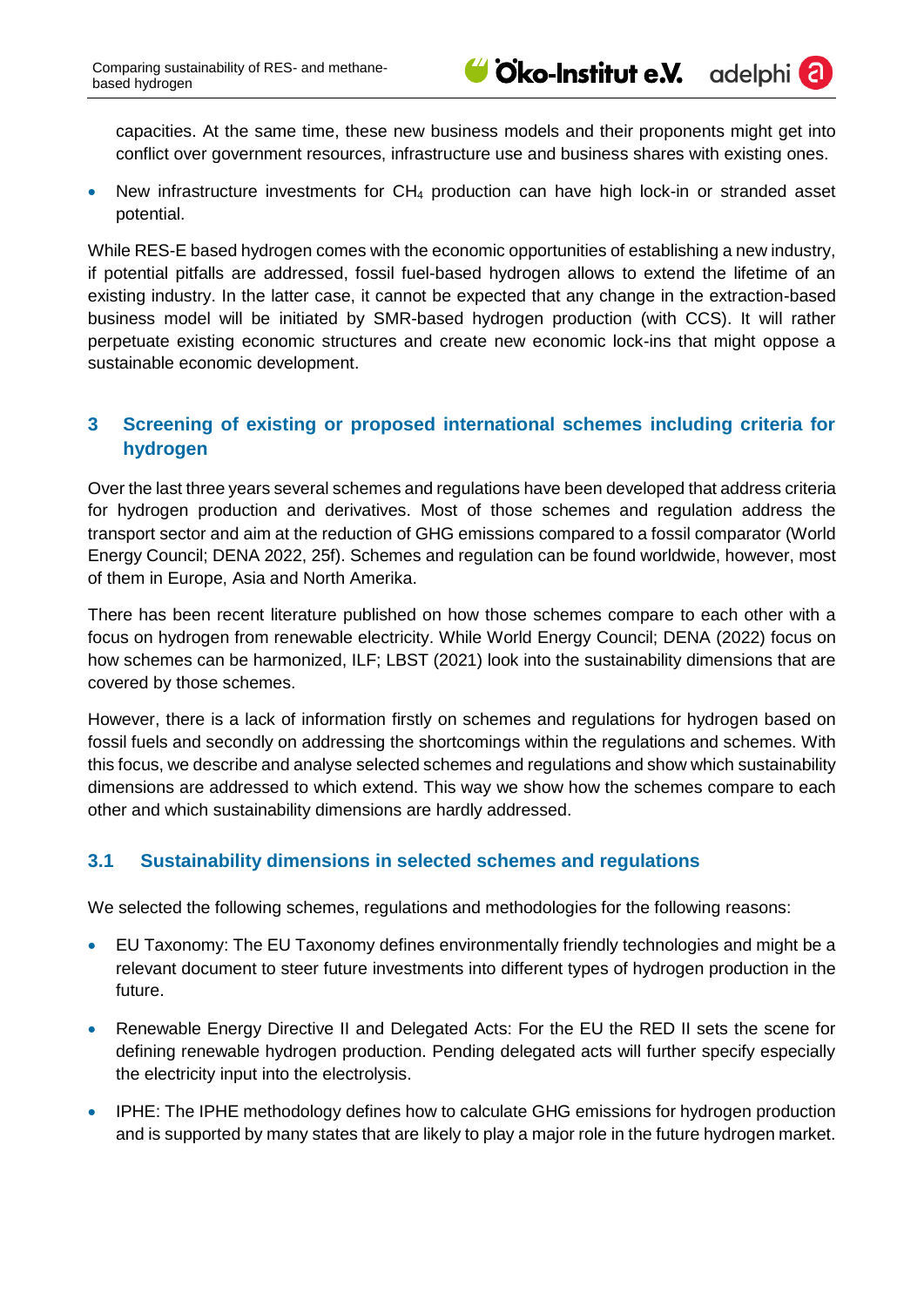Cko-Institut e.V. adelphi<sup>(2)</sup>

- CertifHy & TÜV SÜD: Both voluntary certification standards aim at implementing REDIIcompatible  $H_2$  certification schemes on a pan-European level.
- H2Global: Is a form of state procurement of hydrogen that has been implemented by the German federal government to foster the market uptake of hydrogen. Specific criteria have been published recently.
- California's Low Carbon Fuel Standard: This is one of the first standards to address reducing GHG emissions from transportation fuels and it includes emissions intensity benchmarks for different hydrogen production pathways.
- Hydrogen Guarantee of Origin (GO) scheme of the Australian Government: While not fully implemented yet, the proposed scheme closely aligned to the IPHE methodology aims to accelerate the country's development to become a major hydrogen exporter.
- China Hydrogen Alliance's Standard and Evaluation of Low Carbon Hydrogen, Clean Hydrogen and Renewable Energy Hydrogen: This is the first hydrogen standard established in China and it could likely become the basis for a future official government standard, since relevant stateowned enterprises and other large hydrogen companies active in China participated in its development.

## <span id="page-25-0"></span>**3.1.1 EU Taxonomy**

-

The EU Taxonomy Climate Delegated Act offers a list of environmentally sustainable economic activities. This way it provides companies, investors and policymakers appropriate definitions which activities can be classified as environmentally sustainable.<sup>14</sup> Annex II to the Commission Delegated Regulation 2020/852<sup>15</sup> defines standards to "do no significant harm" ('DNSH'). Provisions are made for GHG emissions, water input and biodiversity.

- GHG Emissions: In accordance with the requirements set in the Renewable Energy Directive II (EU 2018/2001) hydrogen production must be conform with "[…] *the life cycle GHG emissions savings requirement of 70% relative to a fossil fuel comparator of 94g CO2e/MJ* […]". This implies a threshold for hydrogen production of 28.2 gCO2eq/MJ. System boundaries are yet to be defined in a delegated act which defines the methodology referred to in Article 28(5) of Directive (EU) 2018/2001. Reference to ISO standard 14067:2018 suggests, however, that a well-to-gate boundary will be aimed at which includes upstream emissions from energy input but excludes emissions from production of capital goods.
- Water: Regarding water use, the EU taxonomy requires an Environmental Impact Assessment (EIA) and risks identified in this EIA must be addressed.
- Biodiversity: Biodiversity is also included in the EIA. For biodiversity-sensitive areas (such as Natura 2000) the investor must carry out appropriate assessments.

<sup>14</sup> [https://ec.europa.eu/info/business-economy-euro/banking-and-finance/sustainable-finance/eu-taxonomy](https://ec.europa.eu/info/business-economy-euro/banking-and-finance/sustainable-finance/eu-taxonomy-sustainable-activities_en)[sustainable-activities\\_en,](https://ec.europa.eu/info/business-economy-euro/banking-and-finance/sustainable-finance/eu-taxonomy-sustainable-activities_en) accessed 18.11.2021

<sup>15</sup> [https://eur-lex.europa.eu/resource.html?uri=cellar:d84ec73c-c773-11eb-a925-](https://eur-lex.europa.eu/resource.html?uri=cellar:d84ec73c-c773-11eb-a925-01aa75ed71a1.0021.02/DOC_3&format=PDF) [01aa75ed71a1.0021.02/DOC\\_3&format=PDF](https://eur-lex.europa.eu/resource.html?uri=cellar:d84ec73c-c773-11eb-a925-01aa75ed71a1.0021.02/DOC_3&format=PDF)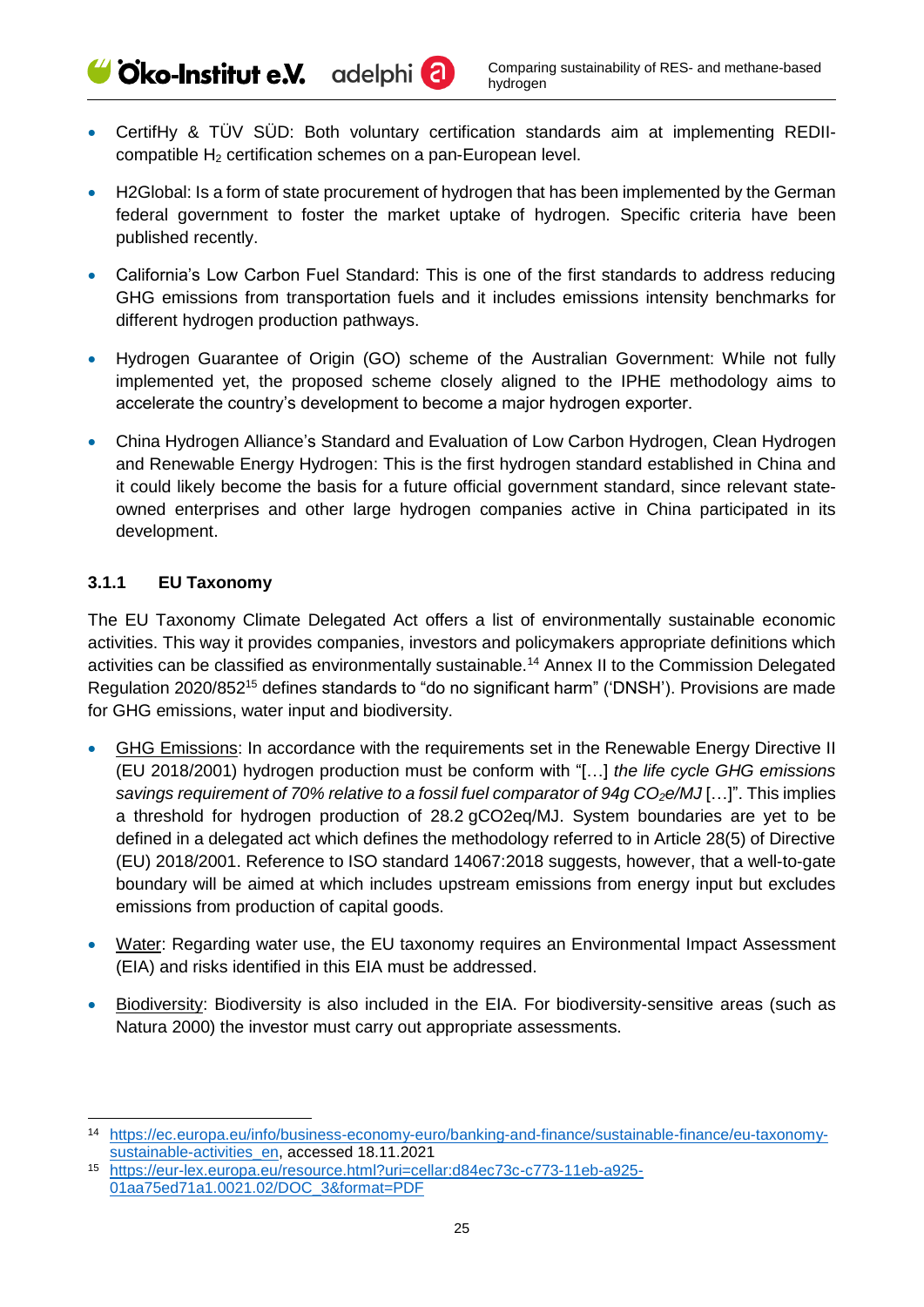adelphi<sup>(</sup>

## <span id="page-26-0"></span>**3.1.2 Renewable Energy Directive (RED-II)**

The Renewable Energy Directive (RED-II) defines criteria for the production of Renewable liquid and gaseous transport fuels of non-biological origin (RFNBO). It therefore aims at hydrogen and fuels that are used in the transport sector. Recital 90 of the RED II defines four criteria for the electricity that is used to produce such fuels: Renewability of power purchase, additionality of RES-E sources, temporal correlation, and geographical correlation. The delegated act on specific definitions is still pending (Article 27(3)).

- GHG emissions: According to Article 25(2) the "[…] *greenhouse gas emissions savings from the use of renewable liquid and gaseous transport fuels of non-biological origin shall be at least 70 % from 1 January 2021.*". <sup>16</sup> System boundaries are yet to be defined in a delegated act which defines the methodology referred to in Article 28(5) of Directive (EU) 2018/2001.
- Electricity sources: Eligible sources for renewable electricity are defined in Article 2(36): "[…] *renewable liquid and gaseous transport fuels of non-biological origin' means liquid or gaseous*  fuels which are used in the transport sector other than biofuels or biogas, the energy content of *which is derived from renewable sources other than biomass* […]". This indicates that all renewable electricity sources can be used other than biomass.

The RED II is the starting point for other schemes and regulations on European level.

## <span id="page-26-1"></span>**3.1.3 IPHE**

In October 2021, the IPHE (International Partnership for Hydrogen and Fuel Cells in the Economy) published a Working Paper with the title "Methodology for Determining the Greenhouse Gas Emissions Associated with the Production of Hydrogen<sup>17</sup>. This Working Paper has been prepared by the Hydrogen Production Analysis Task Force of the IPHE. The process was open to all IPHE member countries, but several of them did not actively participate in the analysis and in the production of the report. As the title suggests the methodology focusses exclusively on GHGemissions.

• GHG-emissions: The Working Paper does not set any thresholds, it only provides a methodology for determining the GHG emissions. An analysis carried out by the same team who is authoring the present report (adelphi; Oeko-Institut (2021)) suggests that the methodology proposed by the IPHE Task Force is likely to significantly underestimate GHG emissions, both from SMRbased hydrogen and for renewable hydrogen based on electrolysis. System boundaries include upstream energy related emissions, however no emissions associated with the production of capital goods. The scope is well-to-gate. Therefore, emissions occurring during hydrogen transport are not reflected upon.

The methodology does not consider any other sustainability dimensions as described in section [2.3](#page-9-0) of this report.

<sup>-</sup><sup>16</sup> <https://eur-lex.europa.eu/legal-content/EN/TXT/PDF/?uri=CELEX:32018L2001&from=fr>

<sup>17</sup> [https://www.iphe.net/\\_files/ugd/45185a\\_ef588ba32fc54e0eb57b0b7444cfa5f9.pdf](https://www.iphe.net/_files/ugd/45185a_ef588ba32fc54e0eb57b0b7444cfa5f9.pdf)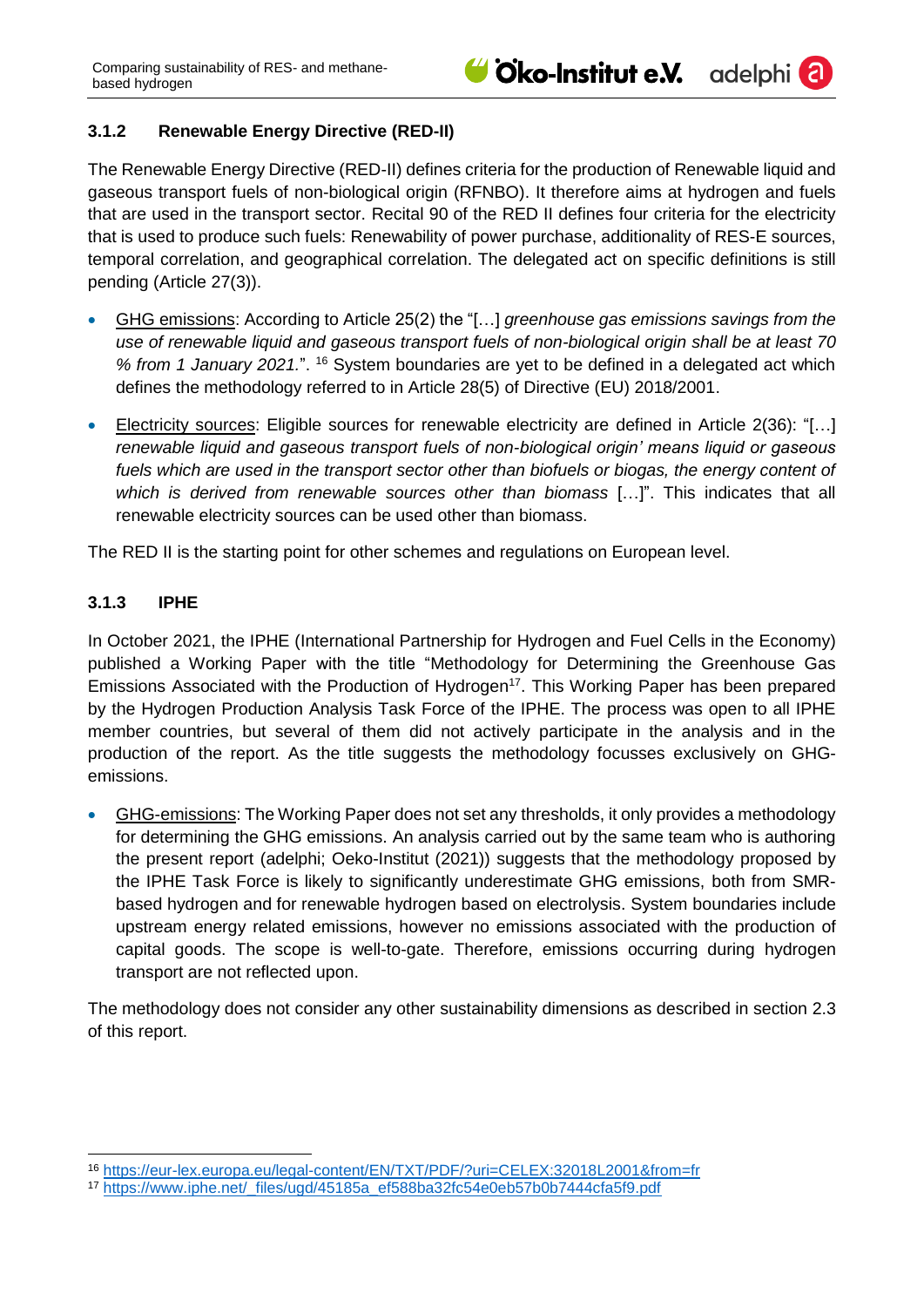## Cico-Institut e.V. adelphi<sup>a</sup>

## <span id="page-27-0"></span>**3.1.4 CertifHy**

The CertifHy project (CertifHy 2019) has been initiated by the European Commission and is funded by the Clean Hydrogen partnership. It is currently in its 3rd project phase until 2023 and aims at developing and implementing REDII-compatible H<sub>2</sub> certification schemes on a pan-European level. In collaboration with the Association of Issuing Bodies (AIB) a system of certificates shall be developed which is compatible with the European Energy Certificate System (EECS) and the requirements as imposed by the RED II for guarantees of origin. According to the RED II requirements, the focus is on green hydrogen based on production from renewable electricity, but it is also planned that hydrogen produced with non-renewable sources shall be covered. Furthermore, a certification system shall be established which ensures compliance with the RED II requirements for RFNBOs and which aims to be recognised by the European Commission as a voluntary verification system in that sense. Within its first two project phases, CertifHy has developed criteria for two different types of hydrogen, being "*CertifHy Green hydrogen*" and "*CertifHy Low-carbon hydrogen*". The respective criteria cover the following aspects:

- Electricity (only applicable for *CertifHy Green hydrogen*): Hydrogen production must be based on renewable electricity as defined in the RED II, Art. 2. This energy sourcing must be proven by means of cancelled RES GOs<sup>18</sup>. In multi-fuel plants, only the hydrogen produced from renewable sources (as calculated based on its energy content and documented by RES GOs) qualifies as *CertifHy Green hydrogen*.
- GHG Emissions: CertifHy defines an eligibility benchmark for the hydrogen production device in total, currently referring to state-of-the-art steam reforming of CH<sub>4</sub> in large installations with a GHG footprint of the  $H_2$  produced of 91 gCO<sub>2eq</sub>/MJ.<sup>19</sup> The GHG footprint of hydrogen production by the respective plant which neither qualifies as *CertifHy Green hydrogen* nor as *CertifHy Lowcarbon hydrogen* has to be below the respective value. Otherwise, the production device is not qualified to produce *CertifHy green hydrogen* or *CertifHy Low-carbon hydrogen* at all. With respect to the GHG footprint of a specific production batch to qualify for *CertifHy Green hydrogen* or *CertifHy Low-carbon hydrogen*, CertifHy refers to GHG footprint methodologies as defined by ISO 14044 and 14067 as well as by Annex V (biofuels, bioliquids and their fossil fuel comparators) and Annex VI (biomass fuels and their fossil comparators) of the RED II<sup>20</sup> by applying them analogously to hydrogen. The applicable system boundary shall include all lifecycle stages from cradle to gate<sup>21</sup>, assuming a hydrogen purity of at least 99.9% and a gauge pressure of at least 3MPa. System boundaries include upstream energy related emissions, however no emissions associated with the production of capital goods.

<sup>-</sup><sup>18</sup> Guarantees of Origin for Renewable Energy Sources.

<sup>19</sup> MJ of hydrogen using the lower calorific value.

<sup>&</sup>lt;sup>20</sup> CertifHy currently aims at updating the criteria in order to also refer to the corresponding Delegated Acts on greenhouse gas calculation.

 $21$  i.e. from extraction and processing of raw materials up to production of a marketable product, but excluding

<sup>•</sup> Building of the capital goods

<sup>•</sup> Transport and supply of the hydrogen to the consumers • Transport and supply of th<br>• Use of the hydrogen; and

<sup>•</sup> Product end of life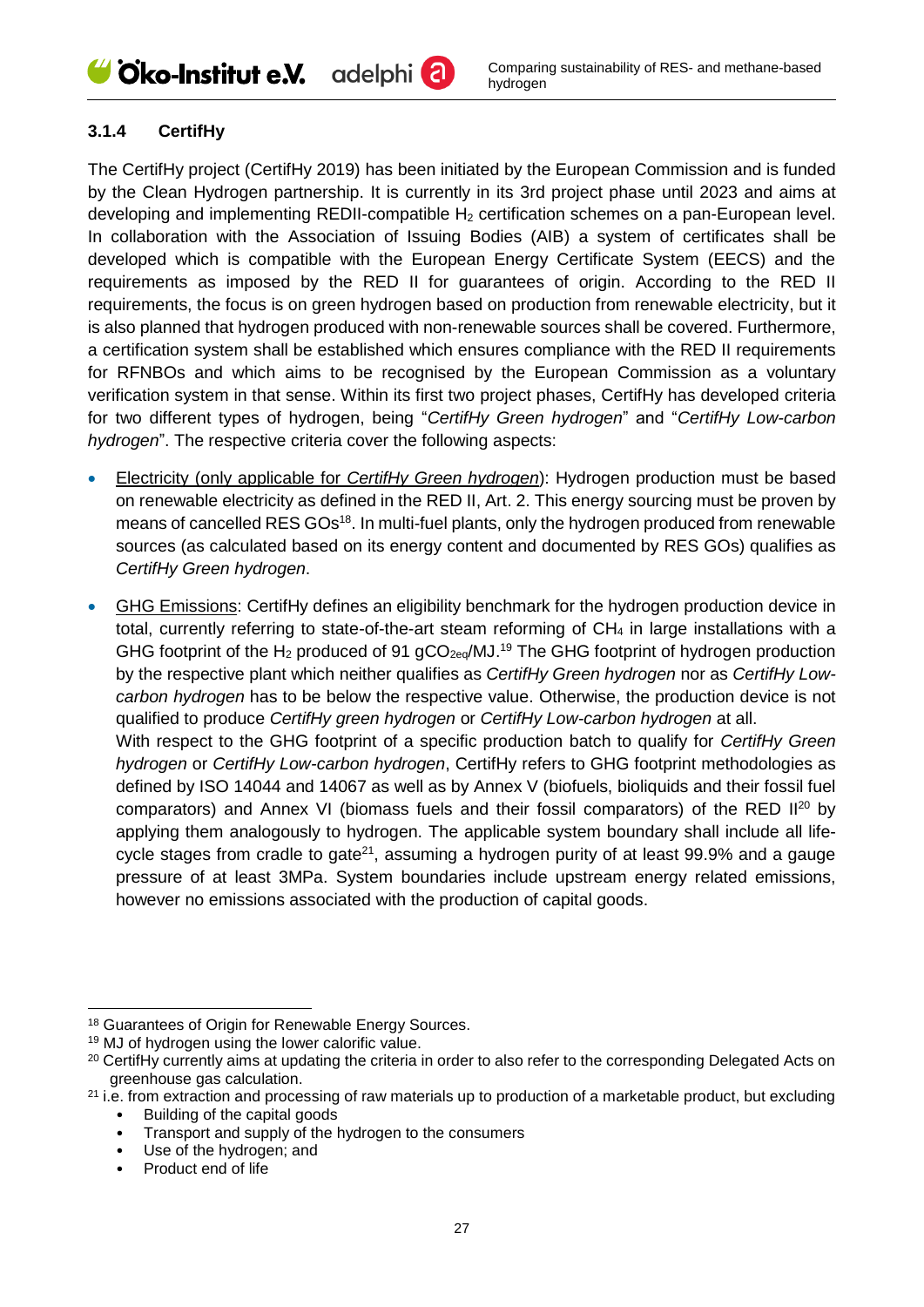## <span id="page-28-0"></span>**3.1.5 TÜV Süd CMS 70**

The TÜV Süd CM 70 standard (TÜV Süd 2021) is a voluntary certification standard which only covers hydrogen from renewable sources. It aims to be compatible with CertifHy, but it also imposes further criteria. The *Green Hydrogen* certificate which fulfils the function of a guarantee of origin is applicable for hydrogen if the hydrogen production is based on eligible renewable sources and GHG emission thresholds are met.<sup>22</sup> The scope of the certification is well-to-gate, assuming a purity of at least 99.9% and an achieved pressure of at least 3 MPa. The *GreenHydrogen+* certificate requires further criteria to be fulfilled, including aspects like mass balance tracking of the hydrogen transport, details on electricity supply and the use of certified electricity. Thus, the system boundary GreenHydrogen+ certification does also include transport (according to mass balance principles) and any conversions up to delivery to the customer.

The CMS 70 specifications generally refer to RED II/RED III and CCS Directive as well as to EN ISO 14067:2018, DIN EN IO 14040 and to DIN EN ISO 14044. Besides the criteria themselves, the CMS 70 standard also describes on a detailed level the verification procedures and certification process, which has to be performed by TÜV Süd as certification body.

• Electricity: The electricity supply to produce hydrogen has to be renewable. This must be either on-site generation, RES-E being supplied by direct line, or be documented by cancelled GOs (or similar instruments in non-EU-MS).

For certification according to the *GreenHydrogen+* standard, further criteria apply. In principle, the renewable production must be unsupported. If it is supported, the support scheme must apply a competitive mechanism (auctioning). Furthermore, the following criteria are defined with respect to additionality and to temporal and geographical correlation:

- 1. The renewable electricity production plant shall be not older than the electrolyser, meaning that the start of production of electricity shall have taken place not more than 11 months before the start of production of hydrogen by the respective electrolyser.
- 2. Electricity taken from the grid shall be used within the same quarter of an hour as it is produced by the supplying RES-E plant; or it has to be demonstrated that more RES-E is generated in the same bidding zone in the same quarter of an hour as compared to the average annual generation of the respective country two years before the production period.
- 3. At the time of commissioning of the electrolyser, there shall be no grid congestions between the contracted RES-E plant and the electrolyser. Both installations shall be in the same bidding zone. If it can be demonstrated that there are neither bottlenecks nor price differences, the installations may also be located in neighbouring bidding zones.
- Energy system: Certified hydrogen may only be used in the mobility sector, for material use or as a storage medium. For use in steam, heat or cold applications, a minimum GHG emission reduction has to be fulfilled (see below).
- GHG Emissions: The GHG emission reduction potential of certified hydrogen must be at least 70% compared to the reference value for biofuels according to Annex V RED II of 94g  $CO<sub>2</sub>$ eq/MJ.

<sup>-</sup><sup>22</sup> If countries have implemented operational GO systems according to Art 19 of RED II (or analogously in Non-EU-MS), the GreenHydrogen standard aims to be used as an independent criteria scheme as additional information item on official GOs.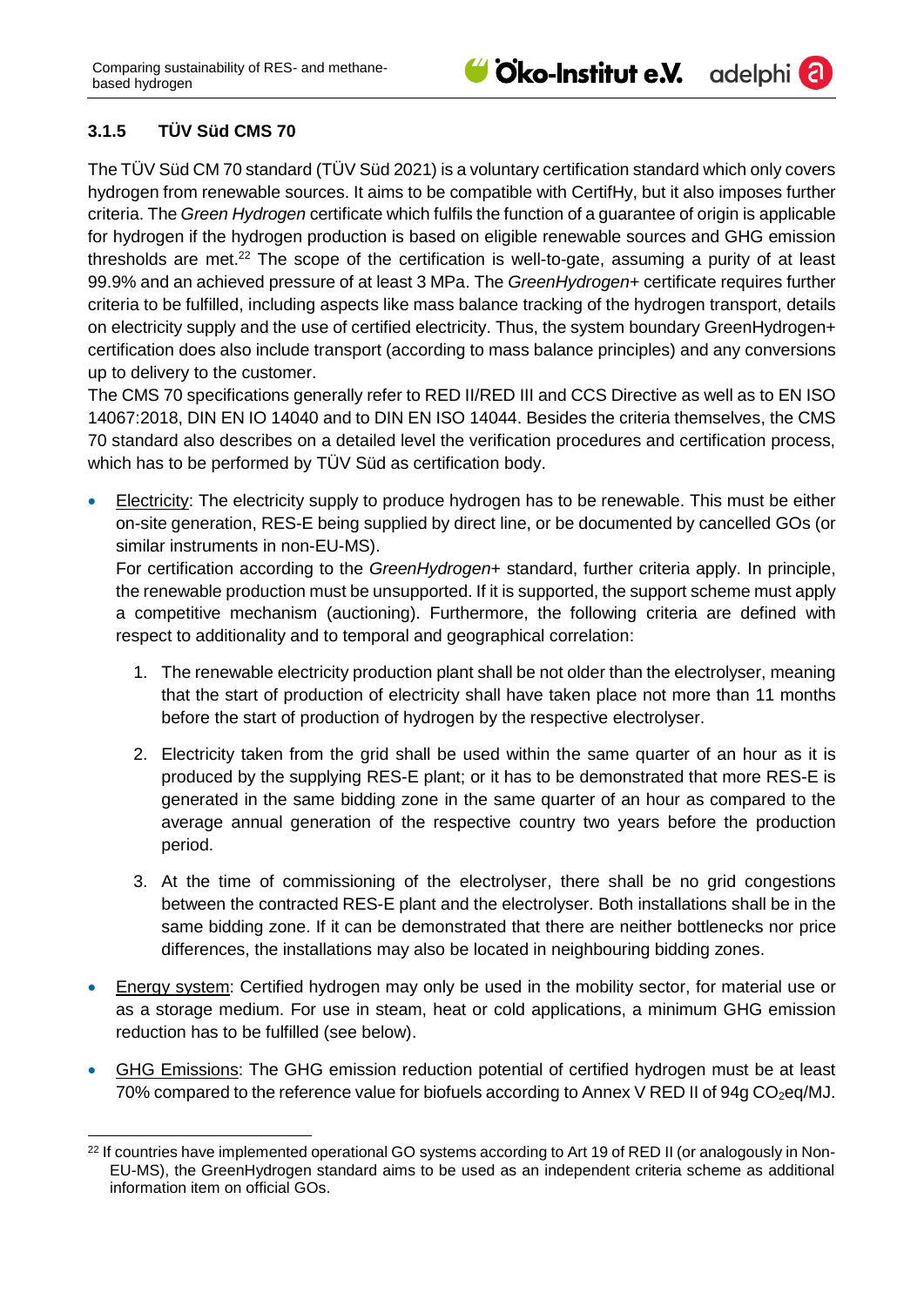This corresponds to a GHG value of 28.2 g  $CO<sub>2</sub>$ eq/MJ. For use in steam, heat or cold applications, a minimum GHG emission reduction of at least 70% as compared to a fossil fuel benchmark of 80g CO<sub>2</sub>eq/MJ must be achieved by the certified hydrogen, corresponding to a GHG value of 24 g  $CO<sub>2</sub>$ eg/MJ<sub>Hi</sub>. The scope of the certification is well-to-gate. Hydrogen production which takes place outside the accounting periods for *GreenHydrogen* has to fulfil a GHG emission value of being not larger than 91  $qCO<sub>2</sub>$ eq/MWh as a prerequisite that the plant is eligible for the production of *GreenHydrogen*.

## <span id="page-29-0"></span>**3.1.6 H2Global**

-

H2Global has been developed as a form of state procurement of hydrogen and other derivatives to foster the market uptake of hydrogen. A company will function as intermediary between hydrogen off-takers (e.g., Industry) and hydrogen producers. The system will be based on long-term contracts (10 years) on the production side and short-term (1-2 years) sell contracts. Financial losses of the intermediary will be covered by the German federal government. H2Global started a market consultation late 2021 on criteria for hydrogen production that should be part of the off-take contracts<sup>23</sup>. Only "green PtX-Products" will be contracted, therefore criteria relate to green hydrogen.

- Electricity: Criteria will be based on REDII (201872001/EU) including the pending delegated act for Article 27. This includes use of renewable electricity, additionality of RES-E, temporal and geographical correlation.
- GHG emissions: The criteria are suggested to be based on the RED II, where GHG reductions must be 70% compared to the fossil comparator. The balancing must include scope 1, scope 2 and scope 3 emissions and should include all steps of the hydrogen value chain up until delivery in Germany.
- $CO<sub>2</sub>$  source: It is suggested to allow  $CO<sub>2</sub>$  from Direct Air Capture (DAC), process-related emissions of industries that cannot be avoided in the long-term and biogenic  $CO<sub>2</sub>$  which fulfils the European standards for biofuels.  $CO<sub>2</sub>$  from fossil fuelled power plants is excluded.
- Water: Use of water must be sustainable, which addresses the quality of water as well as the availability of water. In arid regions the use of fossil waterbodies as well as drinking water is excluded. In case of sea water desalination, the handling of brine disposal is to be reported.
- Land use change: Conflicts over land use is to be prevented, protected areas are excluded, ecological damages need to be excluded and only sustainable biomass is to be used. They suggest performing a "social and environmental impact assessment".
- Waste and pollutant management: Must be conform with a suitable UN environmental standard (ISO 14001).
- Social and work standards: Minimum must be the ILO standards. Those standards must also be respected by subcontractors.
- Local participation: Participation of local people (especially woman) and companies must be proven.

<sup>23</sup> <https://www.bmwi.de/Redaktion/DE/Downloads/W/marktkonsultation-H2Global.html>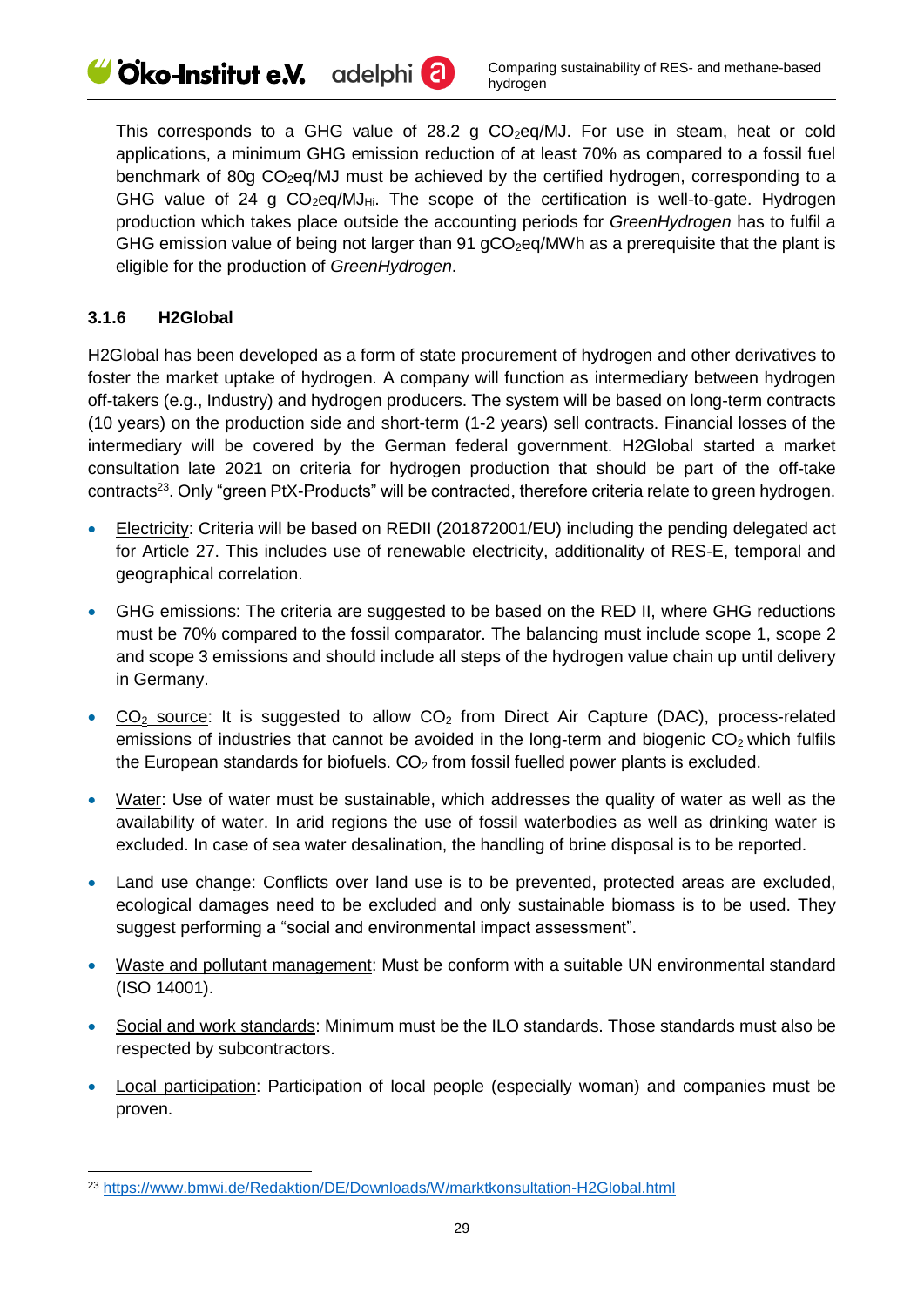adelphi<sup>(2)</sup>

## <span id="page-30-0"></span>**3.1.7 California's Low Carbon Fuel Standard (LCFS)**

The LCFS was introduced in 2011 to reduce the GHG emissions intensity of the transportation fuel pool used in California through annually decreasing technology-neutral benchmarks for any fuels including hydrogen. Fuel retailers must meet the GHG emissions intensity benchmark on average for each year by either procuring low-emission fuels themselves or by purchasing LCFS credits from others to balance their deficits resulting from fuels with higher emissions intensity, e.g., Diesel (CARB 2020a; 2020b). With regards to the included hydrogen production pathways, the LCFS regulation addresses the following sustainability dimensions:

- GHG emissions: Predefined emissions intensity benchmarks are set by the California Air Resources Board (CARB) based on well-to-wheel full life-cycle analyses, including upstream emissions from feedstock production and transport as well as indirect emissions from land use change, amongst others. These are for renewable hydrogen from RES-E 10.51 gCO2eq/MJ, for compressed hydrogen from SMR 117.67 gCO2eq/MJ, and for liquified hydrogen from SMR 150.94 gCO2eq/MJ. Blue hydrogen from SMR with CCS is not yet included, since no such production project exist so far in California (CARB 2018). The 2022 LCFS emissions intensity benchmark for the overall fuel pool stands at 89.50  $\text{gCO}_{2e0}/\text{MJ}$  (CARB 2022).
- Electricity (in case of renewable hydrogen from electrolysis): Needs to come from renewable energy resources (excluding biomass, biomethane, geothermal, and municipal solid waste) and can be either directly supplied or indirectly through the electricity grid ("book-and-claim accounting"), if additionality of RES-E, temporal and geographical correlation requirements are met (CARB 2019).

## <span id="page-30-1"></span>**3.1.8 Hydrogen Guarantee of Origin (GO) scheme for Australia**

The Government of Australia is currently developing a GO scheme based on a certificate approach for hydrogen production in Australia. The scheme will be very closely aligned to the IPHE methodology and process, since the government expects the IPHE methodology to progress into a formalised international standard over time, which would then maximise international trade opportunities for Australian hydrogen producers. The GO scheme includes the GHG emissions intensity over a well-to-gate boundary of three production pathways "most relevant to Australia": electrolysis, coal gasification with CCS, and SMR with CCS. Additionally, the possibility to use carbon offsets for indirect hydrogen emissions reductions is discussed as part of the scheme. The Australian government currently tests the application of the proposed GO scheme through trial projects to settle the remaining question and determine the robustness, before it becomes fully operational (DISER 2021a; 2021b). The following sustainability dimensions are included in the GO scheme as of now.

• GHG Emissions: The scheme includes GHG emissions over a well-to-gate system boundary, such as upstream emissions (e.g., fugitive and combustion emissions from extraction, processing and delivery of the coal or CH<sub>4</sub>), direct hydrogen production emissions from SMR and coal gasification processes, and indirect emissions from electricity/energy used for the hydrogen production and CCS processes. Apart from that carbon capture emissions removals, and coproduct emissions are also considered. For CCUS, it is proposed that it should be limited to emissions permanently stored in geological formations until robust international accounting provisions are developed for other forms carbon storage/usage. Predefined emissions intensity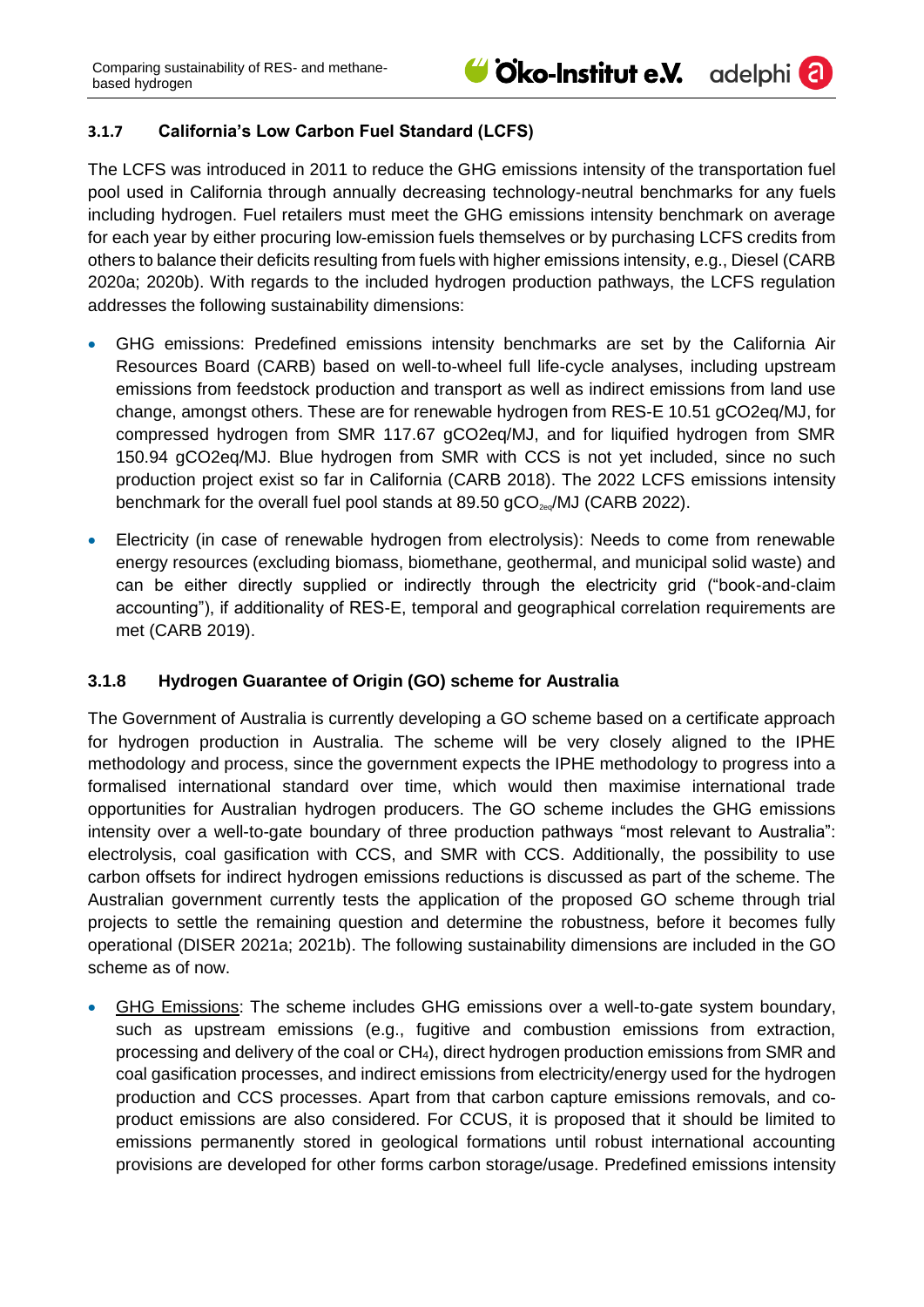thresholds for hydrogen production pathways to be counted as low-carbon or renewable are not yet discussed as part of the scheme.

**Electricity:** A so-called market-based method is proposed, which allows to purchase of renewable electricity through contractual arrangements, e.g., the existing large-scale generation certificates (LGCs) under the Renewable Energy Target (RET) scheme. The use of such certificates shall mitigate the risk of double counting for the renewable electricity used. If also electricity is for hydrogen production that is not covered by renewable energy certificates or supplied from directly-connected renewables, then its emissions will be calculated based on the emissions intensity of the local grid (through a so-called residual mix factor) (DISER 2021a; 2021b).

## <span id="page-31-0"></span>**3.1.9 China Hydrogen Alliance Standard and Evaluation of Low Carbon Hydrogen, Clean Hydrogen and Renewable Energy Hydrogen**

The China Hydrogen Alliance, a government-supported industry group, has published this first Chinese hydrogen standard in December 2020, distinguishing between "low-carbon hydrogen", "clean hydrogen" and "renewable hydrogen" based on a life-cycle assessment approach largely aligned to the CertifHy project in Europe. It is likely that the technology-neutral standard will be the basis for (or at least have a significant influence on) a future governmental hydrogen standard, which may be currently under development as part of China's hydrogen strategy (Fuel Cell China 2020; Liu et al. 2021) . The following sustainability dimension are included in the standard as of February 2022:

• GHG emissions: The scope of the scheme is well-to-gate (with a "point of production" system boundary to reduce the calculation and administrative cost). Emissions from upstream activities, such as coal and CH<sup>4</sup> production and transport are included. Excluded are downstream GHG emissions from hydrogen storage, transportation, supply, boil-offs and leakages as well as from the construction of hydrogen plant and transportation infrastructure.

The scheme sets two emissions intensity thresholds for hydrogen production, instead of one threshold like in CertifHy, to account for the Chinese situation and ensure a smooth transition. Since most hydrogen in China is currently produced from coal, the GHG emissions intensity of hydrogen produced via coal gasification (242 g/CO<sub>2</sub>eq/MJ H<sub>2</sub>) is used as the benchmark for the adopted the "low-carbon", "clean" and "renewable hydrogen" thresholds. "Low-carbon hydrogen" is defined with a threshold of 121 g/CO2e/MJ H2 (14.51 kgCO<sub>2</sub>eq/kgH<sub>2</sub>) based on the expected emissions intensity of hydrogen produced via coal gasification with CCS. "Clean" and "renewable hydrogen" are defined with a threshold of 40.8  $q$ /CO<sub>2</sub>/MJ H<sub>2</sub> (4.9 kgCO<sub>2</sub>eq/kgH<sub>2</sub>) based on a 65% emissions reduction compared to "low-carbon hydrogen" and as expected in China's "Energy Supply and Consumption Revolution Strategy 2016–2030". The difference between clean and renewable hydrogen is that the latter specifically requires to be produced based on renewable energy (including wind, solar, hydro, biomass, geothermal, and ocean energy) (Liu et al. 2021).

**Electricity:** In case of renewable hydrogen from electrolysis, hydrogen producers can either use renewable electricity directly supplied to the electrolysis plants or purchase recognised renewable electricity certificates. When non-renewable electricity is used, the emissions intensity of hydrogen will be based on power grid emissions intensity in the area. Specific provisions regarding the principles of additionality, temporal and geographical correlation of renewable electricity generation were not found by the authors (Fuel Cell China 2020; Liu et al. 2021) .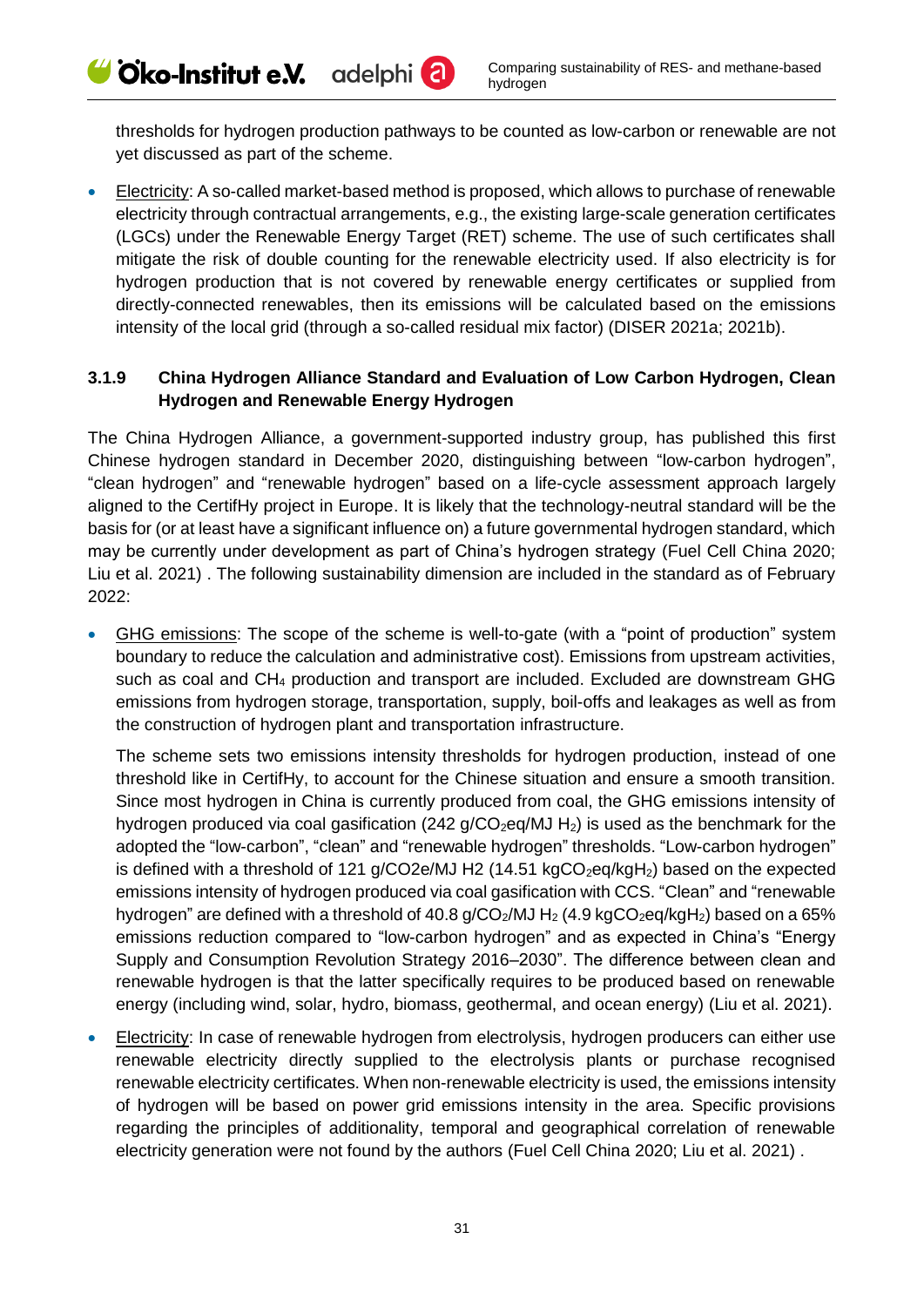adelphi<sup>(</sup>a

## <span id="page-32-0"></span>**3.2 Overarching results and shortcomings**

All analysed schemes and regulations in this section define specific thresholds and criteria for **GHGemissions**. There is a divergence in the ambition levels between EU-based schemes and regulation and those tailored to the US and China (see [Figure 1\)](#page-33-0): The threshold for GHG-emissions for e-fuels and hydrogen for different end-uses in European schemes and regulations are streamlined between 24 and 28  $qCO<sub>2eq</sub>/MJ$ , which corresponds to a 70% reduction to the fossil fuel-based. The threshold for hydrogen is 27  $gCO_{2eq}$ /MJ. LCFS California with a target of about 80  $gCO_{2}$ eq/MJ is not directly comparable, as it represents a transportation fuel pool target where individual production routes with respective emission intensities contribute to the overall target. According to the underlying LCFS methodology, RES-E-based green hydrogen has an emissions intensity of 11  $gCO<sub>2</sub>eq/MJ$ . The Chinese scheme uses a different reference system. Coal gasification is the reference for "low carbon hydrogen", i.e., while the threshold refers to coal-based hydrogen with CCS. The Chinese "clean and RES-based standard" is broadly aligned via CertifHy to the ambition levels of the former EU reduction target of 60%, which, however, has been increased to 70% in current EU policies.

[Figure 1](#page-33-0) provides a comparison between the different threshold levels of the schemes and indicative estimated GHG emissions from EU-based hydrogen production from SMR with  $CO<sub>2</sub>$  capture, where the GHG balance includes upstream emissions evaluated from a 100 years Global Warming Potential (GWP) perspective (calculations based on FOEN 2021b; 2021a and IEAGHG 2017. See footnote [24](#page-33-1) for further details). For EU-based SMR with carbon capture, it highlights that  $CH<sub>4</sub>$  supply is limited to short distance transport and conventional production to comply with the thresholds, if upstream emissions are included into the GHG emission balance. If SMR with carbon capture is performed in the CH<sup>4</sup> producing country (potentially implying a reduction in transport related emissions), then conformity with EU standards will critically depend on additional emissions from  $CO<sub>2</sub>$  transport and storage and whether the GHG footprint of the hydrogen transport is also included into the GHG balance.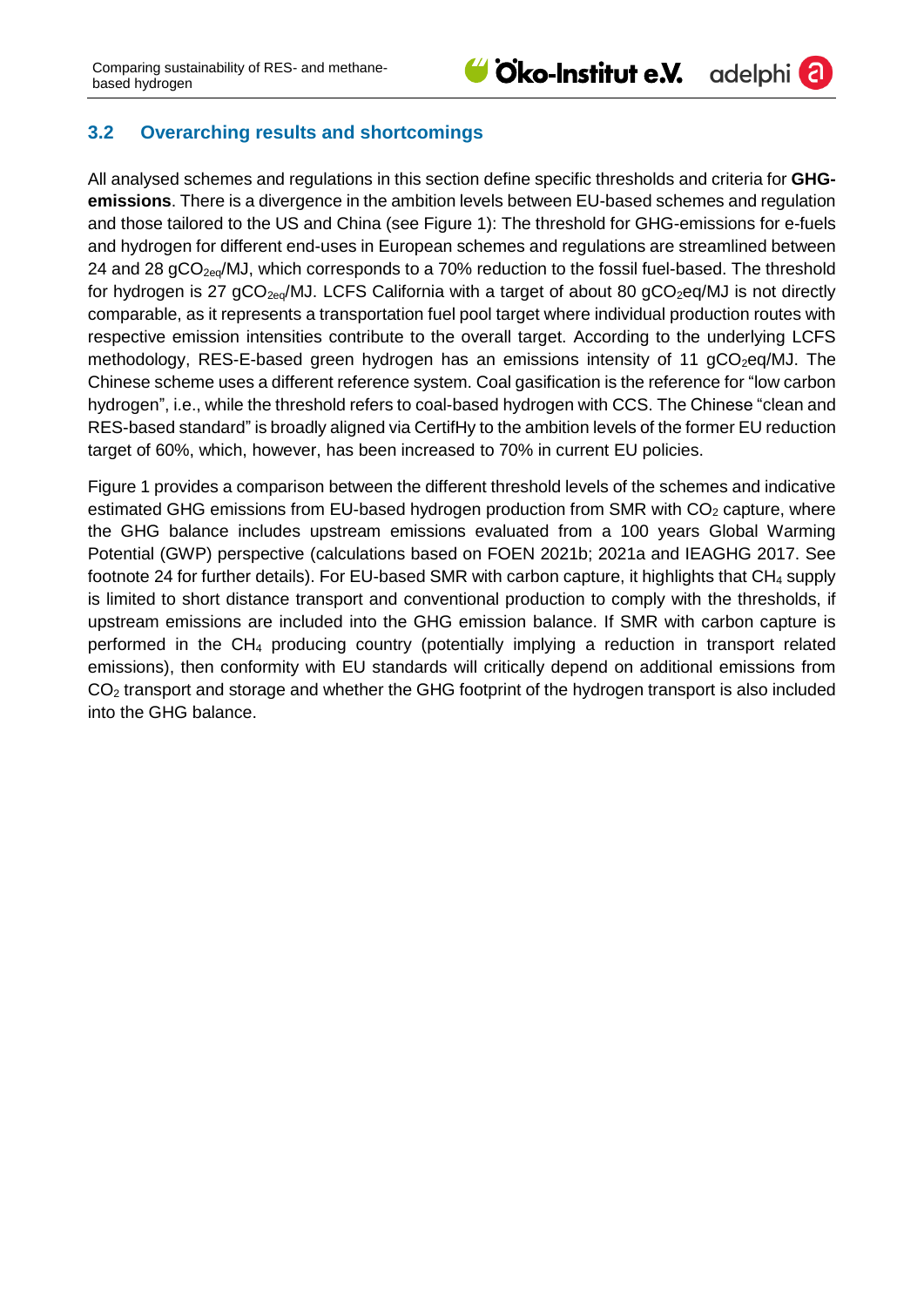#### <span id="page-33-0"></span>**Figure 1: Thresholds for GHG-emissions in different European and international schemes compared to a scenario of EU-based SMR with carbon capture based on indicative data.**



<span id="page-33-1"></span>Source: own illustration based on various sources provided in the text.<sup>24</sup>

-

**System boundaries** are at least well-to-gate in all schemes and regulations analysed. Some schemes also include the transport of hydrogen to the point of demand (see [Table 3-1\)](#page-34-1). GHGemissions of the technical equipment are not addressed in schemes or regulations. However, the wording used in official documents describing the H2Global suggested criteria set could be interpreted that those emissions are to be considered. There is also considerable divergence in terms of the **scopes and time horizons**. These aspects are important, given that upstream emissions make up a significant portion of the overall GHG emissions balance, especially if SMR, long distance transport and fracking gas are involved.

Even if upstream GHG-emissions are generally covered by the schemes and regulations, the specific quality of data on how to determine those emissions can lead to deviating results. The IPHE working paper considers upstream GHG-emissions, yet the methodology could lead to underestimation of those (compare section [3.1.3\)](#page-26-1).

<sup>&</sup>lt;sup>24</sup> The sources of the thresholds are provided in the description of the respective schemes and regulations. Figures on GHG emissions from NG extraction taken from FOEN (2021b). Figures take into account GHG emissions from emitted NG, flared NG, NG, heavy fuel oil and diesel burned and from other sources, Figures on GHG emissions from CH<sup>4</sup> transport are calculated based on transport distances, leakage rates, and additional energy demands given in FOEN (2021a). The GWP100 from AR6 is applied to CH4 leakage. Total energy demand for SMR with  $90\%$  CO<sub>2</sub> capture (1.32 MWh/MWh H<sub>2</sub> LHV) from process and flue gases is taken from IEAGHG (2017).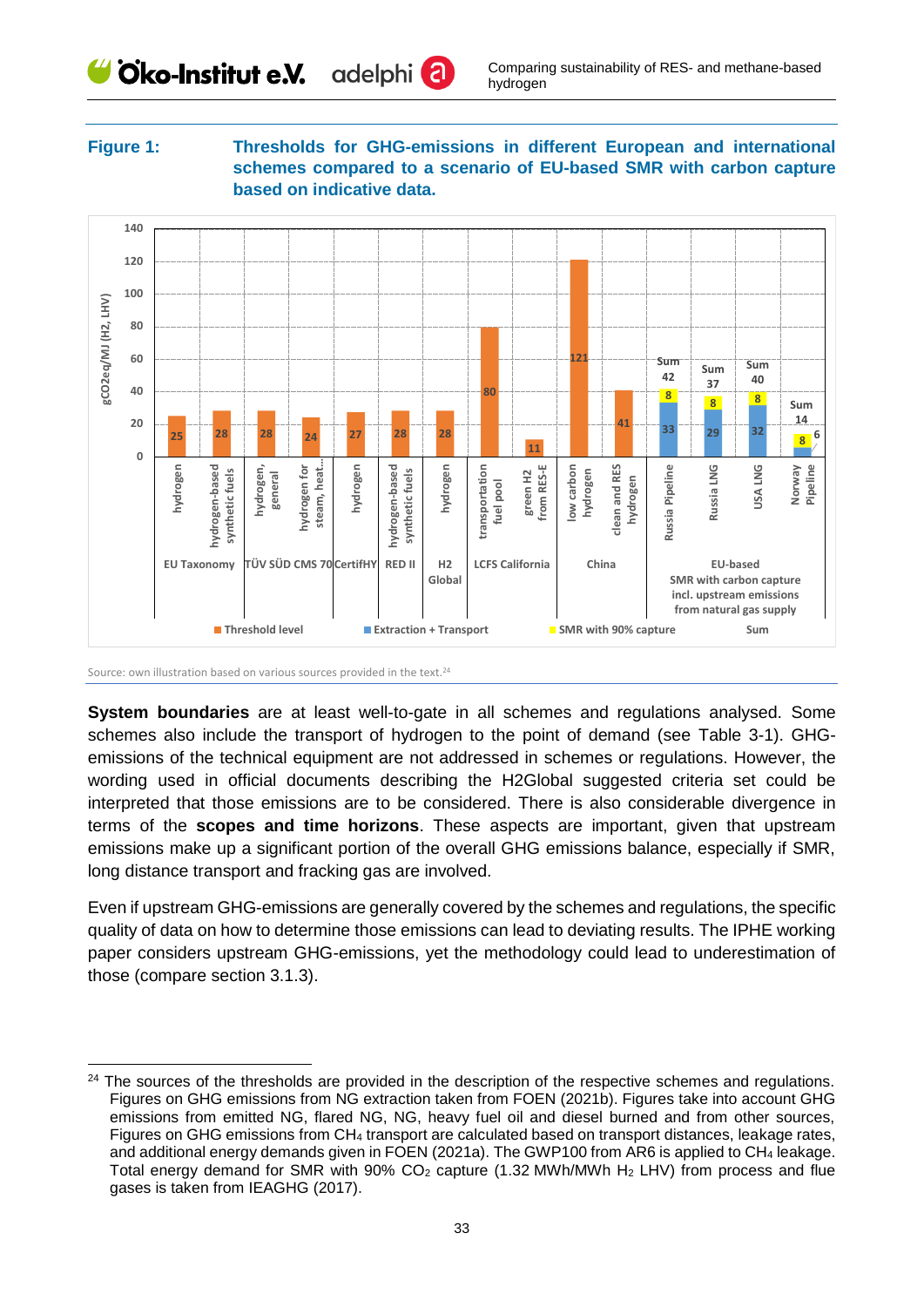

adelphi

## <span id="page-34-1"></span>**Table 3-1: System boundaries for GHG-Emissions in schemes and regulations**

| Scheme /<br>Regulation        | hardware                   | <b>Energy</b><br>production | <b>Energy</b><br>transport | Hydrogen<br>production | <b>Transport of</b><br>hydrogen | supply |
|-------------------------------|----------------------------|-----------------------------|----------------------------|------------------------|---------------------------------|--------|
| <b>EU Taxonomy</b>            |                            |                             |                            |                        |                                 |        |
| <b>RED-II</b>                 |                            |                             |                            |                        |                                 |        |
| <b>IPHE Task Force</b>        | None of the<br>schemes and |                             |                            |                        |                                 |        |
| <b>CertifHy</b>               | regulations<br>include     |                             |                            |                        |                                 |        |
| TÜV Süd CMS 70                | emissions                  |                             |                            |                        | for GreenHydrogen+              |        |
| <b>LCFS</b>                   | from CAPEX                 |                             |                            |                        |                                 |        |
| China H <sub>2</sub> Alliance |                            |                             |                            |                        |                                 |        |
| H <sub>2</sub> Global         | No clear definition        |                             |                            |                        |                                 |        |
| Source: own                   |                            |                             |                            |                        |                                 |        |

**Other environmental sustainability dimensions** such as water, biodiversity, critical resources, CO<sub>2</sub> sources, air quality and soil are mainly not covered by the schemes and regulations and if so, in much less detail. Especially **water use and water pollution** can be relevant for both pathways of hydrogen production under consideration within this paper (see section [2.3.1\)](#page-10-0). However, only the EU taxonomy and proposed criteria by H2Global define tangible standards. **Electricity sources** for renewable hydrogen are defined in most analysed schemes and regulations. For European schemes it is defined according to the provisions of REDII. However, some international schemes do not (yet) specifically define electricity sources. Also, provisions for the electricity input such as additionality, temporal correlation and geographical correlation are missing or defined differently. **CO<sup>2</sup> sources** to produce hydrocarbons from hydrogen are only addressed in the criteria proposed by H2Global, which suggests to only use  $CO<sub>2</sub>$  from Direct Air Capture (DAC), process related  $CO<sub>2</sub>$  from industry, or sustainable biogenic  $CO<sub>2</sub>$ . However, schemes and regulations that only cover hydrogen production may not be expected to address  $CO<sub>2</sub>$  sources needed to produce derivatives.

**Sustainability dimensions on the system level** (compare section [2.3.3\)](#page-20-0) are not covered at all in the schemes and regulations analysed. The system level is especially relevant for imports of hydrogen and derivatives as decarbonisation goals in exporting countries might interact with exporting hydrogen.

**Socio-economic sustainability** dimensions are also not considered by the schemes and regulations analysed.

## <span id="page-34-0"></span>**4 Most relevant challenges for sustainability in hydrogen imports and discussion of potential solutions**

Challenges are identified by analysing issues that arise at the intersection of the different viewpoints and sections of this paper: along the hydrogen value chain, along the sustainability dimensions, for different types of hydrogen and from different existing regulations and certification schemes.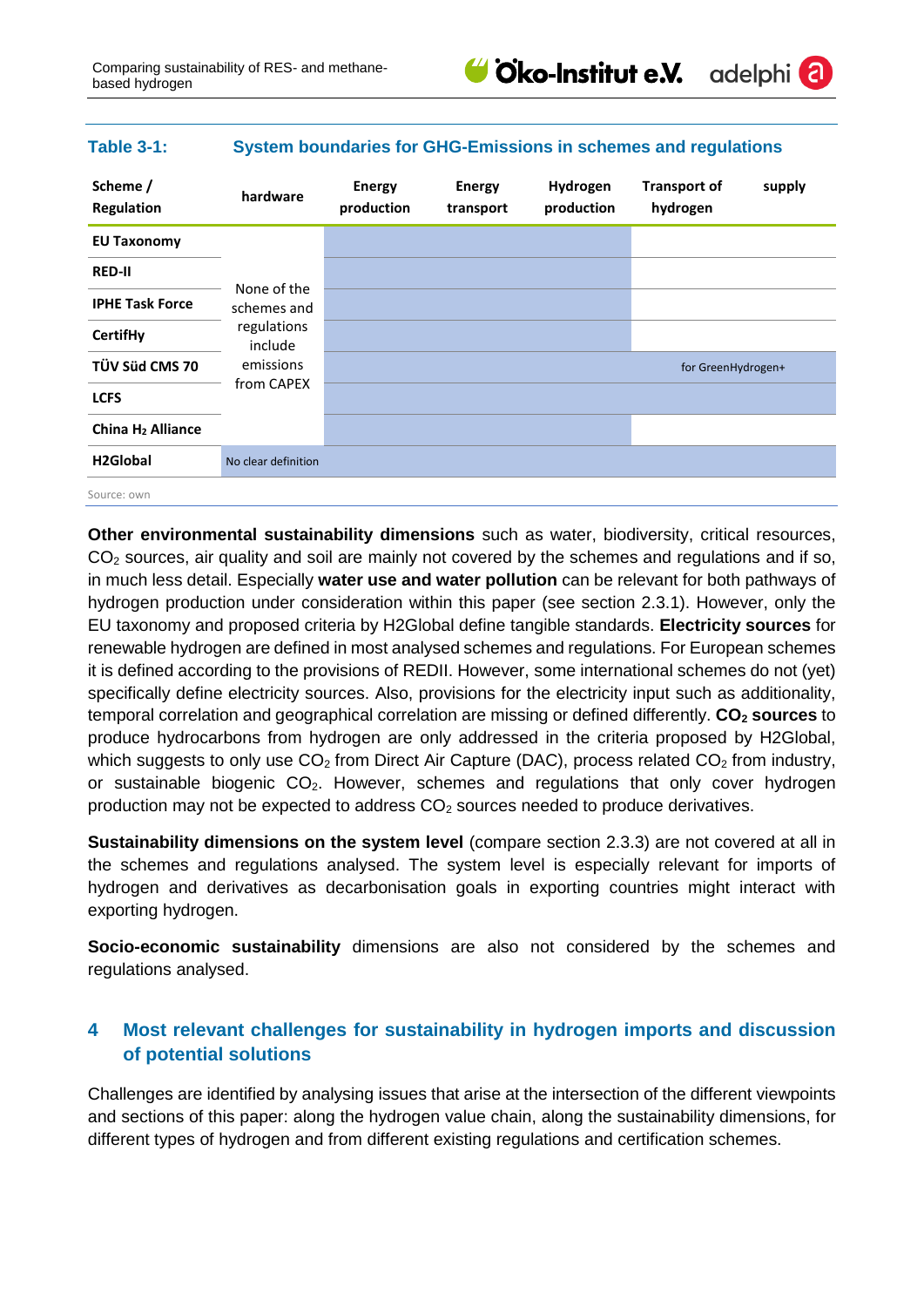## <span id="page-35-0"></span>**4.1 Application of RED II provisions to electricity systems in third countries**

The REDII and pending delegated acts do and will define detailed provisions for electricity input to produce hydrogen eligible to be defined as renewable according to EU law. These provisions will also be relevant for hydrogen based on electrolysis imported into the EU.

#### <span id="page-35-1"></span>**4.1.1 Description of the challenge**

The RED II defines three options to prove that electricity input into the electrolysis is from renewable electricity generation. Each of them involves specific challenges for hydrogen production and certification in third countries.

- **Fulfilment of GHG threshold by use of average CO2-emissions of grid mix**: The option of using the grid mix to define renewable hydrogen production is stated in Article  $27(3)^{25}$ . Article 25(2) aims at a GHG emissions reduction of 70% comparing the hydrogen-based e-fuel to a fossil comparator fuel in the transport sector. The exact methodology is to be defined in a separate delegated act that is still pending.
	- $-$  The main challenge will be to define comparable datasets for third countries providing  $CO<sub>2</sub>$ emissions of the average grid mix.
- **Proving renewable electricity input by direct connection of electrolysis to RES-E plants**: Article 27(3) a and 27(3)b define that electricity obtained from direct connection may be fully counted as renewable if the RES-E plant comes into operation at the same time or after the hydrogen production plant and the RES-E plant is not connected to the grid or it is proven that electricity from the grid is not used.
	- ‒ Those provisions need strong verification and monitoring systems in place with regular audits.
- **Claiming renewable electricity from the grid**: This is based on provisions from pending delegated act on Article 27 and Recital 90: Renewability of power purchase, additionality of RES-E sources, temporal correlation, and geographical correlation. The challenge is to define criteria that can be fulfilled in third countries, especially those with integrated monopolies:
	- ‒ The **definition of a "bidding zone"** has been used in drafts of the delegated act to secure a geographical correlation between the hydrogen production installation and the electricity generating installation. However, in many countries of the world the concept of "bidding zone" cannot be defined at all, especially if there is no unbundling in the electricity market and electricity generation and transmission is not organized on a market platform but by vertically integrated utilities. In countries and power systems with nodal pricing (e.g., large parts of the US and several other countries) bidding zones are very small. There, the application of this principle might lead to unintended consequences: for instance, if an electrolyser is adjacent to a hydro power plant, it appears as if it is running 100% on renewable electricity, although in the broader region the renewable share might be low

<sup>-</sup><sup>25</sup> *"For the purposes of this paragraph, where electricity is used for the production of renewable liquid and gaseous transport fuels of non-biological origin, either directly or for the production of intermediate products, the average share of electricity from renewable sources in the country of production, as measured two years before the year in question, shall be used to determine the share of renewable energy."*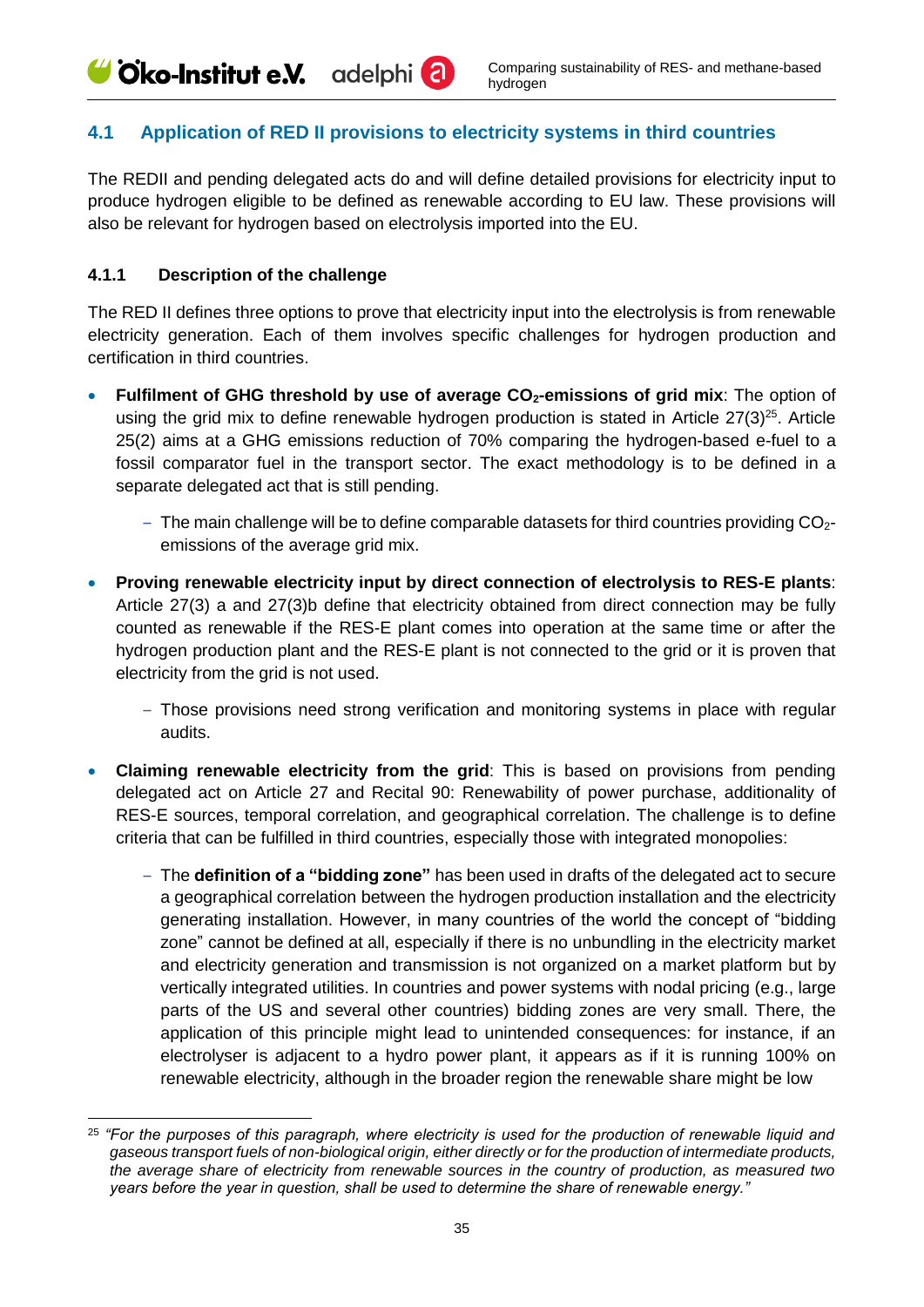- ‒ **National systems for Guarantees of Origin** (GOs) for electricity, which should rule out double counting of renewable energy, are not in place in several countries.
- ‒ **Data availability** to prove temporal correlation between hydrogen production and RES-E generation is not given in all countries.

## <span id="page-36-0"></span>**4.1.2 Options for solutions**

#### **Table 4-1: REDII provisions – Challenges and options for solutions**

| <b>Challenge</b>                                                                                           | <b>Options (not mutually</b><br>exclusive)                                                                                     | Pro                                                                                                                                                                                      | Con                                                                                                                                                                                                                                                                                                                                                      |
|------------------------------------------------------------------------------------------------------------|--------------------------------------------------------------------------------------------------------------------------------|------------------------------------------------------------------------------------------------------------------------------------------------------------------------------------------|----------------------------------------------------------------------------------------------------------------------------------------------------------------------------------------------------------------------------------------------------------------------------------------------------------------------------------------------------------|
| Data availability of<br>specific CO <sub>2</sub> grid mix                                                  | <b>IEA Datasets</b><br>٠<br>Optional with correction for<br>net imports                                                        | Availability of worldwide data<br>Established methodology and<br>$\bullet$<br>reporting channels                                                                                         | • Country data might substantially<br>deviate from emissions within the<br>relevant bidding zone or region for<br>hydrogen production<br>Data standards might differ<br>between countries<br>Data unrealistic in countries with<br>high imports from other countries<br>No independent verification<br>۰<br>Data is available with 2-3 years<br>time lag |
| <b>Implementing institutions</b><br>for verification and<br>monitoring of technical<br>provisions and data | Private institutions to verify<br>hydrogen production in<br>exporting country based on<br>European verification<br>regulation  | • Private actors are flexible;<br>approach is easy to implement<br>and applicable for all countries                                                                                      | • Might lack access to country level<br>statistical information<br>• Increased challenge of<br>comparability of audit results and<br>independency of auditors                                                                                                                                                                                            |
|                                                                                                            | Central European Verification<br>Authority                                                                                     | Establish new independent<br>٠<br>agency that provides<br>independent expertise and<br>acquires important knowledge<br>and experience base                                               | • Lead time to build up such agency<br>in terms of knowledge and work force<br>Might lack access to country level<br>۰<br>statistical information<br>Might get in conflict with local<br>government competencies                                                                                                                                         |
|                                                                                                            | Verification based on<br>governmental regulation in<br>exporting country (e.g.<br>associated with national $H_2$<br>GO system) | • Establishment of competent<br>national authority with direct<br>access to information and<br>resources<br>• Possibly improved synergies<br>with other national verification<br>systems | • Comparability and transparency<br>of verification results might be<br>restricted<br>• Approach possibly not applicable<br>in all exporting countries (if those<br>have not established such a<br>verification scheme)                                                                                                                                  |
| Definition of "bidding<br>zone"                                                                            | Bidding zone could be defined<br>as country borders if no<br>bidding zones exist                                               | Clear definition<br>Electricity system and grid<br>often correlated to countries<br>borders                                                                                              | • not feasible for countries with<br>nodal pricing<br>Data unrealistic in countries with<br>high imports from other countries<br>Data unrealistic in countries with<br>grid bottlenecks between regions                                                                                                                                                  |
|                                                                                                            | Bidding zone = zone under<br>one transmission system<br>operator                                                               | Clear definition<br>One contact point                                                                                                                                                    | • TSOs zone can have historical<br>origins and not correspond to<br>physical flows and system<br>boundaries                                                                                                                                                                                                                                              |
| <b>National systems for</b><br><b>Guarantees of origin for</b>                                             | Integration into European<br>scheme                                                                                            | Can build on established<br>practices                                                                                                                                                    | different regulatory basis between<br>$\bullet$<br>EU and exporting countries to build<br>on                                                                                                                                                                                                                                                             |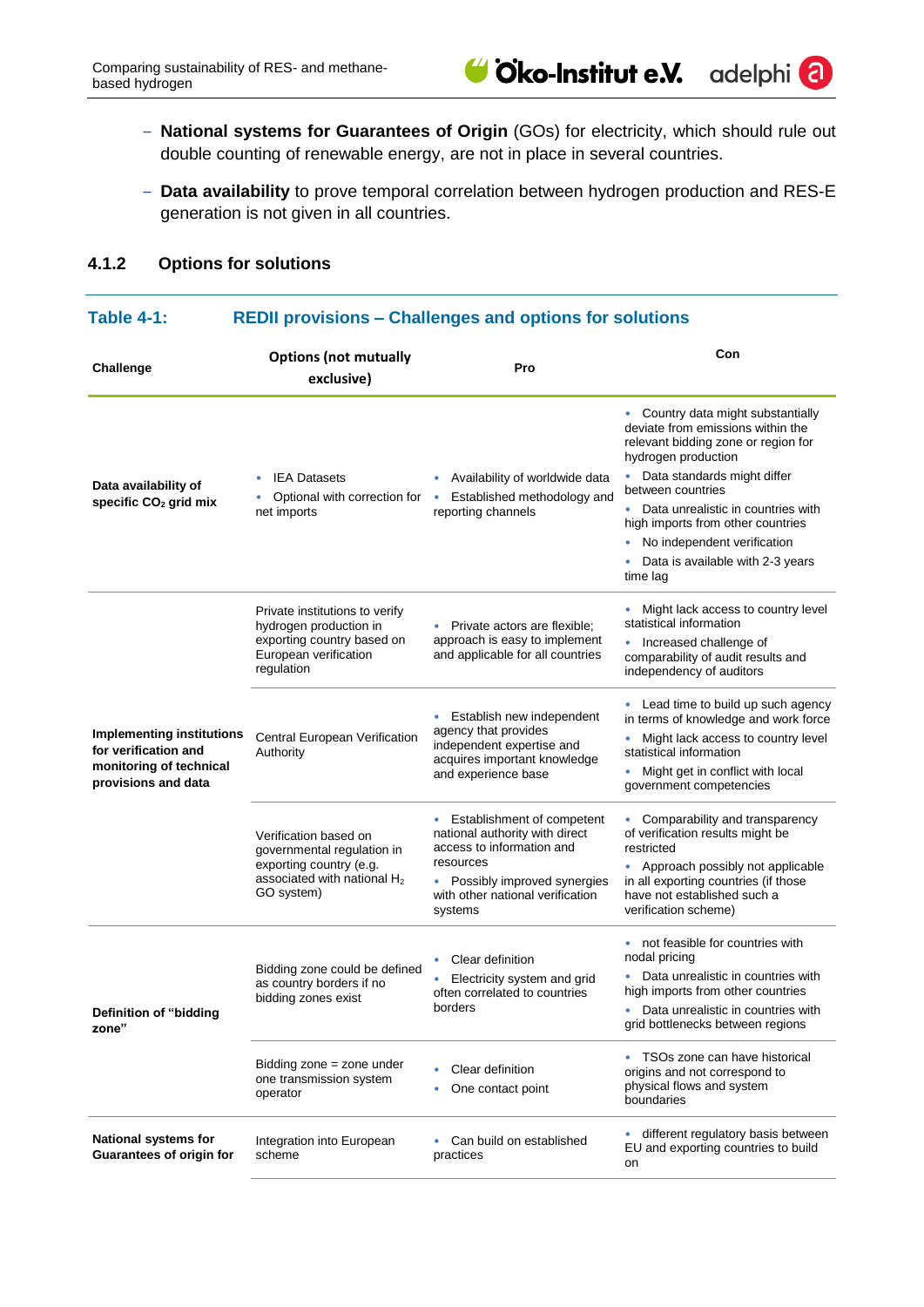Cko-Institut e.V. adelphi<sup>(2)</sup>

Comparing sustainability of RES- and methane-based hydrogen

| Challenge                                          | <b>Options (not mutually</b><br>exclusive)                                                               | Pro                                                                                                        | Con                                                                                                                                                         |
|----------------------------------------------------|----------------------------------------------------------------------------------------------------------|------------------------------------------------------------------------------------------------------------|-------------------------------------------------------------------------------------------------------------------------------------------------------------|
| electricity including<br>auditing and verification | Use of national scheme in<br>exporting country                                                           | Co-benefits with use of the<br>system with other domestic<br>decarbonization efforts                       | Lead time for build-up of<br>knowledge base, data access, etc.<br>might slow down the market uptake<br>of hydrogen imports to EU                            |
| Data availability to prove<br>temporal correlation | Use of data from local<br>transmission grid operator<br>If not available, built up to data<br>collection | Data can be helpful for other<br>purposes in terms of<br>decarbonization of the domestic<br>energy systems | Lead time for build-up of<br>knowledge base, data access, etc. if<br>such a system is not in place or does<br>not provide data with the required<br>quality |
| Source: own                                        |                                                                                                          |                                                                                                            |                                                                                                                                                             |

Remarks on grid integrated hydrogen production in third countries:

- Especially when using electricity from the grid the fulfilment of provisions such as additionality, temporal and geographical correlation as well as renewability comes with substantial challenges. Missing institutions, missing data and mismatching definitions in electricity systems that substantially differ from the European electricity system will at least cause a time lag for the uptake of hydrogen exports.
- Therefore, it could be an option to foster off-grid hydrogen production with direct connection to the RES-E plant at least for a market uptake phase. This production layout might be the safeguard for investors anyhow.
- Grid-integrated hydrogen production that complies with European regulation according to RED-II could be fostered by direct support of exporting countries in:
	- ‒ Building up institutions that establish and run a national GO system for electricity
	- ‒ Building up institutions for data collection and provision processes including regular verification

## <span id="page-37-0"></span>**4.2 Accounting of upstream methane emissions**

#### <span id="page-37-1"></span>**4.2.1 Description of the challenge**

After  $CO<sub>2</sub>$ , methane (CH<sub>4</sub>) is the second most important greenhouse gas. While the largest source of  $CH_4$  emissions at global level is agriculture including animal breeding,  $CH_4$  emissions from the energy sector have been rapidly rising during the last two decades, largely driven by production increases from the so-called shale-gas revolution (Saunois et al.  $2020$ ). CH<sub>4</sub> emissions from the energy sector can occur deliberately (e.g. venting or incomplete flaring in the oil and gas industry, mainly in extraction areas) or unintentionally (e.g. diffuse emissions at gas fracking extraction sites, emissions from coal mines, leaks along  $CH_4$  pipelines and in the distribution networks, at compressing stations, storage sites or due to incomplete combustion at the consumption point).

Upstream CH<sup>4</sup> emissions play no significant role for hydrogen produced by electrolysis based on electricity exclusively generated from renewable energy. If a part of the electricity used in the electrolysis is taken from a power system with significant shares of gas-powered generation, they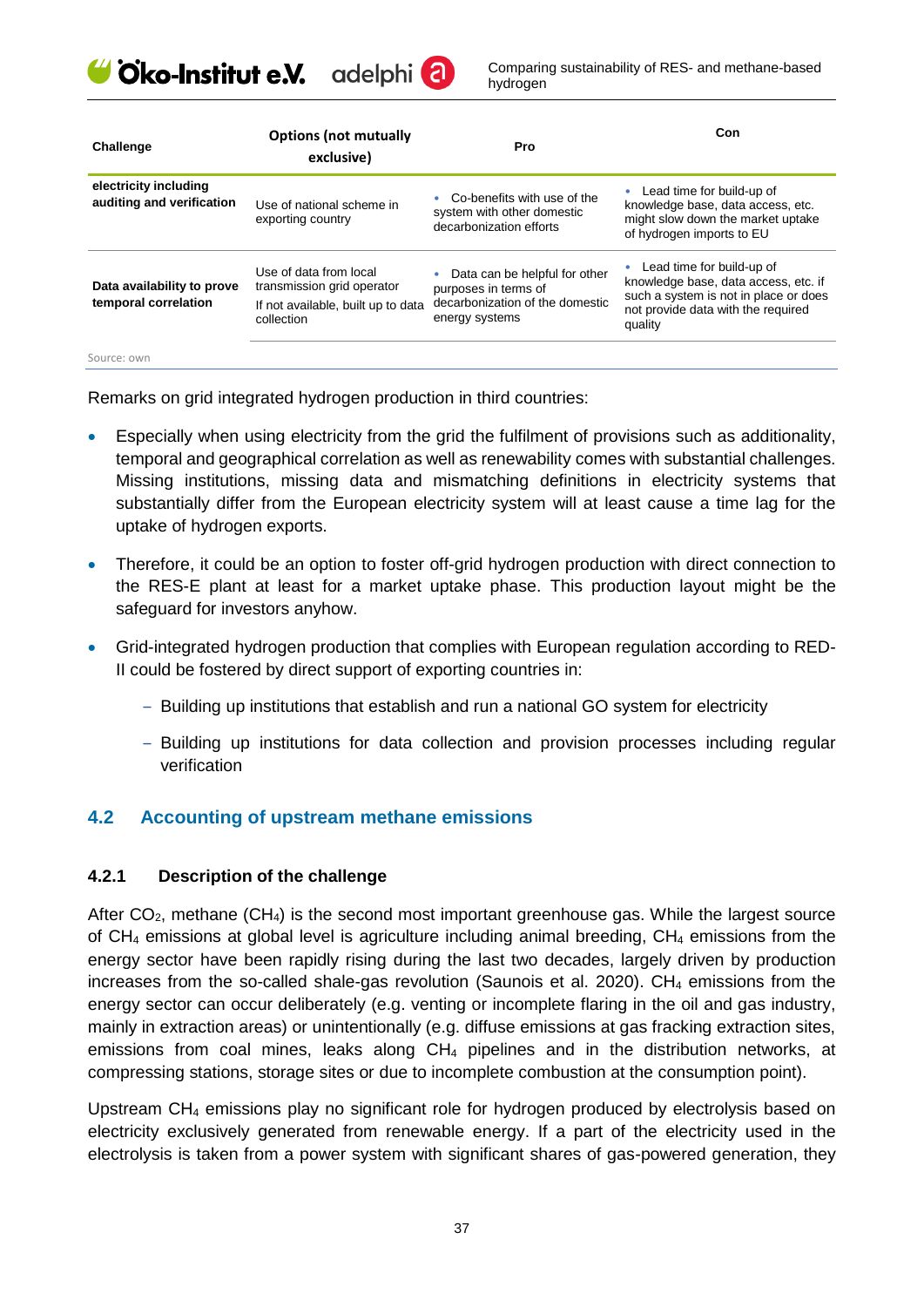-

can play a more or less important role, especially depending on factors such as the way how electrolysers are operated and how this correlates with the dispatch of gas-fired units.

Cko-Institut e.V.

١

adelphi<sup>(</sup>

The rate of upstream CH<sup>4</sup> emissions has a fundamental impact on the GHG emission intensity of fossil-based hydrogen production based on SMR with or without CCS (Bauer et al. 2021), as shown in the following figure, where the methane emissions are depicted in dark blue. Decreasing the  $CH_4$ emission rate from 8% (a level probably occurring only in association with super emitters) to 1.5% (a level in line with rather optimistic assumptions) reduces the GHG emission intensity of hydrogen from SMR with best practice CCS (with a 93% capture rate) by a factor of circa 3, with reference to the global warming potential over 100 years.<sup>26</sup>

Comparing SMR with best practice CCS to SMR without CCS, the relative difference is smaller (slightly less than factor 2), but the absolute difference remains similarly high.

#### **Figure 2 - Impact of CH<sup>4</sup> emission rate and other factors on the GHG emission intensity of H<sup>2</sup> from SMR**



<sup>&</sup>lt;sup>26</sup> Alvarez et al. (2018) estimate a methane leakage rate of 2.3% for the U.S. oil and gas supply chain, similarly, Howarth (2022) estimate fugitive methane emissions in terms of percentage of methane that is produced at the well site and from processing as 0.3% to 2.4% for conventional gas and as 2.6% for shale gas production in the US. Such average values are the result of many facilities with rather low or very low emissions in association with so-called super-emitters, e.g. major leaks that remain unaddressed over longer time. As one might expect, the figure also shows the strong impact of the CCS level (none, low or high) on the emission intensity of hydrogen from SMR.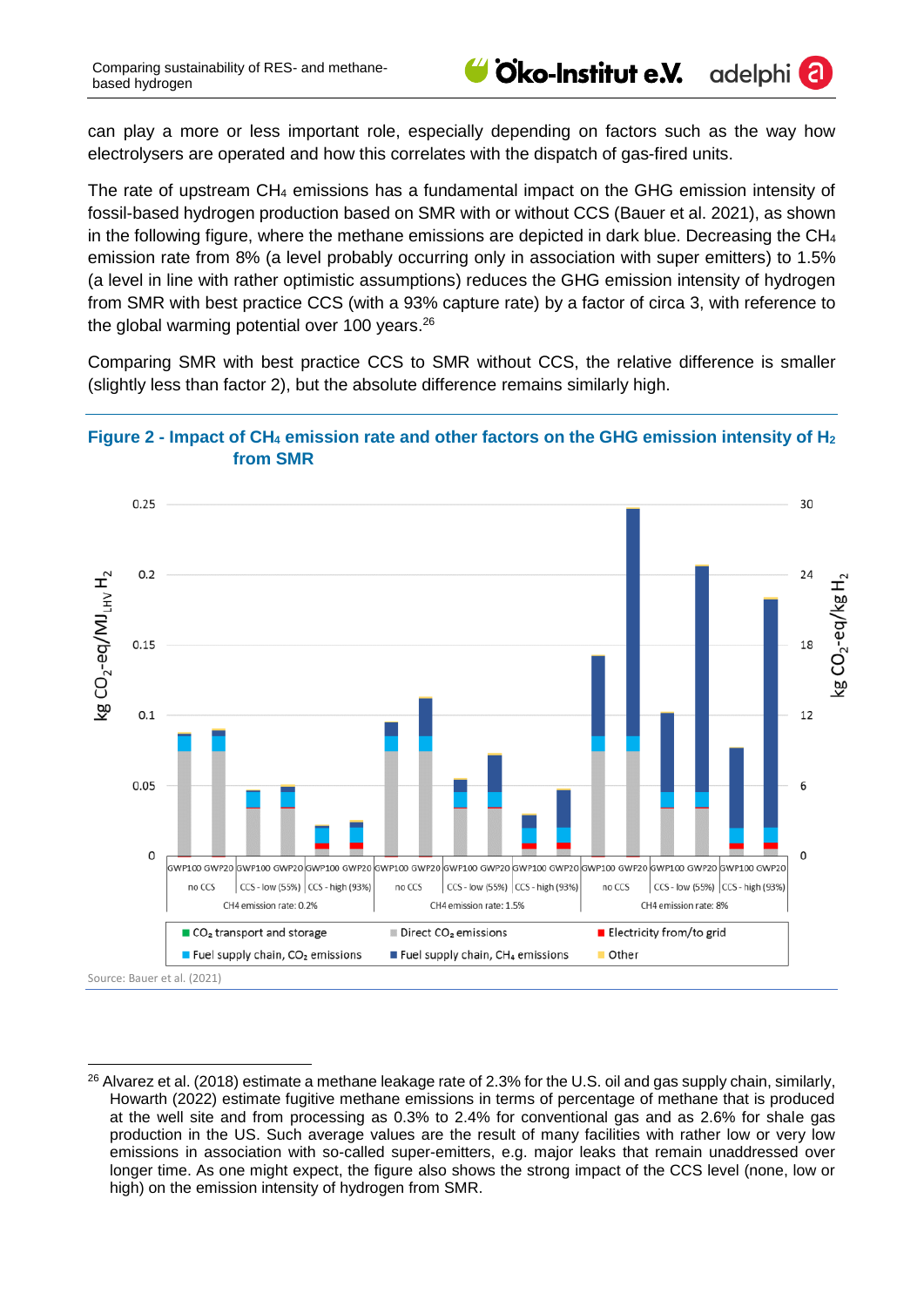The large variation of  $CH_4$  emissions and their impact on the GHG emission intensity of hydrogen produced via SMR are a challenge for international trade with hydrogen. An effective monitoring of CH<sub>4</sub> emissions based on procedures recognized at global level will be necessary. Without that, there would be neither a reliable basis to determine the value of hydrogen in terms of climate mitigation nor a level playing field for the competition between hydrogen from renewables and from SMR or between different countries. Therefore, a main challenge is how to ensure that the upstream CH<sup>4</sup> emissions embodied in hydrogen produced by SMR with or without CCS are properly accounted for, as a decisive step for being able to compare and price the GHG emissions of different hydrogen production paths. As most of the CH<sup>4</sup> consumed in the EU is imported, it is crucial that the emerging EU regulatory framework on  $CH_4$  emissions is applied also to imported  $CH_4$ , including the parts of the value chain outside the EU borders.

 $CH<sub>4</sub>$  is odourless and not visible to human eyes. Traditionally,  $CH<sub>4</sub>$  emissions could only be monitored in direct proximity of the facilities. Besides its cost, on-site measurement is difficult or impossible to implement without the collaboration of the governments of the relative countries as well as of pipeline and facilities operators. In the past, public authorities have referred to operators' assessments without independent verification. However, recent studies have shown that industry data in the US were often massively underestimated (Alvarez et al. 2018; Parkinson et al. 2019), which may be true also for other parts of the world. A game changer (Columbia SIPA Center on Global Energy Policy; TNO 2020) emerged during the last few years is the data flow from satellites dedicated to monitoring  $CH<sub>4</sub>$  emissions, notably from the European Space Agency<sup>27</sup>. Further innovation consists of monitoring via air drones. Satellite based monitoring enables the detection of both individual leaks and diffuse CH<sub>4</sub> emissions, independently from the collaboration of the infrastructure operators or of the authorities of the state where the emissions occur. If the monitoring is linked with sufficiently deterring sanctions, satellite-based monitoring can be a decisive means to reduce  $CH<sub>4</sub>$  emissions.

Traditionally, CH<sup>4</sup> emissions have been regulated in terms of health and safety (explosion risk), but not in terms of their climate impact. The proposal for the EU methane emissions reduction regulation adopted by the European Commission in December 2021 is a pioneering effort to establish detailed standards for measuring, reporting and verifying CH<sub>4</sub> emissions from the energy sector. The proposal also includes an intentional ban on natural gas venting and flaring and makes leak detection and repair mandatory.

| <b>Table 4-2:</b>                                                                              | Upstream methane emissions – challenges and options for solutions           |                                                                                                                                                                  |                                                                       |  |
|------------------------------------------------------------------------------------------------|-----------------------------------------------------------------------------|------------------------------------------------------------------------------------------------------------------------------------------------------------------|-----------------------------------------------------------------------|--|
| Challenge                                                                                      | Options (not mutually exclusive)                                            | Pro                                                                                                                                                              | Con                                                                   |  |
| <b>Ensure proper</b><br>accounting for<br>upstream $CH4$<br>emissions embodied<br>in SMR-based | Rapid adoption and implementation of<br>the EU methane emissions regulation | Reduction of $CH4$ emissions<br>Higher transparency of GHG<br>emission intensity, enabling a level<br>playing competition between different<br>hydrogen pathways | Implementation costs for<br>the gas industry and the<br>public sector |  |

## <span id="page-39-0"></span>**4.2.2 Options for solutions**

<sup>-</sup><sup>27</sup> [https://www.esa.int/Applications/Observing\\_the\\_Earth/Copernicus/Sentinel-5P](https://www.esa.int/Applications/Observing_the_Earth/Copernicus/Sentinel-5P)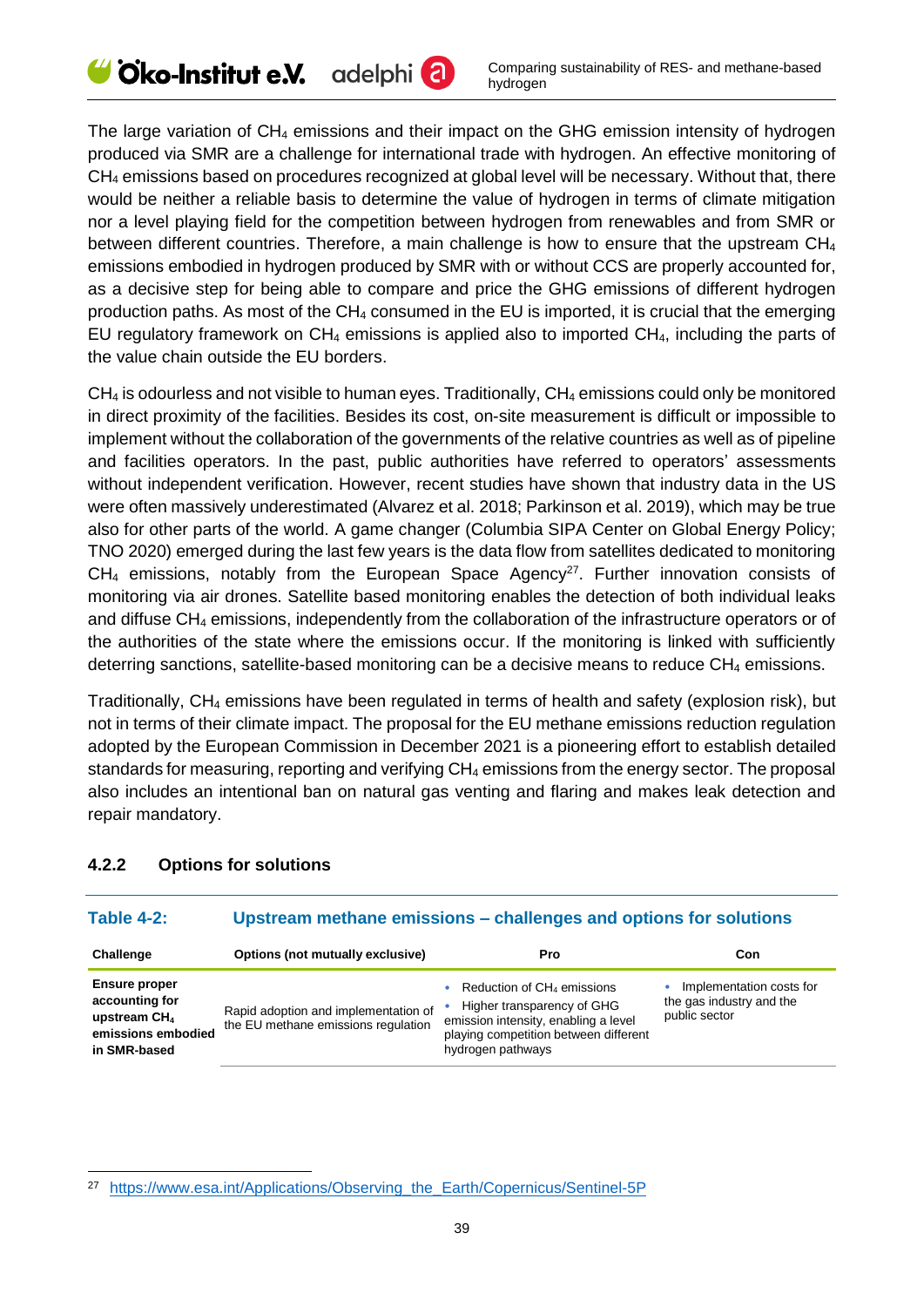

| adelphi <sup>(</sup> a) |  |
|-------------------------|--|
|                         |  |

| Challenge                         | Options (not mutually exclusive)                                                                                                                                                                                                                                                                            | <b>Pro</b>                                                                                                                                                                            | Con                                                                                                                                                                                                                                                                     |
|-----------------------------------|-------------------------------------------------------------------------------------------------------------------------------------------------------------------------------------------------------------------------------------------------------------------------------------------------------------|---------------------------------------------------------------------------------------------------------------------------------------------------------------------------------------|-------------------------------------------------------------------------------------------------------------------------------------------------------------------------------------------------------------------------------------------------------------------------|
| hydrogen (with or<br>without CCS) | Application of EU methane regulation<br>requirements to entire value chain of<br>imported CH <sub>4</sub> , including the<br>substantial segments outside the EU<br>(if possible in a legally binding form,<br>or least in a voluntary form, i.e.<br>enabling importers to demonstrate<br>their compliance) | Reduction of $CH4$ emissions<br>Avoidance of an inappropriate<br>competitive advantage in favour of<br>hydrogen production paths that are<br>more CH <sub>4</sub> emissions intensive | Binding application might<br>require foreign policy efforts<br>and have WHO implications<br>(not examined in this paper)<br>Higher costs for $CH4$<br>consumers (including SMR-<br>based hydrogen producers) if<br>monitoring and avoidance<br>costs are passed through |
|                                   | Deepening of public investment in<br>monitoring infrastructure                                                                                                                                                                                                                                              | Possibility and incentive for<br>operators to repair and possibly<br>prevent CH <sub>4</sub> leaks                                                                                    | Cost of the potential<br>support programs                                                                                                                                                                                                                               |
|                                   |                                                                                                                                                                                                                                                                                                             | • Provide $CH_4$ and hydrogen<br>customers as well as civil society with<br>the data needed to exercise pressure<br>on the providers to reduce CH <sub>4</sub><br>emissions           |                                                                                                                                                                                                                                                                         |
|                                   |                                                                                                                                                                                                                                                                                                             |                                                                                                                                                                                       |                                                                                                                                                                                                                                                                         |

## <span id="page-40-0"></span>**4.3 Diverging definitions of "blue / low carbon hydrogen"**

#### <span id="page-40-1"></span>**4.3.1 Description of the challenge**

The terms blue / low carbon hydrogen usually refer to methane-based hydrogen using SMR including capture and storage of  $CO<sub>2</sub>$ . However, an analysis of hydrogen strategies and public documents in third countries suggest that this term "is used in various ways, which partly deviate from EU regulations in force or in course of being adopted. The deviation mainly concerns the CCS or CCU process. Especially countries with a strong fossil gas and oil extraction industry often include in the definition of low carbon hydrogen also  $CO<sub>2</sub>$  storage in operating oil or gas fields for enhanced oil or gas recovery as well as  $CO<sub>2</sub>$  used in the chemical industry to produce for example methanol or plastics. However, ff those products are burnt later (as plastics or as fuels) the  $CO<sub>2</sub>$  is finally emitted into the atmosphere.

However, the current "*Commission Implementing Regulation (EU) 2018/2066 on the monitoring and*  reporting of greenhouse gas emissions<sup>"28</sup> states in Article 49 that CO<sub>2</sub> emissions can only be subtracted from process emissions if

stored in a long-term geological storage or

-

• used to produce precipitated calcium carbonate, in which the used  $CO<sub>2</sub>$  is chemically bound.

Concerning carbon capture and usage (CCU), the Proposal for a "DIRECTIVE OF THE EUROPEAN PARLIAMENT AND OF THE COUNCIL amending Directive 2003/87/EC establishing a system for greenhouse gas emission allowance trading within the Union, Decision (EU) 2015/1814 concerning the establishment and operation of a market stability reserve for the Union greenhouse gas emission trading scheme and Regulation (EU) 2015/757"<sup>29</sup> states that

<sup>28</sup> <https://eur-lex.europa.eu/legal-content/EN/TXT/PDF/?uri=CELEX:02018R2066-20210101&from=EN>

<sup>29</sup> [https://eur-lex.europa.eu/resource.html?uri=cellar:618e6837-eec6-11eb-a71c-](https://eur-lex.europa.eu/resource.html?uri=cellar:618e6837-eec6-11eb-a71c-01aa75ed71a1.0001.02/DOC_1&format=PDF)[01aa75ed71a1.0001.02/DOC\\_1&format=PDF](https://eur-lex.europa.eu/resource.html?uri=cellar:618e6837-eec6-11eb-a71c-01aa75ed71a1.0001.02/DOC_1&format=PDF)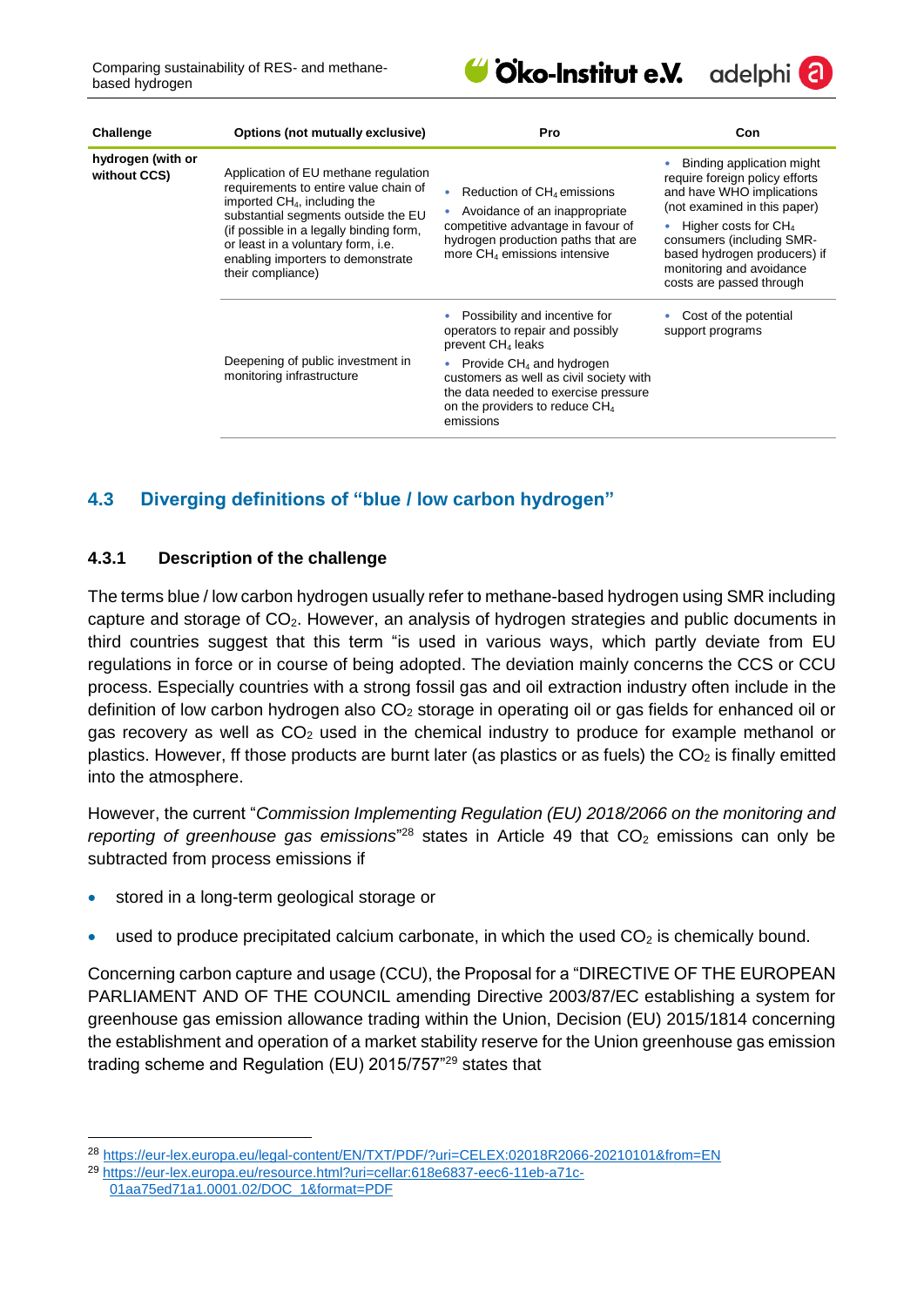Cico-Institut e.V. adelphi<sup>(2)</sup>

- For carbon capture and utilisation "*[…] surrender obligations do not arise for emissions of CO<sup>2</sup> that end up permanently chemically bound in a product so that they do not enter the atmosphere under normal use*."
- Also, Recital 13 states that: "*Greenhouse gases that are not directly released into the atmosphere should be considered emissions under the EU ETS and allowances should be surrendered for those emissions unless they are stored in a storage site in accordance with Directive 2009/31/EC of the European Parliament and of the Council13, or they are permanently chemically bound in a product so that they do not enter the atmosphere under normal use.*"

#### <span id="page-41-0"></span>**4.3.2 Options for solutions**

There is a strong need to clearly describe which CCS and CCU options are suitable for GHGreductions in line with European legislation. Those definitions need to be made transparent to possible hydrogen export countries that aim at exporting methane-based hydrogen with CCS or CCU.

## <span id="page-41-1"></span>**4.4 Clear definition of sustainability criteria beyond GHG-emissions**

As analysed in section [3.2,](#page-32-0) the schemes and regulations currently existing or in the pipeline mainly focus on the GHG-emissions intensity of hydrogen production. Other sustainability dimensions with respect to environmental, socio-economic and system-level sustainability are hardly covered. While the focus on emission intensity is important for compliance with GHG reduction targets, the implementation of sustainability standards besides GHG-emissions is relevant to ensure

- that hydrogen production does not lead to negative socio-economic and environmental effects on the project level as well as on the energy and economic system level, hence ensuring compliance with the Sustainable Development Goals,
- long-term public acceptance for (imported) hydrogen as a (publicly funded) decarbonisation instrument
- security of investments and desired technology development to foster technological learning and decreasing technology and transformation costs in the long-term.

## <span id="page-41-2"></span>**4.4.1 General consideration: Achieving a consistent and accepted set of standards**

Even though individual schemes or regulations do address some sustainability dimensions besides GHG-emissions, they are in general not yet sufficiently specified nor operationalizable. How can definition and implementation of sustainability dimensions be streamlined, and should those be addressed in regulation or solely be left to regulation under private schemes? We suggest considering the following approaches to tackle this challenge:

• Adopt mandatory sustainability standards that are required to be allowed to sell or consume hydrogen in the EU: Aim at setting standards on the European level (based on a multistakeholder process) for a chosen set of sustainability criteria for hydrogen production. However, standards will touch upon very different topics and can most likely not be streamlined for the entire value chain of hydrogen production.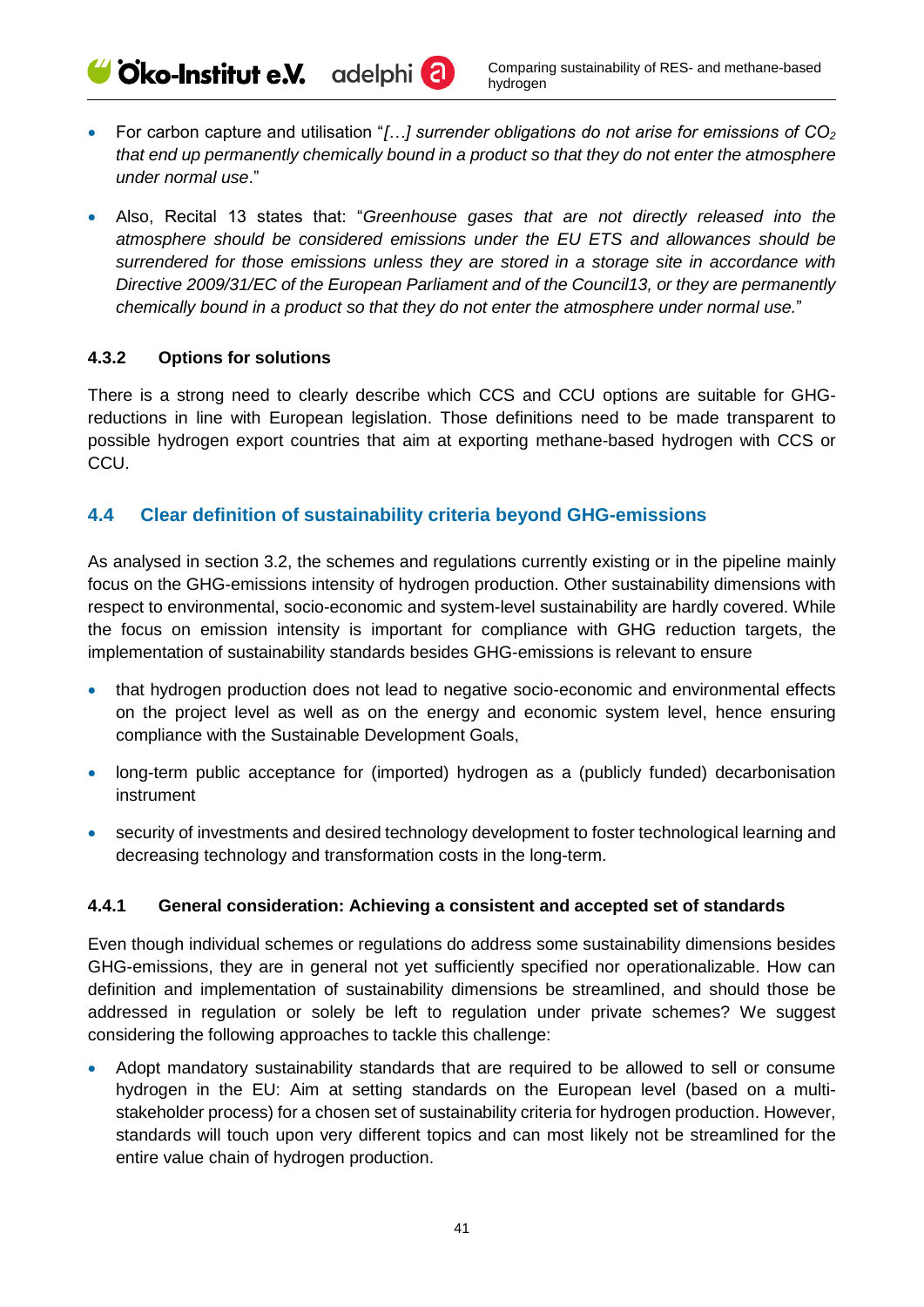adelphi<sup>(</sup>a

- Adopt sustainability standards that are required for hydrogen investments or hydrogen as a commodity to be eligible for support via public policies, such as qualifying for the EU Taxonomy, or being accepted as "renewable" or "low carbon" or being eligible for other support schemes intended to promote the market uptake of hydrogen. However, this will firstly still not cover all relevant sustainability dimensions and secondly will – in the case of ambitious criteria set by funding schemes – set higher standards in the market uptake phase than in later phases of the hydrogen economy when funding and hence its criteria are less relevant. In general, the development of a "one stop shop" defining all relevant criteria within the hydrogen value chain with reference to the various regulations could be helpful for investors aiming at a market uptake in the short term.
- Phase-in of criteria with lower sustainability standards to start-off with. This can lower costs for first movers and create a learning curve. Still criteria need to set the right incentives concerning future proof technology development and the phase-in criteria should not act as a lock-in for future criteria sets.

## <span id="page-42-0"></span>**4.4.2 Selected individual dimensions**

#### Water

-

The challenge: Total water demand is quite similar between production routes based on RES-E- and those based on SMR. As described in section [2.3.1.2,](#page-12-0) one must still differentiate between water withdrawal and effects on water quality. The configuration of the hydrogen supply chain (how is primary energy sourced, where is hydrogen production located, are water input, consumption and wastewater discharge tailored to local conditions etc.) is a key factor in the assessment of the water footprint and the relevance of this sustainability dimension.

However, the focus in the discussions and the coverage in current regulation and certification schemes is very different for different hydrogen production routes. Sustainable water sourcing and water treatment needs to be defined for all routes and analysed on project level. We suggest considering the following approaches to tackle this challenge:

- Certain regions with water stress could be excluded from water sourcing for certain types of hydrogen production. This can act as a strong safeguard, however, defining "regions" and choosing the right indicators to assess those would be difficult. On the other hand, some worldwide datasets are already available from sources such as the World Resource Institute<sup>30</sup>.
- Water sourcing from sea water desalination could be mandatory for certain areas that show water stress. This option could be merged with option I above. This would certainly reduce pressure on fresh water sources; however, sea water desalination generates sustainability challenges itself such as brine disposal and competition with other usages of desalinated water in densely populated areas. Moreover, this option would also need to rely consistent and robust datasets for defining respective areas.

<sup>30</sup> [https://www.wri.org/applications/aqueduct/water-risk](https://www.wri.org/applications/aqueduct/water-risk-atlas/#/?advanced=false&basemap=hydro&indicator=w_awr_def_tot_cat&lat=30&lng=-80&mapMode=view&month=1&opacity=0.5&ponderation=DEF&predefined=false&projection=absolute&scenario=optimistic&scope=baseline&threshold&timeScale=annual&year=baseline&zoom=3)[atlas/#/?advanced=false&basemap=hydro&indicator=w\\_awr\\_def\\_tot\\_cat&lat=30&lng=-](https://www.wri.org/applications/aqueduct/water-risk-atlas/#/?advanced=false&basemap=hydro&indicator=w_awr_def_tot_cat&lat=30&lng=-80&mapMode=view&month=1&opacity=0.5&ponderation=DEF&predefined=false&projection=absolute&scenario=optimistic&scope=baseline&threshold&timeScale=annual&year=baseline&zoom=3) [80&mapMode=view&month=1&opacity=0.5&ponderation=DEF&predefined=false&projection=absolute&s](https://www.wri.org/applications/aqueduct/water-risk-atlas/#/?advanced=false&basemap=hydro&indicator=w_awr_def_tot_cat&lat=30&lng=-80&mapMode=view&month=1&opacity=0.5&ponderation=DEF&predefined=false&projection=absolute&scenario=optimistic&scope=baseline&threshold&timeScale=annual&year=baseline&zoom=3) [cenario=optimistic&scope=baseline&threshold&timeScale=annual&year=baseline&zoom=3](https://www.wri.org/applications/aqueduct/water-risk-atlas/#/?advanced=false&basemap=hydro&indicator=w_awr_def_tot_cat&lat=30&lng=-80&mapMode=view&month=1&opacity=0.5&ponderation=DEF&predefined=false&projection=absolute&scenario=optimistic&scope=baseline&threshold&timeScale=annual&year=baseline&zoom=3)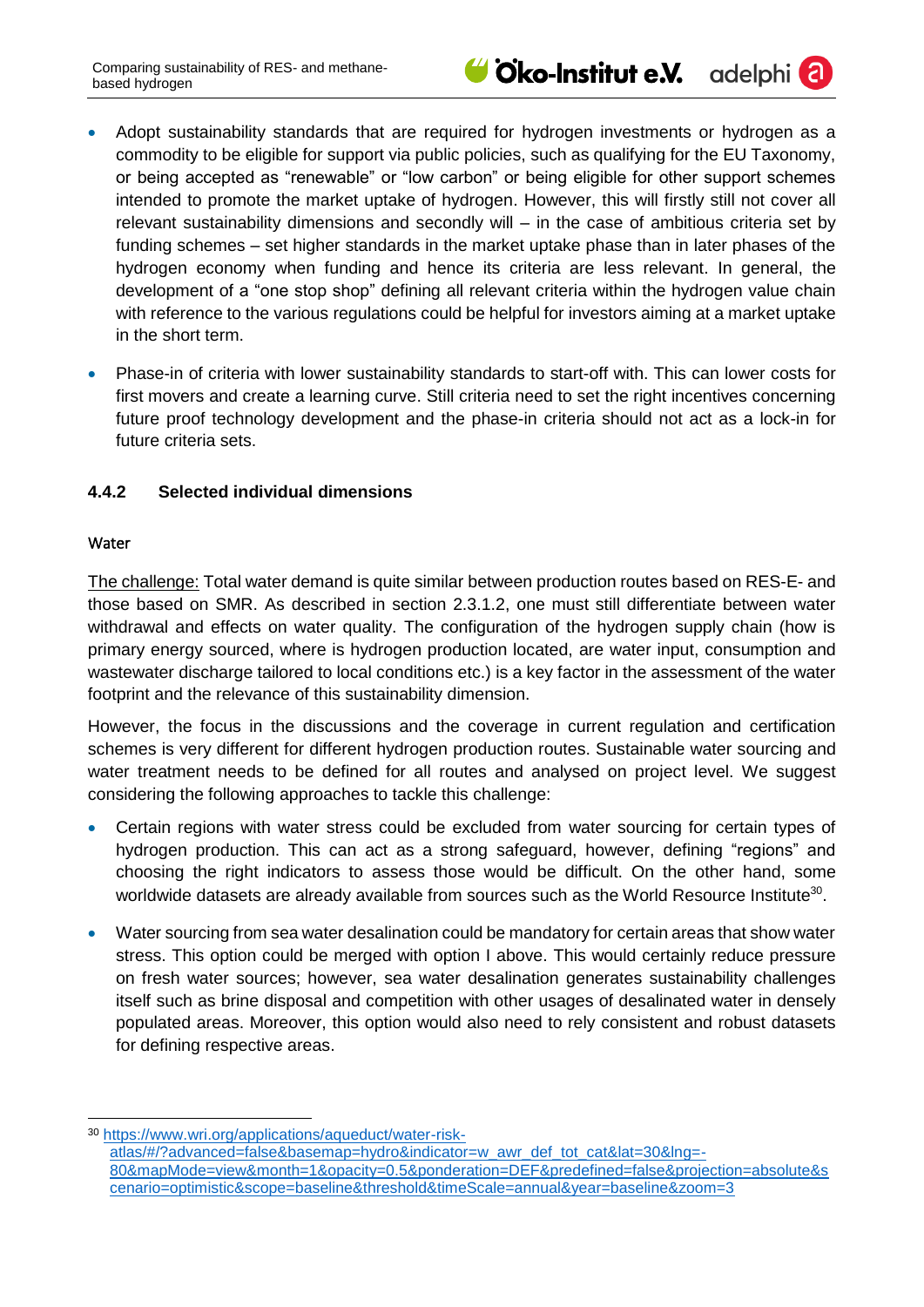• Reliance on project based Environmental Impact Assessments. This option can reduce risks from single projects. However, it tends to neglect the broader impact of a large-scale uptake of hydrogen production within a certain area. Hence, the first projects might be feasible within some regions, but an uptake of hydrogen production in large scale must rely on other sources of water in the long run. Also a standard for Environmental Impact Assessments needs to be defined.

#### CO2 source

 $CO<sub>2</sub>$  is needed to produce synthetic hydrocarbons from hydrogen such as methanol or e-fuels. As shipping of pure hydrogen comes with additional losses due to liquification or conversion and reconversion (e.g. into ammonia), it can be expected that synthetic hydrocarbons will play a significant role in international trade of low-carbon fuels. Sources with high density of  $CO<sub>2</sub>$  in the exhaust gas flows can be found mainly in industries burning fossil fuels. However, while this production cycle allows for a reutilization of the  $CO<sub>2</sub>$ , it is not climate neutral: after their second useful application in the synthetic hydrocarbon, the  $CO<sub>2</sub>$  molecules of fossil origin are eventually emitted into the atmosphere. Moreover, using those  $CO<sub>2</sub>$  streams will generate a value for  $CO<sub>2</sub>$  which might lead to a lock-in of the fossil-based  $CO<sub>2</sub>$  cycle and thus to a postponement of the decarbonisation of those industries.

In view of achieving climate neutrality, in the long-term synthetic hydrocarbons need to be produced from sustainable, climate neutral  $CO<sub>2</sub>$  sources. Fully climate neutral options are biogenic  $CO<sub>2</sub>$  from sustainably produced biomass, and direct air capture (DAC). Another relevant option, although not climate neutral are unavoidable process emissions from partly irreplaceable industrial processes, such es calcination (e.g., from cement production).

However, DAC is currently very expensive and energy intensive, and sustainable biomass is scarce. Therefore, a gradual phase-in of such sustainable  $CO<sub>2</sub>$  sources should be considered. If  $CO<sub>2</sub>$  from fossil fuels is used during the first part of the lifetime of a facility to produce synthetic hydrocarbons, the transformation towards sustainable  $CO<sub>2</sub>$  sources should be enshrined in the project outline in terms of timelines but also physical infrastructure. For instance, reserving sufficient space for the later implementation of DAC. Moreover, correct, and full accounting of the GHG footprint should not leave the  $CO<sub>2</sub>$  input as a blind spot but make the fossil-based input transparent for monitoring and in terms of correct GHG accounting.

#### Socio-economic sustainability

None of the regulations or schemes analysed for this report specifically addresses socio-economic sustainability dimensions. However, especially when considering the prospect of large-scale hydrogen production in developing countries for export purposes, the socio-economic dimension is very relevant to ensure progress towards the achievement of the Sustainable Development Goals. Yet, some socio-economic sustainability dimensions cannot easily be expressed in quantitative indicators and therefore, cannot easily be integrated into measurable criteria and verified in audits.

• Approach I: Build upon standard for Environmental and Social Impact Assessments and incorporating them into the entire project lifecycle.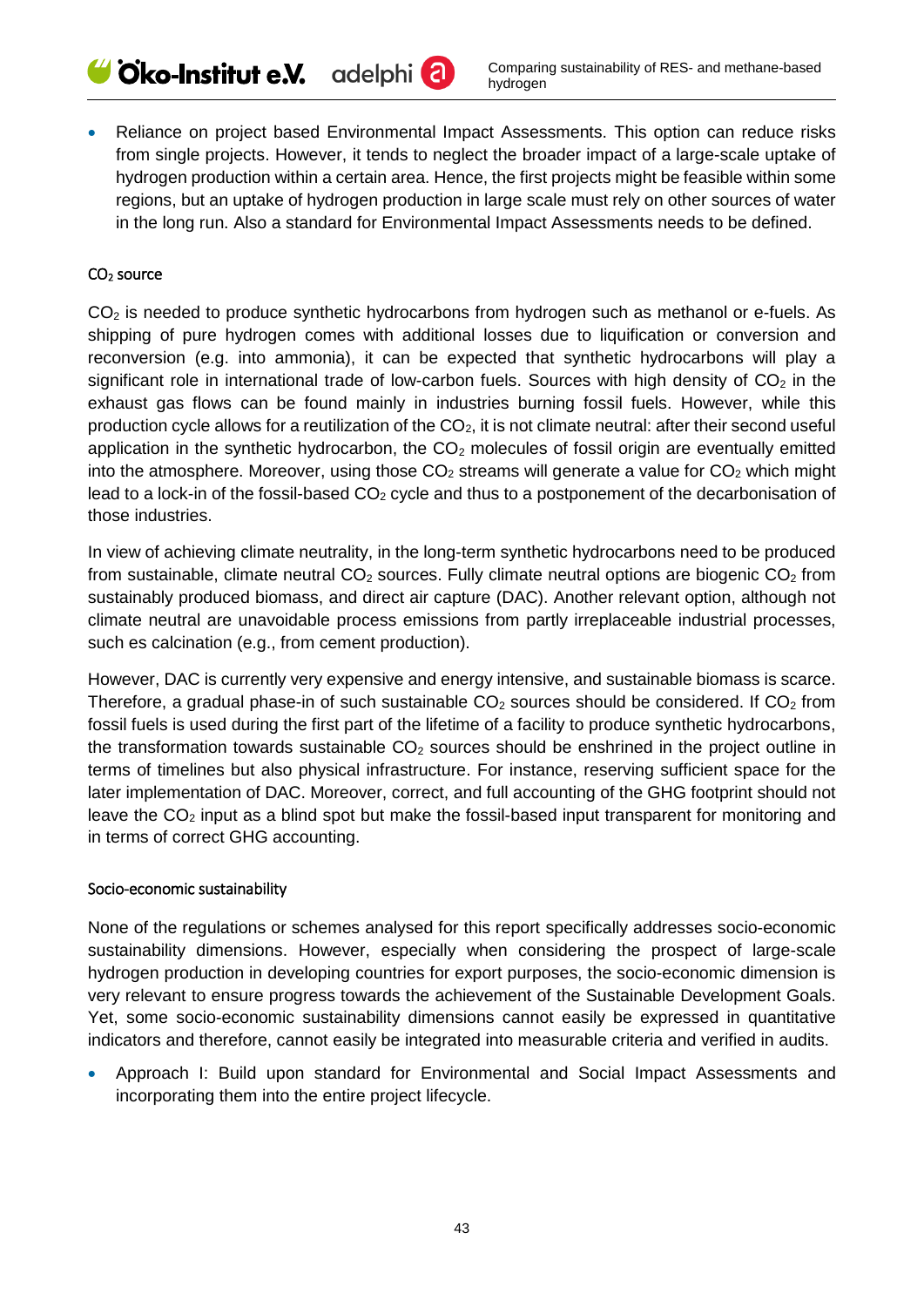adelphi<sup>(</sup>

• Approach II: An initiative could be established<sup>31</sup> to make sure that the hydrogen sector and its export is beneficial to the local population within the exporting country. This initiative could set standards, provide transparency, and monitor socio-economic effects. Beside the industry and governments, the local population and non-governmental organisations should be part of such an initiative. This would include the chance to address specific risks and chances related to the hydrogen value chain.

#### System level sustainability

Electricity system level: Ensuring sustainability on the electricity system level (for green hydrogen) requires a set of institutions (GO system, certification etc.). Several potential exporting countries outside the EU do not have such systems and institutions in place. We suggest considering the following approaches to tackle this challenge:

- Definition transition pathways and joint efforts between EU and potential exporting countries are necessary
- Limit support on dedicated RES-E generation with off-grid  $H_2$  plants at least until institutions and processes to prove renewable electricity input from the grid are in place.

Energy system level & Economic system level: Criteria for those levels are difficult to formulate and to operationalize, because they touch upon areas of national sovereignty and require cooperation on the international level (e.g., IPCC). However, if not addressed, the global GHG effect could be mitigated and long-term decarbonization pathways could be at risk. We suggest considering the following approaches to tackle this challenge:

- Hydrogen strategies could be explicitly part of trade agreements and integrate certain criteria for system level.
- Specific support in decarbonisation strategies for countries or regions that export hydrogen could be implemented. This could range from financial support for RES-E investments over knowledge sharing to support in transformation of infrastructures.
- Thresholds related to NDC targets or other official documents could be formulated. However, this might interfere with international trade regulation. Therefore, this option might only be feasible for directly supported hydrogen projects.

## <span id="page-44-0"></span>**4.5 The sustainability versus renewable hydrogen uptake dilemma**

Since climate mitigation is the main reason why the EU, its Member States and many other countries promote the uptake of hydrogen, the verification of the GHG emission intensity of hydrogen production and transport and, more broadly, of its sustainability is of essential importance. In this paper, we have shown that sustainability standards and certification procedures for hydrogen production have not been fully established in any of the relevant fields. On GHG emissions there is more progress, but essential elements are still missing. In other fields, such as water,  $CO<sub>2</sub>$  sources and the socio-economic dimension, the debate is still at an early stage.

<sup>-</sup>31 Such an initiative has been established for extractive industries: Extractive Industries Transparency Initiative (EITI)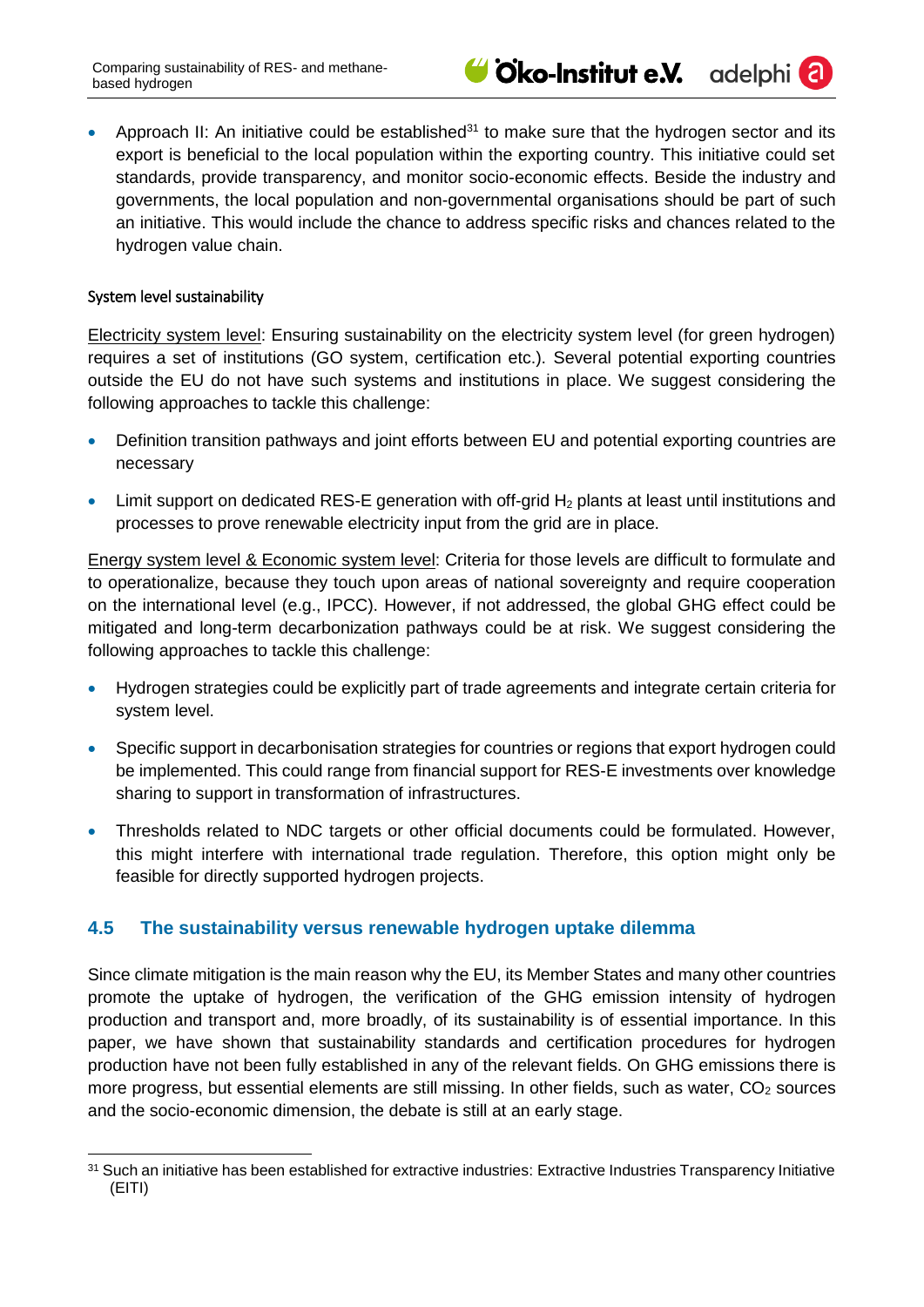## <span id="page-45-0"></span>**4.5.1 Description of challenge**

It is worth to consider arguments in favour or against implementing sustainability criteria for hydrogen production. However, it is to be noted that sustainability criteria can relate to various dimensions and can be set at different levels of ambition. Defining sustainability standards for hydrogen is not a simple "yes" or "no" decision.

The calls for defining and implementing sustainability criteria for hydrogen production comes from civil society organisations and scientists and is largely based on four main arguments:

- The high interest of policy makers and investors for hydrogen might lead to a lower attention for alternatives that are less energy and resource intensive and therefore in general more sustainable, such as energy sufficiency, energy efficiency, and the direct use of renewable electricity and renewable heat. In the case of hydrogen from SMR or from electrolysers connected to a power system with low shares of renewables, hydrogen production can even be associated with higher GHG emissions and worse environmental impacts than the fossil fuels it substitutes. Taking this into account, strict sustainability standards e.g., on additionality of RES-E plants can avoid a net negative impact of the hydrogen uptake.
- When considering large scale hydrogen production in developing countries for export purposes, there is a concern about the risk that the best renewable resources are used to produce and export hydrogen, thus hampering the energy transition and decarbonisation of the exporting country.
- Since the hydrogen uptake is largely driven by public policies (ranging from  $CO<sub>2</sub>$  pricing, to dedicated support schemes and infrastructure investments), the legitimacy of public policies supporting non-sustainable hydrogen production is questionable.
- Finally, as a new value chain for renewable hydrogen and partly for hydrogen based on SMR is about to be created, the chance of setting it up right from scratch, also from the point of view of sustainability, is attractive and should be taken.

On the other hand, the drive to define strict sustainability rules for hydrogen imports might end up having unintended consequences or even turn out to have an opposite effect than intended. When looking at the competition between hydrogen and fossil fuels, strict sustainability criteria for hydrogen, e.g. from electrolysis, might end-up creating an unfair competitive advantage for fossil fuels and nuclear energy, on which analogous criteria are not applied. Such an advantage might hinder the market uptake of hydrogen technologies needed in the long-term to decarbonise hard to abate sectors. A similar dynamic can arise in the competition between hydrogen from renewable, "low carbon" hydrogen from fossil fuels and grey hydrogen: if sustainability criteria are applied only or more strictly to hydrogen from renewables than to fossil fuel-based hydrogen, the result is an unintended competitive advantage for fossil fuel-based hydrogen.

## <span id="page-45-1"></span>**4.5.2 Options for solutions**

We suggest considering the following approaches to tackle this challenge:

• Cost-benefit analysis for different sustainability dimensions and ambitions levels: Dimensions and ambition level could be assessed with respect to their contribution to sustainable development, GHG reduction, technological development and diffusion targets and other targets.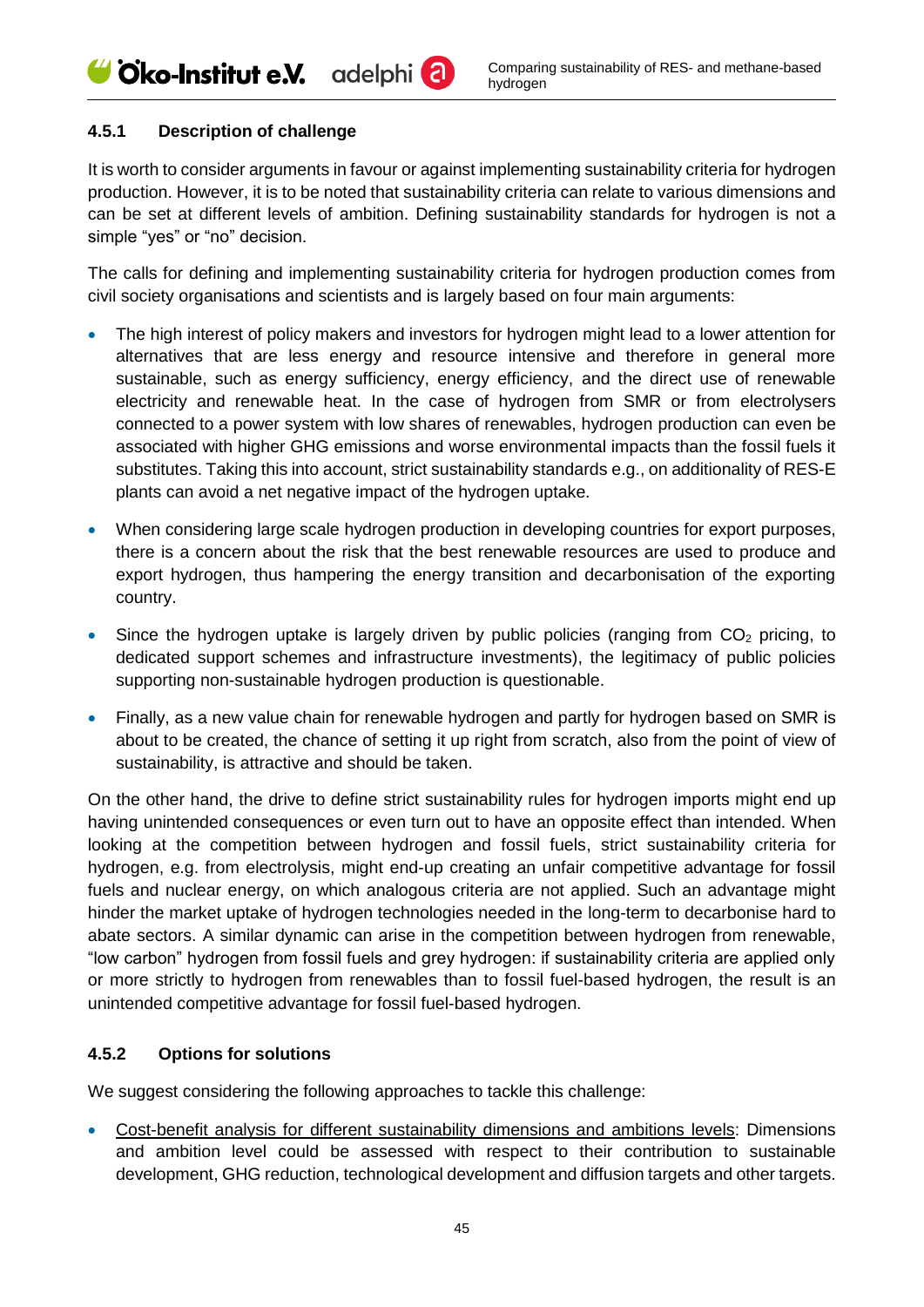

adelphi (

Such an assessment would need to be carried out for the different hydrogen production routes (methane-based, RES-E-based, other RES-based) but also for fossil fuel and biogenic alternatives to analyse how sustainability criteria influence the uptake and cost curves for the different routes and alternatives.

- ‒ Pros: Understanding expected price differences will allow to quantify financial support that would be necessary to support the implementation of certain sustainability criteria and ambition levels. It would be the basis for a staged approach that balances different targets. In addition, detailed analysis of cost curve intersections of blue, green hydrogen and other fossil or biogenic gases and fuels also helps to understand what the expected price differences will be and which financial support is necessary to support the implementation of sustainability criteria.
- ‒ Cons: The inherent problem with cost-benefit analysis, i.e., the monetarization of nonmonetary items would prevail also in this case. This might happen within individual dimensions of sustainability, but will certainly happen when comparing different dimensions. Establishing minimum threshold levels could be a remedy to this caveat if these levels can be based on solid ground.
- Phase-in approach: Low standards in specific categories with later ratcheting up. Most important and beneficial criteria (referring to dimensions yet to be defined) could be made obligatory from the beginning, while others could be added at a later stage. Such an approach would require provisions to safeguard investments made under existing standards while standards are ratcheting up.
	- Pros: Such an approach would focus on the most important dimensions in a setup phase and allow to start the build-up of the industries and supply chains without sacrificing important sustainability concerns. This way, costs for first movers can be lowered facilitating progress along learning curves. The most ambitious criteria could be made obligatory only for hydrogen production receiving public financial support. This way, sustainability standards could directly be supported by public funding in the market uptake phase.
	- ‒ Cons: Adjustment points could be prone to lobbing etc. Moreover, they may create artificial limits (for example for certain thresholds or for the definition of phase transitions) or new unintended incentives. Different parallel and similar standards would require additional administration and increase costs and complexity in accounting towards target levels.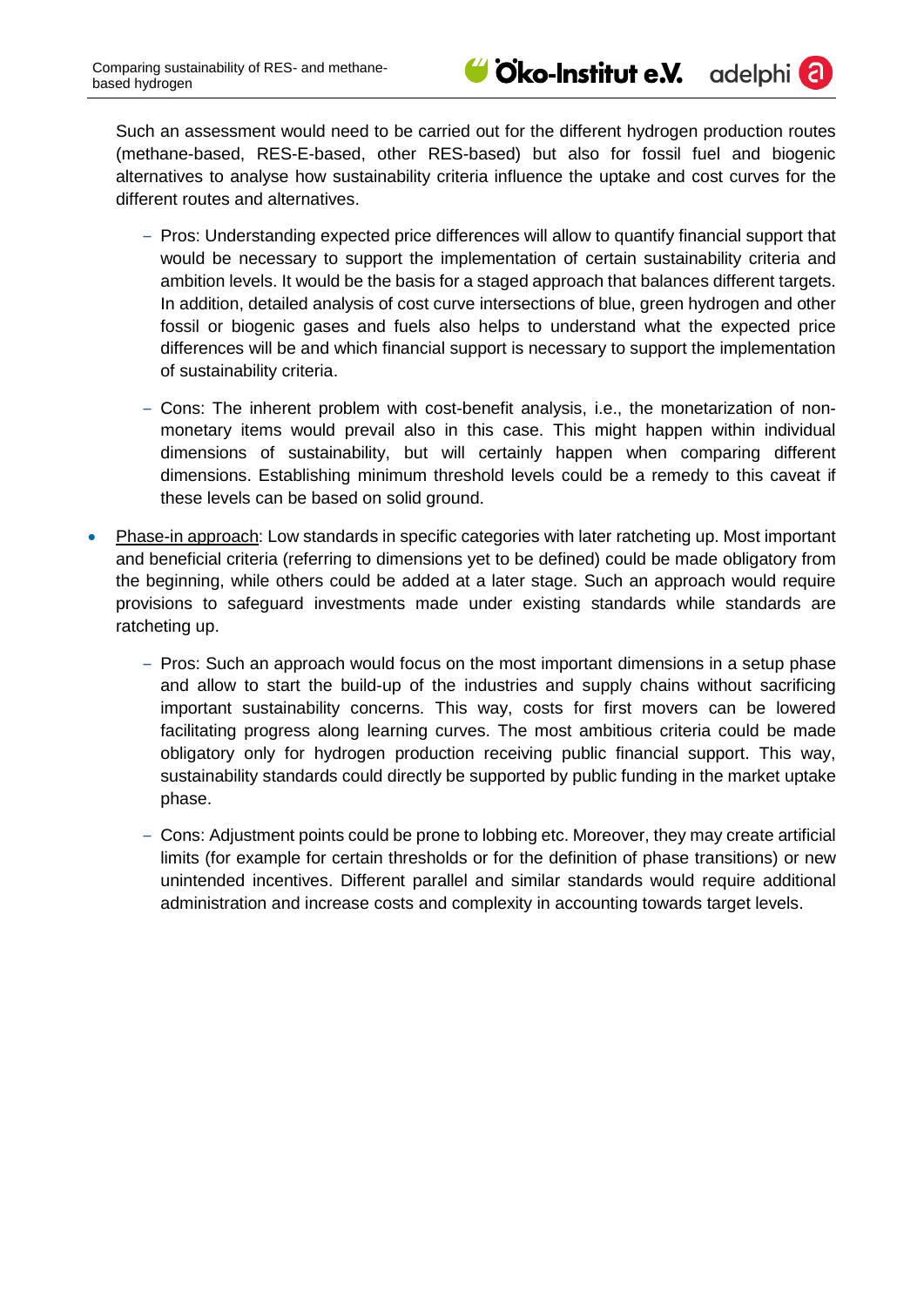Cico-Institut e.V. adelphi<sup>(2)</sup>

#### <span id="page-47-0"></span>**5 Literature**

- 10th International Renewable Energy Storage Conference, IRES 2016, 15-17 March 2016, (2016): Techno-Economic Assessment of Power-to-Liquids (PtL) Fuels Production and Global Trading Based on Hybrid PV-Wind Power Plants. 10<sup>th</sup> International Renewable Energy Storage Conference, IRES 2016, 15-17 March 2016,, Düsseldorf, last accessed on 9 Jun 2017.
- adelphi; Oeko-Institut (2021): Heinemann, C.; Seebach, D.; Hermann, H.; Piria, R. Critical Review of the IPHE Working Paper "Methodology for Determining the GHG emissions associated with the Production of hydrogen". adelphi; Oeko-Institut. Freiburg, Berlin, 2021. Online available at [https://www.oeko.de/fileadmin/oekodoc/Critical-Review-of-IPHE-Workingpaper-on-GHG-emissions-from-](https://www.oeko.de/fileadmin/oekodoc/Critical-Review-of-IPHE-Workingpaper-on-GHG-emissions-from-H2-production.pdf)[H2-production.pdf,](https://www.oeko.de/fileadmin/oekodoc/Critical-Review-of-IPHE-Workingpaper-on-GHG-emissions-from-H2-production.pdf) last accessed on 21 Feb 2022.
- Alvarez, R. A.; Zavala-Araiza, D.; Lyon, D. R.; Allen, D. T.; Barkley, Z. R.; Brandt, A. R.; Davis, K. J.; Herndon, S. C.; Jacob, D. J.; Hamburg, S. P. (2018): Assessment of methane emissions from the U.S. oil and gas supply chain. In: *Science* (361), pp. 186–188. Online available at [https://www.science.org/doi/10.1126/science.aar7204,](https://www.science.org/doi/10.1126/science.aar7204) last accessed on 24 Feb 2022.
- Bauer, C.; Treyer, K.; Antonini, C.; Bergerson, J.; Gazzani, M.; Gencer, E.; Gibbins, J.; Mazzotti, M.; McCoy, S. T.; McKenna, R.; Pietzcker, R.; Ravikumar, A. P.; Romano, M. C. et al. (2021): On the climate impacts of blue hydrogen production. In: *Sustainable Energy & Fuels* 6 (1), pp. 66–75. DOI: 10.1039/D1SE01508G.
- Blanco, H. (2021): Hydrogen production in 2050: how much water will 74EJ need? energypost.eu (ed.). Online available at [https://energypost.eu/hydrogen-production-in-2050-how-much-water-will-74ej-need/,](https://energypost.eu/hydrogen-production-in-2050-how-much-water-will-74ej-need/) last accessed on 24 Feb 2022.
- Bundesregierung (ed.) (2018). Evaluierungsbericht der Bundesregierung über die Anwendung des Kohlendioxid- Speicherungsgesetzes sowie die Erfahrungen zur CCS-Technologie, Unterrichtung durch die Bundesregierung (Deutscher Bundestag Drucksache, 19/6891). Berlin, 2018. Online available at [https://dserver.bundestag.de/btd/19/068/1906891.pdf,](https://dserver.bundestag.de/btd/19/068/1906891.pdf) last accessed on 24 Feb 2022.
- CARB California Air Resources Board (2022): LCFS Pathway Certified Carbon Intensities. California Air Resources Board (ed.). Online available at [https://ww2.arb.ca.gov/resources/documents/lcfs-pathway](https://ww2.arb.ca.gov/resources/documents/lcfs-pathway-certified-carbon-intensities)[certified-carbon-intensities,](https://ww2.arb.ca.gov/resources/documents/lcfs-pathway-certified-carbon-intensities) last accessed on 24 Feb 2022.
- CARB California Air Resources Board (ed.) (2019). Low Carbon Fuel Standard (LCFS) Guidance 19-01, Book-and-Claim Accounting for Low-CI Electricity, 2019. Online available at [https://ww2.arb.ca.gov/sites/default/files/classic/fuels/lcfs/guidance/lcfsguidance\\_19-01.pdf,](https://ww2.arb.ca.gov/sites/default/files/classic/fuels/lcfs/guidance/lcfsguidance_19-01.pdf) last accessed on 24 Feb 2022.
- CARB California Air Resources Board (ed.) (2020a). Low Carbon Fuel Standard Regulation, Unofficial electronic version, 2020. Online available at [https://ww2.arb.ca.gov/sites/default/files/2020-](https://ww2.arb.ca.gov/sites/default/files/2020-07/2020_lcfs_fro_oal-approved_unofficial_06302020.pdf) [07/2020\\_lcfs\\_fro\\_oal-approved\\_unofficial\\_06302020.pdf,](https://ww2.arb.ca.gov/sites/default/files/2020-07/2020_lcfs_fro_oal-approved_unofficial_06302020.pdf) last accessed on 24 Feb 2022.
- CARB California Air Resources Board (ed.) (2020b). Low Carbon Fuel Standard, 2020. Online available at [https://ww2.arb.ca.gov/sites/default/files/2020-09/basics-notes.pdf,](https://ww2.arb.ca.gov/sites/default/files/2020-09/basics-notes.pdf) last accessed on 24 Feb 2022.
- CertifHy (ed.) (2019). CertifHy Scheme, CertifHy-SD Hydrogen Criteria, 2019. Online available at [https://www.certifhy.eu/images/media/files/CertifHy\\_2\\_deliverables/CertifHy\\_H2-criteria-definition\\_V1-](https://www.certifhy.eu/images/media/files/CertifHy_2_deliverables/CertifHy_H2-criteria-definition_V1-1_2019-03-13_clean_endorsed.pdf) [1\\_2019-03-13\\_clean\\_endorsed.pdf,](https://www.certifhy.eu/images/media/files/CertifHy_2_deliverables/CertifHy_H2-criteria-definition_V1-1_2019-03-13_clean_endorsed.pdf) last accessed on 22 Nov 2021.
- Cerulogy (2017): Malins, C. What role is there for electrofuel technologies in European transport's low carbon future?. Cerulogy, 2017.

DECHEMA (ed.) (2021): Ausfelder, F.; Dura, H. 3. Roadmap des Kopernikus-Projektes P2X Phase II. Frankfurt, 2021. Online available at [https://www.kopernikus](https://www.kopernikus-projekte.de/lw_resource/datapool/systemfiles/elements/files/CBE2878A53D522EEE0537E695E868061/live/document/DEC_P2X_II_V06_Online_small.pdf)[projekte.de/lw\\_resource/datapool/systemfiles/elements/files/CBE2878A53D522EEE0537E695E868061/li](https://www.kopernikus-projekte.de/lw_resource/datapool/systemfiles/elements/files/CBE2878A53D522EEE0537E695E868061/live/document/DEC_P2X_II_V06_Online_small.pdf) [ve/document/DEC\\_P2X\\_II\\_V06\\_Online\\_small.pdf,](https://www.kopernikus-projekte.de/lw_resource/datapool/systemfiles/elements/files/CBE2878A53D522EEE0537E695E868061/live/document/DEC_P2X_II_V06_Online_small.pdf) last accessed on 21 Feb 2022.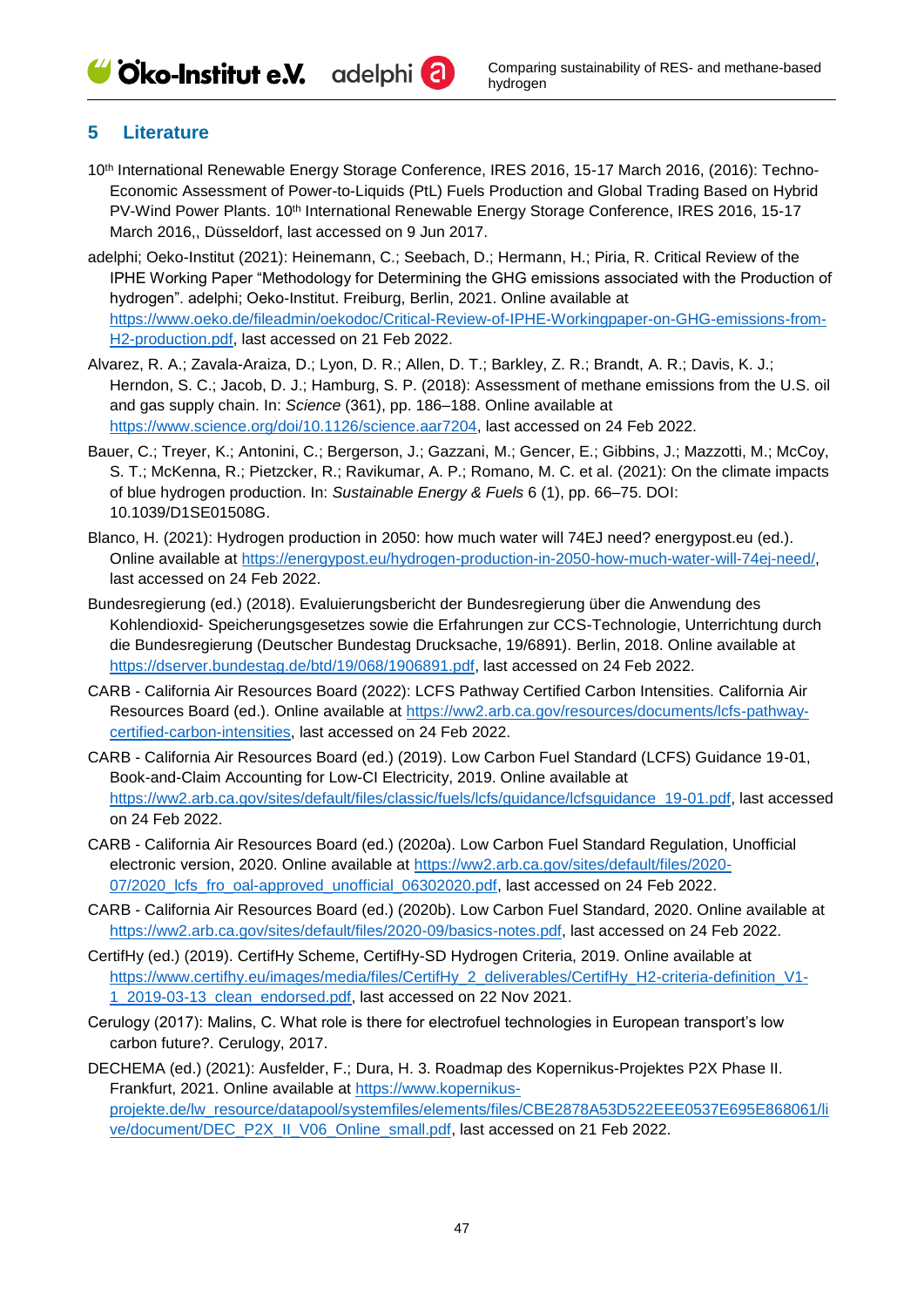

Delpierre, M.; Quist, J.; Mertens, J.; Prieur-Vernat, A.; Cucurachi, S. (2021): Assessing the environmental impacts of wind-based hydrogen production in the Netherlands using ex-ante LCA and scenarios analysis. In: *Journal of Cleaner Production* 299, p. 126866. DOI: 10.1016/j.jclepro.2021.126866.

DISER - Australian Government Department of Industry, Science, Energy and Resources (ed.) (2021a). A Hydrogen Guarantee of Origin Scheme for Australia, Discussion paper, 2021. Online available at [https://storage.googleapis.com/converlens-au](https://storage.googleapis.com/converlens-au-industry/industry/p/prj1a3de348a6c0ad7d282f7/public_assets/Discussion%20paper%20-%20A%20Hydrogen%20Guarantee%20of%20Origin%20Scheme%20for%20Australia.pdf)[industry/industry/p/prj1a3de348a6c0ad7d282f7/public\\_assets/Discussion%20paper%20-](https://storage.googleapis.com/converlens-au-industry/industry/p/prj1a3de348a6c0ad7d282f7/public_assets/Discussion%20paper%20-%20A%20Hydrogen%20Guarantee%20of%20Origin%20Scheme%20for%20Australia.pdf) [%20A%20Hydrogen%20Guarantee%20of%20Origin%20Scheme%20for%20Australia.pdf,](https://storage.googleapis.com/converlens-au-industry/industry/p/prj1a3de348a6c0ad7d282f7/public_assets/Discussion%20paper%20-%20A%20Hydrogen%20Guarantee%20of%20Origin%20Scheme%20for%20Australia.pdf) last accessed on 24 Feb 2022.

- DISER Australian Government Department of Industry, Science, Energy and Resources (ed.) (2021b). Hydrogen Guarantee of Origin scheme, Consultation summary and next steps, 2021. Online available at [https://storage.googleapis.com/converlens-au](https://storage.googleapis.com/converlens-au-industry/industry/p/prj1a3de348a6c0ad7d282f7/public_assets/hydrogen-guarantee-of-origin-consultation-summary.pdf)[industry/industry/p/prj1a3de348a6c0ad7d282f7/public\\_assets/hydrogen-guarantee-of-origin-consultation](https://storage.googleapis.com/converlens-au-industry/industry/p/prj1a3de348a6c0ad7d282f7/public_assets/hydrogen-guarantee-of-origin-consultation-summary.pdf)[summary.pdf,](https://storage.googleapis.com/converlens-au-industry/industry/p/prj1a3de348a6c0ad7d282f7/public_assets/hydrogen-guarantee-of-origin-consultation-summary.pdf) last accessed on 24 Feb 2022.
- Duncan, A. E. (2020): The Dangerous Couple: Illegal Mining and Water Pollution—A Case Study in Fena River in the Ashanti Region of Ghana. In: *Journal of Chemistry* 2020, pp. 1–9. DOI: 10.1155/2020/2378560.
- EIA U.S. Energy Information Administration (2021): Natural gas explained, Natural gas and the environment. U.S. Energy Information Administration (ed.). Online available at [https://www.eia.gov/energyexplained/natural-gas/natural-gas-and-the-environment.php,](https://www.eia.gov/energyexplained/natural-gas/natural-gas-and-the-environment.php) last accessed on 23 Feb 2022.
- Elgowainy, A.; Han, J.; Lee, U.; Li, J.; Dunn, J.; Wang, M. (2016): Life-Cycle Analysis of Water Consumption for Hydrogen Production. 2016 DOE Hydrogen and Fuel Cells Program. Argonne National Laboratory, 2016. Online available at [https://www.hydrogen.energy.gov/pdfs/review16/sa039\\_elgowainy\\_2016\\_o.pdf,](https://www.hydrogen.energy.gov/pdfs/review16/sa039_elgowainy_2016_o.pdf) last accessed on 24 Feb 2022.
- EP European Parliament (ed.) (2021). DRAFT REPORT 2021/0214(COD), Draft Report on the proposal for a regulation of the European Parliament and of the Council establishing a carbon border adjustment mechanism. In collaboration with Committee on the Environment, Public Health and Food Safety, 2021. Online available at [https://www.europarl.europa.eu/doceo/document/ENVI-PR-697670\\_EN.pdf,](https://www.europarl.europa.eu/doceo/document/ENVI-PR-697670_EN.pdf) last accessed on 23 Feb 2022.
- EPA United States Environmental Protection Agency (ed.) (2016): Burden, S.; Fleming, M. M.; Frithsen, J.; Hills, L.; Klewicki, K.; Knightes, C. D.; Koenig, S.; Koplos, J.; LeDuc, S. D.; Ridley, C. E.; Ring, S.; Solomon, S.; Stanek, J. et al. Hydraulic Fracturing for Oil and Gas: Impacts from the Hydraulic Fracturing Water Cycle on Drinking Water Resources in the United States. Washington DC, 2016. Online available at [https://cfpub.epa.gov/ncea/hfstudy/recordisplay.cfm?deid=332990,](https://cfpub.epa.gov/ncea/hfstudy/recordisplay.cfm?deid=332990) last accessed on 23 Feb 2022.
- FOEN ESU-services commissioned by the Federal Office for the Environment (ed.) (2021a): Bussa, M.; Jungbluth, N.; Meili, C. Life cycle inventories for long-distance transport and distribution of natural gas. Schaffhausen, 2021. Online available at [https://www.researchgate.net/publication/352632568\\_Life\\_cycle\\_inventories\\_for\\_long](https://www.researchgate.net/publication/352632568_Life_cycle_inventories_for_long-distance_transport_and_distribution_of_natural_gas)[distance\\_transport\\_and\\_distribution\\_of\\_natural\\_gas,](https://www.researchgate.net/publication/352632568_Life_cycle_inventories_for_long-distance_transport_and_distribution_of_natural_gas) last accessed on 24 Feb 2022.
- FOEN ESU-services commissioned by the Federal Office for the Environment (ed.) (2021b): Meili, C.; Jungbluth, N.; Bussa, M. Life cycle inventories of crude oil and natural gas extraction, Report. Schaffhausen, 2021. Online available at [https://www.researchgate.net/publication/352622519\\_Life\\_cycle\\_inventories\\_of\\_crude\\_oil\\_and\\_natural\\_g](https://www.researchgate.net/publication/352622519_Life_cycle_inventories_of_crude_oil_and_natural_gas_extraction) as extraction, last accessed on 24 Feb 2022.
- Fuel Cell China (2020): Standard and evaluation of low-carbon hydrogen, clean hydrogen and renewable hydrogen, China Industry-University-Research Institute Collaboration Association. Fuel Cell China (ed.). Online available at [http://www.fuelcellchina.com/cnt\\_143.html,](http://www.fuelcellchina.com/cnt_143.html) last accessed on 24 Feb 2022.
- Hager, B. H.; Dieterich, J.; Frohlich, C.; Juanes, R.; Mantica, S.; Shaw, J. H.; Bottazzi, F.; Caresani, F.; Castineira, D.; Cominelli, A.; Meda, M.; Osculati, L.; Petroselli, S. et al. (2021): A process-based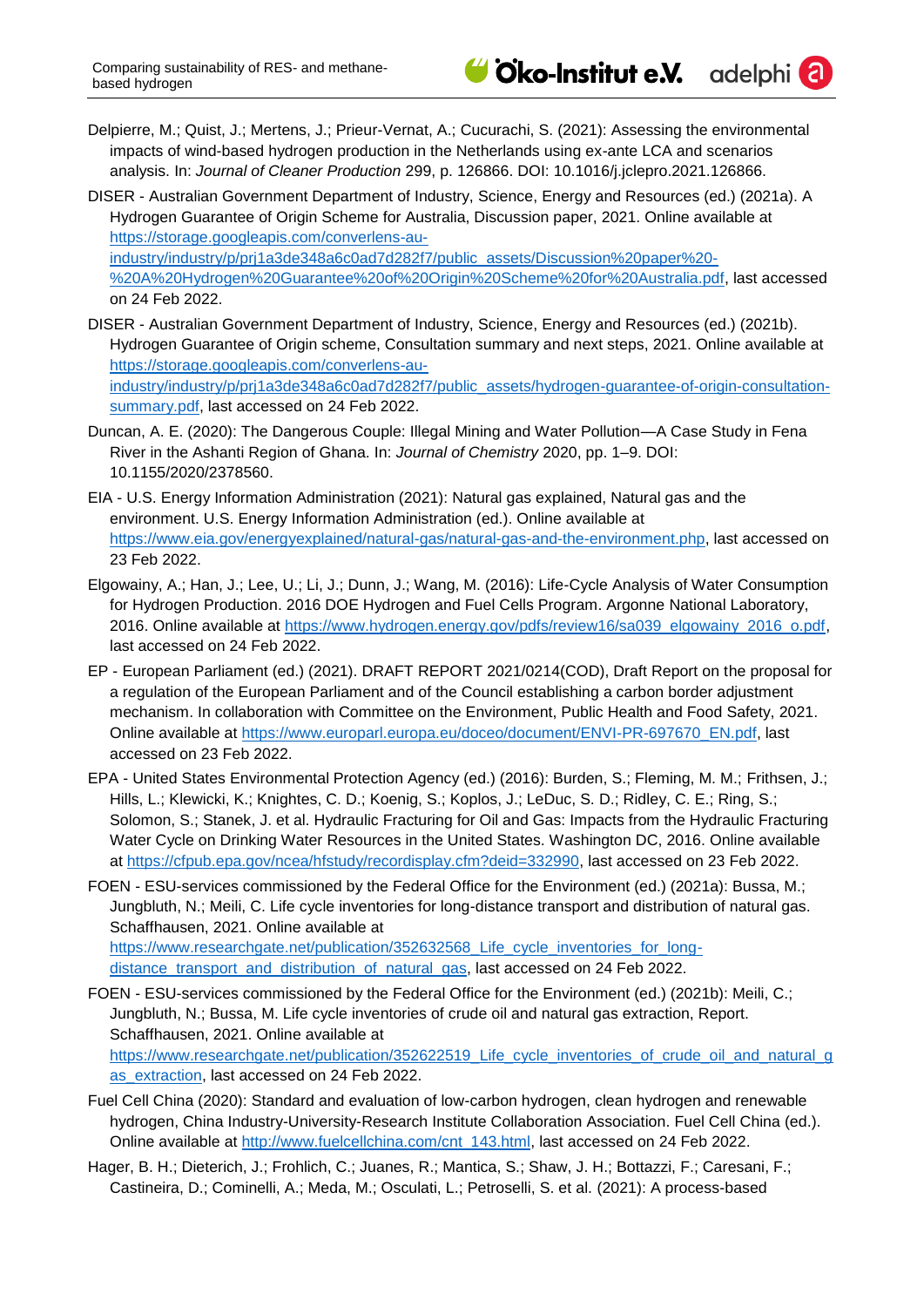Cico-Institut e.V. adelphi<sup>2</sup>

approach to understanding and managing triggered seismicity. In: *Nature* (595), pp. 684–706. DOI: 10.1038/s41586-021-03668-z.

IEAGHG - IEA Greenhouse Gas R&D Programme (ed.) (2017). Techno-Economic Evaluation of SMR Based Standalone (Merchant) Hydrogen Plant with CCS (IEAGHG Technical Report, 2017-02), 2017. Online available at

[http://documents.ieaghg.org/index.php/s/YKm6B7zikUpPgGA?path=%2F2017%2FTechnical%20Reports,](http://documents.ieaghg.org/index.php/s/YKm6B7zikUpPgGA?path=%2F2017%2FTechnical%20Reports) last accessed on 25 Feb 2022.

- ILF Ingenieria Chile Limitada; LBST Ludwig Bölkow Systemtechnik (2021): Boyle, C.; Duenner, D.; Munoz, F.; Duran, F.; Altmann, M.; Schmidt, P.; Krenn, P. Requirements for the production and export of Green-sustainable hydrogen. Ingenieria Chile Limitada; Ludwig Bölkow Systemtechnik. Deutsche Gesellschaft für Internationale Zusammenarbeit (ed.). Santiago de Chile, 2021, last accessed on 13 Jan 2022.
- JRC Joint Research Centre (2021): Soil protection, Joint Research Centre. Online available at [https://ec.europa.eu/jrc/en/research-topic/soil-protection,](https://ec.europa.eu/jrc/en/research-topic/soil-protection) last updated on 2021, last accessed on 27 Jan 2022.
- Lampert, D. J.; Cai, H.; Elgowainy, A. (2016): Wells-to-Wheels: Water Consumption for Transportation Fuels in the United States. In: *Energy & Environmental Science* (9). DOI: 10.1039/c5ee03254g.
- Liu, W.; Wan, Y. X.; Gao, P. (2021): Green Hydrogen Standard in China: Standard and Evaluation of Low-Carbon Hydrogen, Clean Hydrogen, and Renewable Hydrogen. In: Economic Research Institute for ASEAN and East Asia (ed.): Hydrogen Sourced from Renewables and Clean Energy: A Feasibility Study of Achieving Large-scale Demonstration. Jakarta, pp. 211–224. Online available at [https://www.eria.org/uploads/media/Research-Project-Report/RPR-2021-19/15\\_Chapter-9-Green-](https://www.eria.org/uploads/media/Research-Project-Report/RPR-2021-19/15_Chapter-9-Green-Hydrogen-Standard-in-China_Standard-and-Evaluation-of-Low-Carbon-Hydrogen%2C-Clean-Hydrogen%2C-and-Renewable-Hydrogen.pdf)[Hydrogen-Standard-in-China\\_Standard-and-Evaluation-of-Low-Carbon-Hydrogen%2C-Clean-](https://www.eria.org/uploads/media/Research-Project-Report/RPR-2021-19/15_Chapter-9-Green-Hydrogen-Standard-in-China_Standard-and-Evaluation-of-Low-Carbon-Hydrogen%2C-Clean-Hydrogen%2C-and-Renewable-Hydrogen.pdf)[Hydrogen%2C-and-Renewable-Hydrogen.pdf,](https://www.eria.org/uploads/media/Research-Project-Report/RPR-2021-19/15_Chapter-9-Green-Hydrogen-Standard-in-China_Standard-and-Evaluation-of-Low-Carbon-Hydrogen%2C-Clean-Hydrogen%2C-and-Renewable-Hydrogen.pdf) last accessed on 24 Feb 2022.
- LUT Lappeenranta University of Technology (2017): Fasihi, M.; Bogdanov, D.; Breyer, C. Long-term hydrocarbon trade options for Maghreb core region and Europe, Renewable Energy based synthetic fuels for a net zero emissions world. Lappeenranta University of Technology. Finland, 2017.
- Mehmeti, A.; Angelis-Dimakis, A.; Arampatzis, G.; McPhail, S. J.; Ulgiati, S. (2018): Life Cycle Assessment and Water Footprint of Hydrogen Production Methods: From Conventional to Emerging Technologies. In: *environments* (5). DOI: 10.3390/environments5020000.
- Nationaler Wasserstoffrat (ed.) (2021). Nachhaltigkeitskriterien für Importprojekte von erneuerbarem Wasserstoff und PtX-Produkten, 2021. Online available at [https://www.wasserstoffrat.de/fileadmin/wasserstoffrat/media/Dokumente/NWR\\_Positionspapier\\_Nachhal](https://www.wasserstoffrat.de/fileadmin/wasserstoffrat/media/Dokumente/NWR_Positionspapier_Nachhaltigkeitskriterien.pdf) [tigkeitskriterien.pdf,](https://www.wasserstoffrat.de/fileadmin/wasserstoffrat/media/Dokumente/NWR_Positionspapier_Nachhaltigkeitskriterien.pdf) last accessed on 20 Jan 2022.
- Norouzi, N. (2021): Hydrogen production in the light of sustainability: A comparative study on the hydrogen production technologies using the sustainability index assessment method. In: *Nuclear Engineering and Technology. DOI:* 10.1016/j.net.2021.09.035.
- Oeko-Institut (ed.) (2021): Heinemann, C.; Mendelevitch, R. Sustainability dimensions of imported hydrogen. In collaboration with Herold, A.; Jakob, M.; Kampffmeyer, N.; Kasten, P.; Krieger, S. et al. Freiburg, 12.2021. Online available at [https://www.oeko.de/fileadmin/oekodoc/WP-imported-hydrogen.pdf,](https://www.oeko.de/fileadmin/oekodoc/WP-imported-hydrogen.pdf) last accessed on 26 Jan 2022.
- Parkinson, B.; Balcombe, P.; Speirs, J. F.; Hawkes, A. D.; Hellgardt, K. (2019): Levelized cost of CO2 mitigation from hydrogen production routes. In: *Energy & Environmental Science* (12), pp. 19–40. Online available at [https://pubs.rsc.org/en/content/articlelanding/2019/EE/C8EE02079E,](https://pubs.rsc.org/en/content/articlelanding/2019/EE/C8EE02079E) last accessed on 24 Feb 2022.
- Rubinstein, J. (n.d.): Myths and Misconceptions About Induced Earthquakes. United States Geological Survey (ed.). Online available at [https://www.usgs.gov/programs/earthquake-hazards/myths-and](https://www.usgs.gov/programs/earthquake-hazards/myths-and-misconceptions-about-induced-earthquakes)[misconceptions-about-induced-earthquakes,](https://www.usgs.gov/programs/earthquake-hazards/myths-and-misconceptions-about-induced-earthquakes) last accessed on 24 Feb 2022.